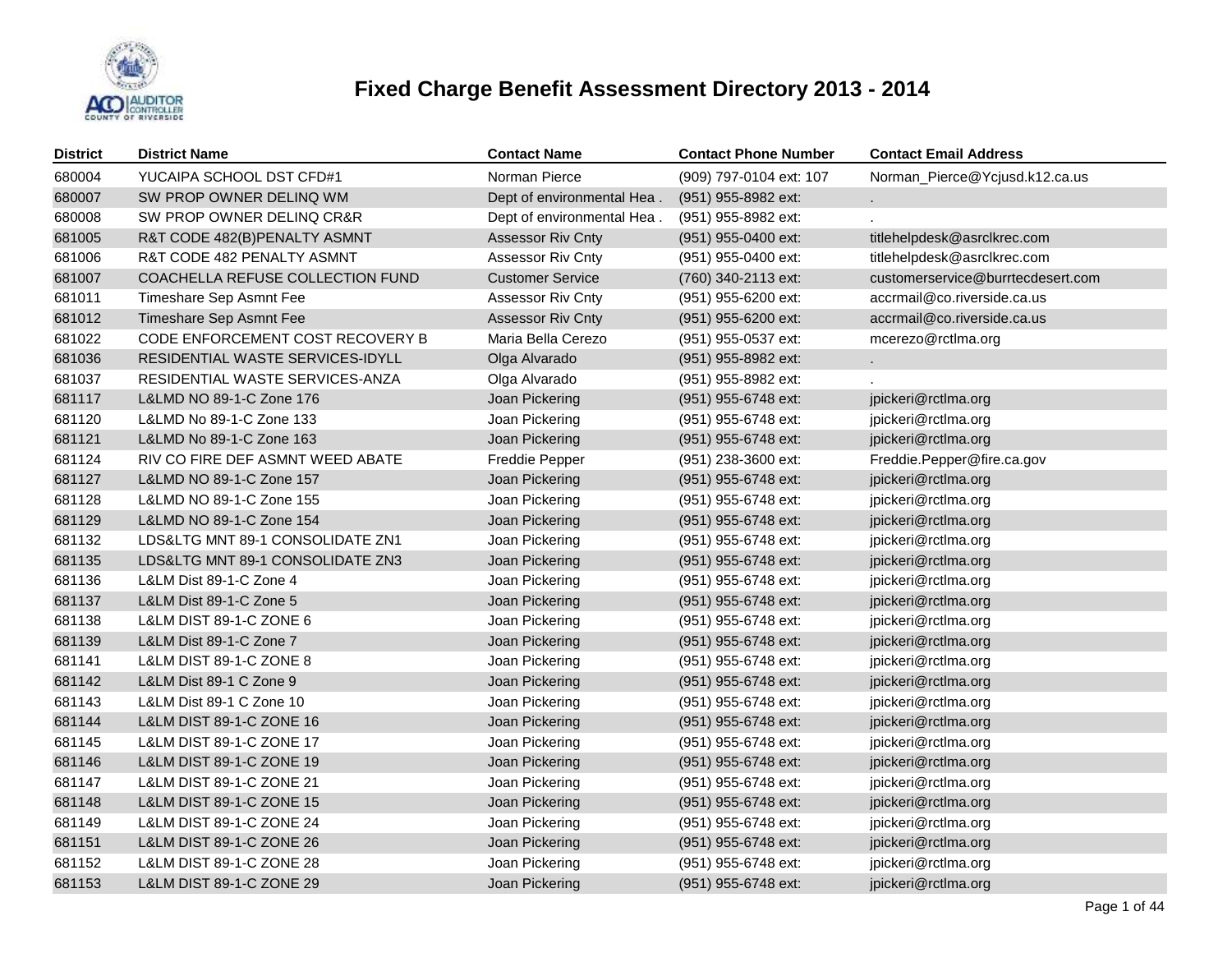

| <b>District</b> | <b>District Name</b>                | <b>Contact Name</b>       | <b>Contact Phone Number</b> | <b>Contact Email Address</b>         |
|-----------------|-------------------------------------|---------------------------|-----------------------------|--------------------------------------|
| 681180          | L&LM DIST 89-1-C ZONE 11            | Joan Pickering            | (951) 955-6748 ext:         | jpickeri@rctlma.org                  |
| 681181          | <b>L&amp;LM DIST 89-1-C ZONE 27</b> | Joan Pickering            | (951) 955-6748 ext:         | jpickeri@rctlma.org                  |
| 681182          | L&LM DIST 89-1-C ZONE 31            | Joan Pickering            | (951) 955-6748 ext:         | jpickeri@rctlma.org                  |
| 681183          | L&LM DIST 89-1-C ZONE 34            | Joan Pickering            | (951) 955-6748 ext:         | jpickeri@rctlma.org                  |
| 681184          | L&LM DIST 89-1-C ZONE 36            | Joan Pickering            | (951) 955-6748 ext:         | jpickeri@rctlma.org                  |
| 681185          | L&LM DIST 89-1-C ZONE 37            | Joan Pickering            | (951) 955-6748 ext:         | jpickeri@rctlma.org                  |
| 681186          | L&LM DIST 89-1-C ZONE 38            | Joan Pickering            | (951) 955-6748 ext:         | jpickeri@rctlma.org                  |
| 681187          | L&LM DIST 89-1-C ZONE 14            | Joan Pickering            | (951) 955-6748 ext:         | jpickeri@rctlma.org                  |
| 681188          | <b>L&amp;LM DIST 89-1-C ZONE 39</b> | Joan Pickering            | (951) 955-6748 ext:         | jpickeri@rctlma.org                  |
| 681191          | L&LM DIST 89-1-C ZONE 43            | Joan Pickering            | (951) 955-6748 ext:         | jpickeri@rctlma.org                  |
| 681192          | L&LM DIST 89-1-C ZONE 44            | Joan Pickering            | (951) 955-6748 ext:         | jpickeri@rctlma.org                  |
| 681193          | <b>L&amp;LM DIST 89-1-C ZONE 45</b> | Joan Pickering            | (951) 955-6748 ext:         | jpickeri@rctlma.org                  |
| 681195          | L&LM DIST 89-1-C ZONE 47            | Joan Pickering            | (951) 955-6748 ext:         | jpickeri@rctlma.org                  |
| 681196          | <b>L&amp;LM DIST 89-1-C ZONE 49</b> | Joan Pickering            | (951) 955-6748 ext:         | jpickeri@rctlma.org                  |
| 681198          | L&LM DIST 89-1-C ZONE 53            | Joan Pickering            | (951) 955-6748 ext:         | jpickeri@rctlma.org                  |
| 681199          | L&LMD 89-1-C ZONE 55                | Joan Pickering            | (951) 955-6748 ext:         | jpickeri@rctlma.org                  |
| 681232          | L&LM Dist 89-1 C Zone 57            | Joan Pickering            | (951) 955-6748 ext:         | jpickeri@rctlma.org                  |
| 681233          | L&LM Dist 89-1 C Zone 58            | Joan Pickering            | (951) 955-6748 ext:         | jpickeri@rctlma.org                  |
| 681236          | L&LM Dist 89-1 C Zone 61            | Joan Pickering            | (951) 955-6748 ext:         | jpickeri@rctlma.org                  |
| 681238          | L&LM Dist 89-1 C Zone 63            | Joan Pickering            | (951) 955-6748 ext:         | jpickeri@rctlma.org                  |
| 681240          | L&LM Dist 89-1 C Zone 66            | Joan Pickering            | (951) 955-6748 ext:         | jpickeri@rctlma.org                  |
| 681243          | L&LM Dist 89-1 C Zone 69            | Joan Pickering            | (951) 955-6748 ext:         | jpickeri@rctlma.org                  |
| 681245          | L&LM Dist 89-1 C Zone 73            | Joan Pickering            | (951) 955-6748 ext:         | jpickeri@rctlma.org                  |
| 681246          | L&LM Dist 89-1 C Zone 77            | Joan Pickering            | (951) 955-6748 ext:         | jpickeri@rctlma.org                  |
| 681247          | L&LM Dist 89-1 C Zone 54            | Josephine Perez-Moses     | (951) 587-3537 ext:         | jperezmoses@willdan.com              |
| 681249          | L&LMD 89-1 C Zone 74                | Joan Pickering            | (951) 955-6748 ext:         | jpickeri@rctlma.org                  |
| 681251          | L&LMD 89-1 C Zone 78                | Joan Pickering            | (951) 955-6748 ext:         | jpickeri@rctlma.org                  |
| 681253          | L&LMD 89-1 C ZONE 81                | Joan Pickering            | (951) 955-6748 ext:         | jpickeri@rctlma.org                  |
| 681254          | L&LMD 89-1 C ZONE 83                | Joan Pickering            | (951) 955-6748 ext:         | jpickeri@rctlma.org                  |
| 681259          | L&LMD 89-1 C ZONE 89                | Joan Pickering            | (951) 955-6748 ext:         | jpickeri@rctlma.org                  |
| 681261          | L&LMD 89-1 C ZONE 91                | Joan Pickering            | (951) 955-6748 ext:         | jpickeri@rctlma.org                  |
| 681263          | L&LMD 89-1 C ZONE 94                | Joan Pickering            | (951) 955-6748 ext:         | jpickeri@rctlma.org                  |
| 681265          | L&LMD 89-1 C ZONE 97                | Joan Pickering            | (951) 955-6748 ext:         | jpickeri@rctlma.org                  |
| 681291          | L&LMD 89-1 C Zone 106               | Joan Pickering            | (951) 955-6748 ext:         | jpickeri@rctlma.org                  |
| 681300          | CFD 05-8 Scott Road                 | Albert A. Webb Associates | (800) 439-6553 ext:         | melissa.bellitire@webbassociates.com |
| 681301          | CFD 03-1 Newport Road               | Albert A. Webb Associates | (800) 439-6553 ext:         | melissa.bellitire@webbassociates.com |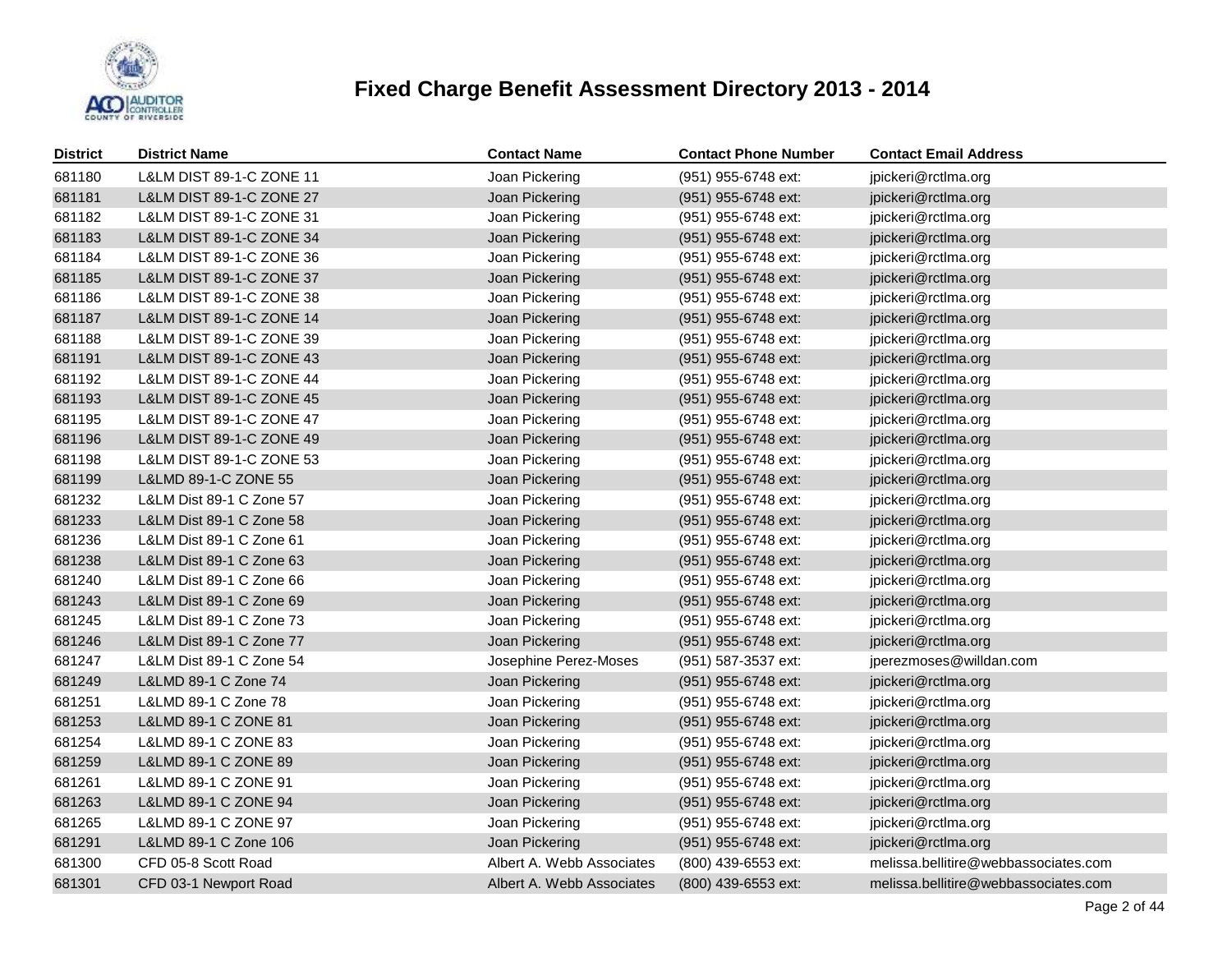

| <b>District</b> | <b>District Name</b>            | <b>Contact Name</b>       | <b>Contact Phone Number</b> | <b>Contact Email Address</b>         |
|-----------------|---------------------------------|---------------------------|-----------------------------|--------------------------------------|
| 681310          | South A Street CFD 87-1         | Albert A. Webb Associates | (800) 439-6553 ext:         | melissa.bellitire@webbassociates.com |
| 681311          | CFD 88-8 North A Street         | Albert A. Webb Associates | (800) 439-6553 ext:         | melissa.bellitire@webbassociates.com |
| 681318          | Riv Co CFD 07-2 Clinton Keith   | Albert A. Webb Associates | (800) 439-6553 ext:         | melissa.bellitire@webbassociates.com |
| 681319          | RIV CO CFD 04-2 LAKEHILLS CREST | Albert A. Webb Associates | (800) 439-6553 ext:         | melissa.bellitire@webbassociates.com |
| 681321          | CFD 88-4 Winchester             | Albert A. Webb Associates | (800) 439-6553 ext:         | melissa.bellitire@webbassociates.com |
| 681326          | RIV CO AD 167 NO PALM SP        | Albert A. Webb Associates | (800) 439-6553 ext:         | melissa.bellitire@webbassociates.com |
| 681327          | RIV CO CFD 89-1 MTN COVE        | Albert A. Webb Associates | (800) 439-6553 ext:         | melissa.bellitire@webbassociates.com |
| 681328          | RIV CO CFD89-4 WALSH MED CTR    | Albert A. Webb Associates | (800) 439-6553 ext:         | melissa.bellitire@webbassociates.com |
| 681329          | CFD 89-5 RANCON                 | David Taussig & Associate | (800) 969-4382 ext:         |                                      |
| 681338          | RIV CO AD 168                   | Albert A. Webb Associates | (800) 439-6553 ext:         | melissa.bellitire@webbassociates.com |
| 681363          | FLOOD ZN 3 BENEFIT AD           | Albert A. Webb Associates | (800) 439-6553 ext:         | melissa.bellitire@webbassociates.com |
| 681377          | FLD CNTL STORMWATER/CLEANWATER  | Albert A. Webb Associates | (800) 439-6553 ext:         | melissa.bellitire@webbassociates.com |
| 681378          | FLD CNTL STORMWATER/CLEANWATER  | Albert A. Webb Associates | (800) 439-6553 ext:         | melissa.bellitire@webbassociates.com |
| 681379          | FLD CNTL STORMWATER/CLEANWATER  | Albert A. Webb Associates | (800) 439-6553 ext:         | melissa.bellitire@webbassociates.com |
| 681388          | L&LMD NO 89-1-C ZONE #138       | Joan Pickering            | (951) 955-6748 ext:         | jpickeri@rctlma.org                  |
| 681389          | L&LMD NO 89-1-C Zone #137       | Joan Pickering            | (951) 955-6748 ext:         | jpickeri@rctlma.org                  |
| 681390          | L&LMD NO 89-1-C Zone #135       | Joan Pickering            | (951) 955-6748 ext:         | jpickeri@rctlma.org                  |
| 681391          | L&LMD NO 89-1-C Zone #132       | Joan Pickering            | (951) 955-6748 ext:         | jpickeri@rctlma.org                  |
| 681394          | L&LMD NO 89-1-C Zone #123       | Joan Pickering            | (951) 955-6748 ext:         | jpickeri@rctlma.org                  |
| 681395          | L&LMD NO 89-1-C Zone #119       | Joan Pickering            | (951) 955-6748 ext:         | jpickeri@rctlma.org                  |
| 681422          | L&LMD NO 89-1-C ZONE 126        | Joan Pickering            | (951) 955-6748 ext:         | jpickeri@rctlma.org                  |
| 681423          | L&LMC NO 89-1-C ZONE 146        | Joan Pickering            | (951) 955-6748 ext:         | jpickeri@rctlma.org                  |
| 681428          | L&LMD NO 89-1-C ZONE#145        | Joan Pickering            | (951) 955-6748 ext:         | jpickeri@rctlma.org                  |
| 681429          | L&LMD NO 89-1-C ZONE#149        | Joan Pickering            | (951) 955-6748 ext:         | jpickeri@rctlma.org                  |
| 681430          | L&LMD 89-1 C ZONE 100           | Joan Pickering            | (951) 955-6748 ext:         | jpickeri@rctlma.org                  |
| 681435          | L&LMD 89-1 C ZONE 117           | Joan Pickering            | (951) 955-6748 ext:         | jpickeri@rctlma.org                  |
| 681436          | L&LMD 89-1 C ZONE 118           | Joan Pickering            | (951) 955-6748 ext:         | jpickeri@rctlma.org                  |
| 681452          | L&LMD 89-1-C $Z$ #3 MENIFEE     | Joan Pickering            | (951) 955-6748 ext:         | jpickeri@rctlma.org                  |
| 681453          | L&LMD 89-1-C Z#44 MENIFEE       | Joan Pickering            | (951) 955-6748 ext:         | jpickeri@rctlma.org                  |
| 681459          | L&LMD NO 89-1-C Zone #130       | Joan Pickering            | (951) 955-6748 ext:         | jpickeri@rctlma.org                  |
| 681486          | L&LMD NO 89-1-C ZONE 174        | Joan Pickering            | (951) 955-6748 ext:         | jpickeri@rctlma.org                  |
| 681487          | L&LMD NO 89-1-C ZONE 172        | Joan Pickering            | (951) 955-6748 ext:         | jpickeri@rctlma.org                  |
| 681490          | L&LMD NO 89-1-C ZONE 164        | Joan Pickering            | (951) 955-6748 ext:         | jpickeri@rctlma.org                  |
| 681493          | L&LMD NO 89-1-C ZONE 168        | Joan Pickering            | (951) 955-6748 ext:         | jpickeri@rctlma.org                  |
| 681495          | L&LMD NO 89-1-C ZONE 162        | Joan Pickering            | (951) 955-6748 ext:         | jpickeri@rctlma.org                  |
| 681496          | L&LMD NO 89-1-C STL ZONE GRP 4  | Joan Pickering            | (951) 955-6748 ext:         | jpickeri@rctlma.org                  |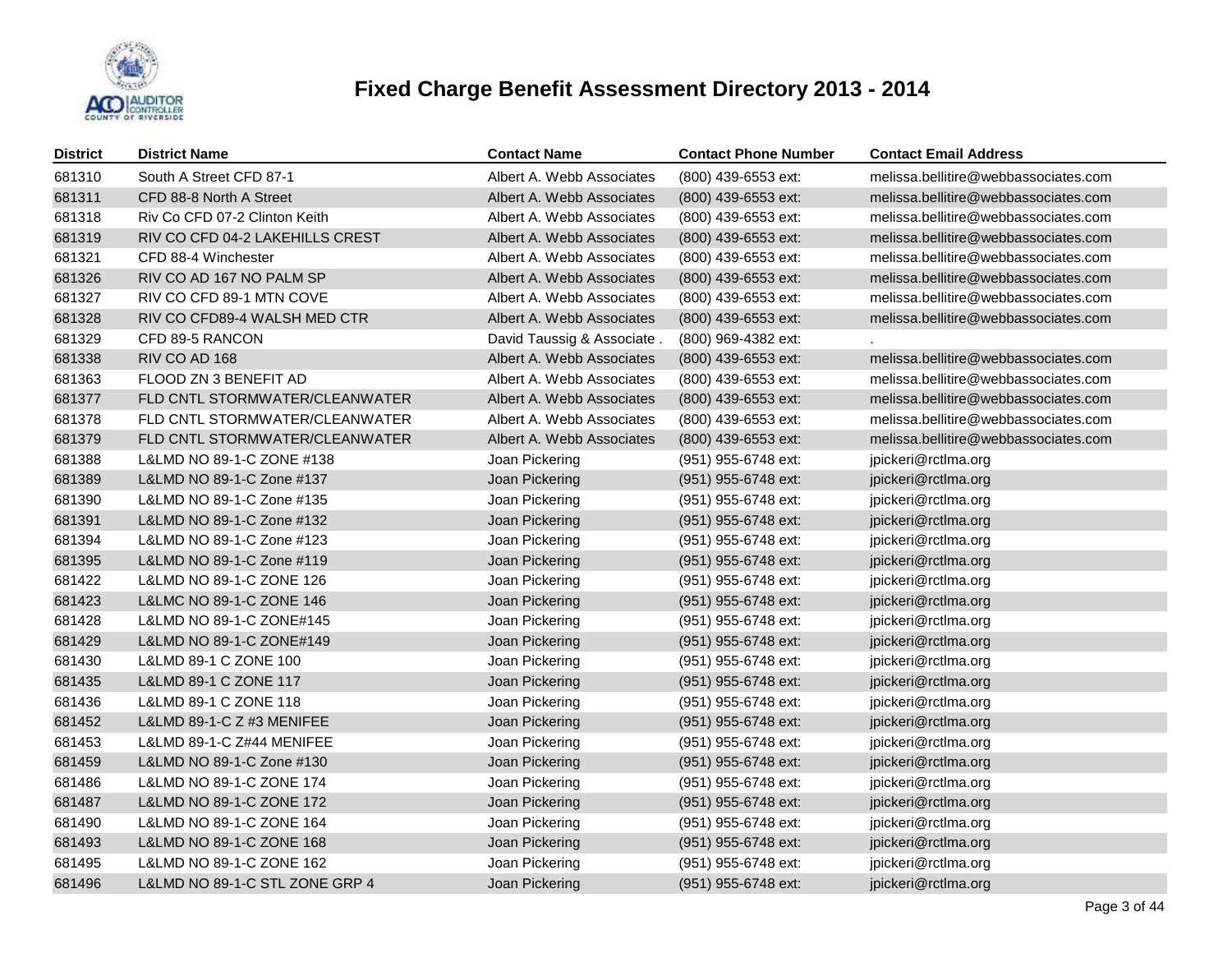

| <b>District</b> | <b>District Name</b>            | <b>Contact Name</b>              | <b>Contact Phone Number</b> | <b>Contact Email Address</b>         |
|-----------------|---------------------------------|----------------------------------|-----------------------------|--------------------------------------|
| 681497          | L&LMD NO 89-1-C STL ZONE GRP 3  | Joan Pickering                   | (951) 955-6748 ext:         | jpickeri@rctlma.org                  |
| 681498          | L&LMD NO. 89-1-C STL ZONE GRP 2 | Joan Pickering                   | (951) 955-6748 ext:         | jpickeri@rctlma.org                  |
| 681499          | L&LMD NO.89-1-C STL ZONE GRP 1  | Joan Pickering                   | (951) 955-6748 ext:         | jpickeri@rctlma.org                  |
| 681500          | DESERT VALLEY DISPOSAL COLLECT  | Desert Valley Disposal Inc       | (760) 329-5030 ext:         |                                      |
| 681501          | CITY OF DHS DAD NO.1 ZONE 1     | Albert A. Webb Associates        | (800) 439-6553 ext:         | melissa.bellitire@webbassociates.com |
| 681502          | CITY OF DHS DAD NO.1 ZONE 2     | Albert A. Webb Associates        | (800) 439-6553 ext:         | melissa.bellitire@webbassociates.com |
| 681503          | CITY OF DHS DAD NO.1 ZONE 3     | Albert A. Webb Associates        | (800) 439-6553 ext:         | melissa.bellitire@webbassociates.com |
| 681504          | CITY OF DHS DAD NO.1 ZONE 4     | Albert A. Webb Associates        | (800) 439-6553 ext:         | melissa.bellitire@webbassociates.com |
| 681505          | CITY OF DHS DAD NO.1 ZONE 5     | Albert A. Webb Associates        | (800) 439-6553 ext:         | melissa.bellitire@webbassociates.com |
| 681506          | CITY OF DHS DAD NO.1 ZONE 6     | Albert A. Webb Associates        | (800) 439-6553 ext:         | melissa.bellitire@webbassociates.com |
| 681507          | CITY OF DHS DAD NO.1 ZONE 7     | Albert A. Webb Associates        | (800) 439-6553 ext:         | melissa.bellitire@webbassociates.com |
| 681508          | CITY OF DHS DAD NO.1 ZONE 8     | Albert A. Webb Associates        | (800) 439-6553 ext:         | melissa.bellitire@webbassociates.com |
| 681510          | CITY OF DHS DAD NO.1 ZONE 10    | Albert A. Webb Associates        | (800) 439-6553 ext:         | melissa.bellitire@webbassociates.com |
| 681512          | CITY OF DHS DAD NO.1 ZONE 12    | Albert A. Webb Associates        | (800) 439-6553 ext:         | melissa.bellitire@webbassociates.com |
| 681513          | CITY OF DHS DAD NO.1 ZONE 13    | Albert A. Webb Associates        | (800) 439-6553 ext:         | melissa.bellitire@webbassociates.com |
| 681514          | CITY OF DHS DAD NO.1 ZONE 14    | Albert A. Webb Associates        | (800) 439-6553 ext:         | melissa.bellitire@webbassociates.com |
| 681518          | CITY OF DHS LMD NO.2 ZONE 1     | Albert A. Webb Associates        | (800) 439-6553 ext:         | melissa.bellitire@webbassociates.com |
| 681519          | CITY OF DHS LMD NO.2 ZONE 2     | Albert A. Webb Associates        | (800) 439-6553 ext:         | melissa.bellitire@webbassociates.com |
| 681520          | CITY OF DHS LMD NO.2 ZONE 3     | Albert A. Webb Associates        | (800) 439-6553 ext:         | melissa.bellitire@webbassociates.com |
| 681521          | CITY OF DHS LMD NO.2 ZONE 4     | Albert A. Webb Associates        | (800) 439-6553 ext:         | melissa.bellitire@webbassociates.com |
| 681522          | CITH OF DHS LMD NO.2 ZONE 5     | Albert A. Webb Associates        | (800) 439-6553 ext:         | melissa.bellitire@webbassociates.com |
| 681523          | CITY OF DHS LMD NO.2 ZONE 6     | Albert A. Webb Associates        | (800) 439-6553 ext:         | melissa.bellitire@webbassociates.com |
| 681524          | CITY OF DHS LMD NO.2 ZONE 7     | Albert A. Webb Associates        | (800) 439-6553 ext:         | melissa.bellitire@webbassociates.com |
| 681525          | CITY OF DHS LMD NO.2 ZONE 8     | Albert A. Webb Associates        | (800) 439-6553 ext:         | melissa.bellitire@webbassociates.com |
| 681526          | CITY OF DHS LMD NO.2 ZONE 9     | Albert A. Webb Associates        | (800) 439-6553 ext:         | melissa.bellitire@webbassociates.com |
| 681530          | CITY OF DHS LMD NO.2 ZONE 13    | Albert A. Webb Associates        | (800) 439-6553 ext:         | melissa.bellitire@webbassociates.com |
| 681532          | CITY OF DHS LMD NO.2 ZONE 15    | Albert A. Webb Associates        | (800) 439-6553 ext:         | melissa.bellitire@webbassociates.com |
| 681701          | <b>CSA#1 LIGHTING</b>           | <b>Special District Financin</b> | (888) 683-5234 ext:         | sdf@psomas.com                       |
| 681712          | CSA#115 ST LTS/RD MAINT         | Special District Financin        | (888) 683-5234 ext:         | sdf@psomas.com                       |
| 681714          | <b>CSA#13 STREET LIGHTS</b>     | <b>Special District Financin</b> | (888) 683-5234 ext:         | sdf@psomas.com                       |
| 681724          | CSA #22 STREET LIGHTS           | Special District Financin        | (888) 683-5234 ext:         | sdf@psomas.com                       |
| 681727          | CSA #117 Street Lights          | <b>Special District Financin</b> | (888) 683-5234 ext:         | sdf@psomas.com                       |
| 681729          | CSA #27 STREET LIGHTS           | <b>Special District Financin</b> | (888) 683-5234 ext:         | sdf@psomas.com                       |
| 681739          | CSA#36 ST LTS /PK & REC         | <b>Special District Financin</b> | (888) 683-5234 ext:         | sdf@psomas.com                       |
| 681743          | CSA #38 PINE COVE               | Special District Financin        | (888) 683-5234 ext:         | sdf@psomas.com                       |
| 681744          | CSA#142 STREET LIGHTS           | <b>Special District Financin</b> | (888) 683-5234 ext:         | sdf@psomas.com                       |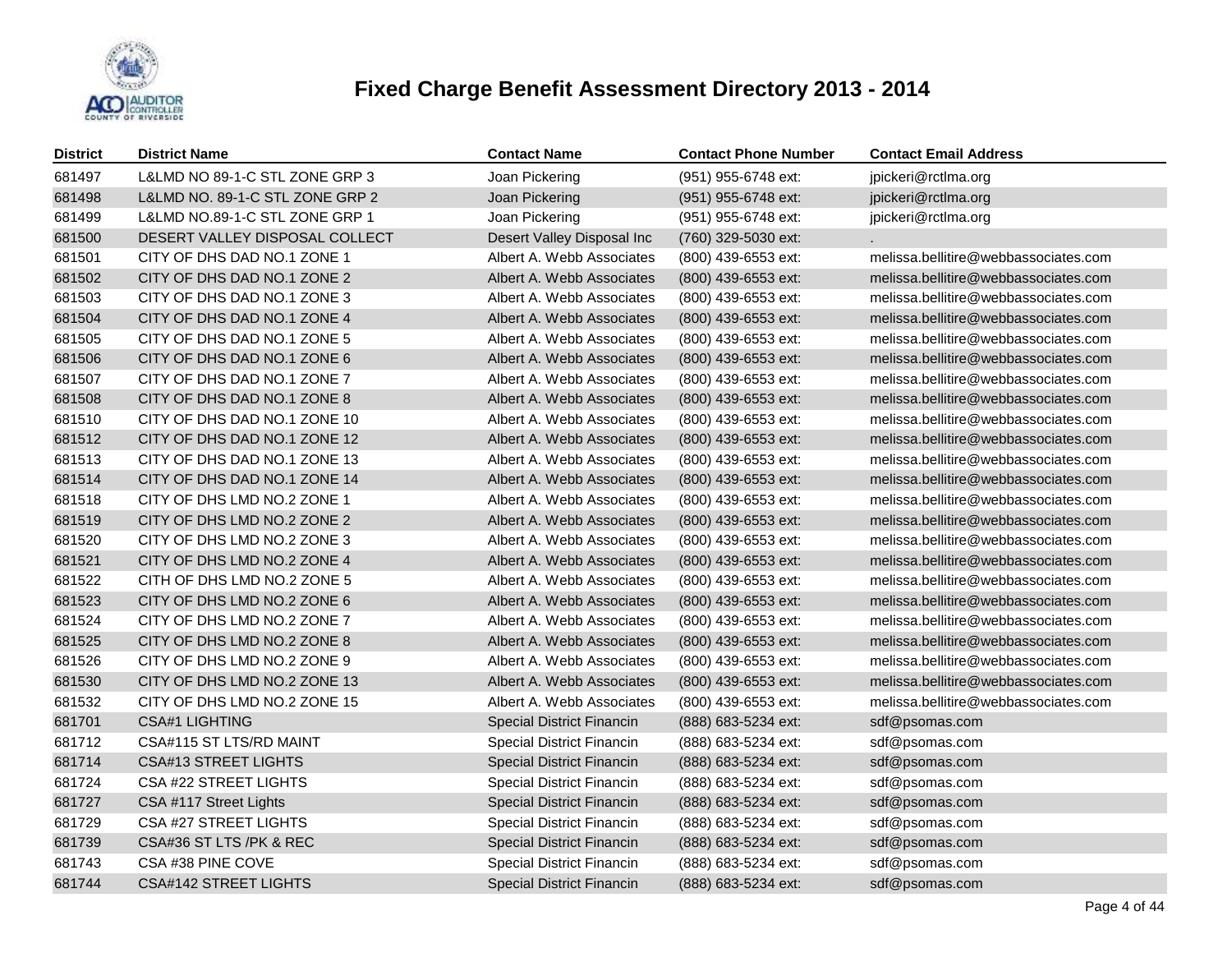

| <b>District</b> | <b>District Name</b>             | <b>Contact Name</b>              | <b>Contact Phone Number</b> | <b>Contact Email Address</b> |
|-----------------|----------------------------------|----------------------------------|-----------------------------|------------------------------|
| 681747          | CSA #43 STREET LIGHTS            | Special District Financin        | (888) 683-5234 ext:         | sdf@psomas.com               |
| 681756          | CSA#51 MULTIPLE SERVICES         | <b>Special District Financin</b> | (888) 683-5234 ext:         | sdf@psomas.com               |
| 681765          | CSA #59 STREET LIGHTS            | Special District Financin        | (888) 683-5234 ext:         | sdf@psomas.com               |
| 681766          | CSA #60 Fire Protection          | Special District Financin        | (888) 683-5234 ext:         | sdf@psomas.com               |
| 681768          | CSA#62 MULTIPLE SERVICES         | Special District Financin        | (888) 683-5234 ext:         | sdf@psomas.com               |
| 681776          | CSA #69 STREET LIGHTS            | <b>Special District Financin</b> | (888) 683-5234 ext:         | sdf@psomas.com               |
| 681789          | CSA#132 STREET LIGHTS            | Special District Financin        | (888) 683-5234 ext:         | sdf@psomas.com               |
| 681793          | CSA #84 STREET LIGHTS            | <b>Special District Financin</b> | (888) 683-5234 ext:         | sdf@psomas.com               |
| 681794          | CSA#85 ST LTS/PK & REC           | <b>Special District Financin</b> | (888) 683-5234 ext:         | sdf@psomas.com               |
| 681796          | CSA #87 STREET LIGHTS            | <b>Special District Financin</b> | (888) 683-5234 ext:         | sdf@psomas.com               |
| 681799          | CSA #89 STREET LIGHTS            | <b>Special District Financin</b> | (888) 683-5234 ext:         | sdf@psomas.com               |
| 681802          | <b>CSA#91 STREET LIGHTS</b>      | <b>Special District Financin</b> | (888) 683-5234 ext:         | sdf@psomas.com               |
| 681805          | CSA #94 STREET LIGHTS            | Special District Financin        | (888) 683-5234 ext:         | sdf@psomas.com               |
| 681808          | CSA #97 MULTIPLE SERVICES        | Special District Financin        | (888) 683-5234 ext:         | sdf@psomas.com               |
| 681813          | CSA#103 DRAINAGE/LNDSCP          | Special District Financin        | (888) 683-5234 ext:         | sdf@psomas.com               |
| 681815          | <b>CSA#103 STREET LIGHTS</b>     | Special District Financin        | (888) 683-5234 ext:         | sdf@psomas.com               |
| 681816          | CSA #104 FIRE PROT-RD MTN*       | <b>Special District Financin</b> | (888) 683-5234 ext:         | sdf@psomas.com               |
| 681817          | CSA#105 MULTIPLE SERVICES        | <b>Special District Financin</b> | (888) 683-5234 ext:         | sdf@psomas.com               |
| 681820          | CSA #108 RD MAINTENANCE*         | <b>Special District Financin</b> | (888) 683-5234 ext:         | sdf@psomas.com               |
| 681822          | <b>CSA#134 STREET LIGHTS</b>     | <b>Special District Financin</b> | (888) 683-5234 ext:         | sdf@psomas.com               |
| 681823          | CSA #143 STREET LIGHTS           | Special District Financin        | (888) 683-5234 ext:         | sdf@psomas.com               |
| 681825          | CSA#113 ST LTS/RD MAINT          | <b>Special District Financin</b> | (888) 683-5234 ext:         | sdf@psomas.com               |
| 681828          | CSA 143C SILVERHAWK SUBZONE 3    | Special District Financin        | (888) 683-5234 ext:         | sdf@psomas.com               |
| 681829          | CSA 143D REDHAWK SUBZONE 4       | <b>Special District Financin</b> | (888) 683-5234 ext:         | sdf@psomas.com               |
| 681833          | CSA #121 STREET LIGHTS*          | Special District Financin        | (888) 683-5234 ext:         | sdf@psomas.com               |
| 681834          | CSA#122 MULTIPLE SERVICES        | <b>Special District Financin</b> | (888) 683-5234 ext:         | sdf@psomas.com               |
| 681836          | CSA #124 ROAD MAINT*             | Special District Financin        | (888) 683-5234 ext:         | sdf@psomas.com               |
| 681843          | <b>CSA#135 STREET LIGHTS</b>     | <b>Special District Financin</b> | (888) 683-5234 ext:         | sdf@psomas.com               |
| 681848          | CSA 149A WINE COUNTRY BEAUTIFY   | <b>Special District Financin</b> | (888) 683-5234 ext:         | sdf@psomas.com               |
| 681849          | CSA#149 ROAD MAINTENANCE         | <b>Special District Financin</b> | (888) 683-5234 ext:         | sdf@psomas.com               |
| 681851          | CSA 146 LTG LDS & PK&REC SHERIFF | Special District Financin        | (888) 683-5234 ext:         | sdf@psomas.com               |
| 681852          | CSA #152 NPDES                   | <b>Special District Financin</b> | (888) 683-5234 ext:         | sdf@psomas.com               |
| 681853          | CSA 152-RIVESIDE STORMWATER      | Special District Financin        | (888) 683-5234 ext:         | sdf@psomas.com               |
| 681854          | CSA 152-CORONA STORMWATER        | Special District Financin        | (888) 683-5234 ext:         | sdf@psomas.com               |
| 681857          | CSA 152-DHTSPRINGS STORMWATER    | Special District Financin        | (888) 683-5234 ext:         | sdf@psomas.com               |
| 681859          | CSA 152-LA QUINTA STORMWATER     | <b>Special District Financin</b> | (888) 683-5234 ext:         | sdf@psomas.com               |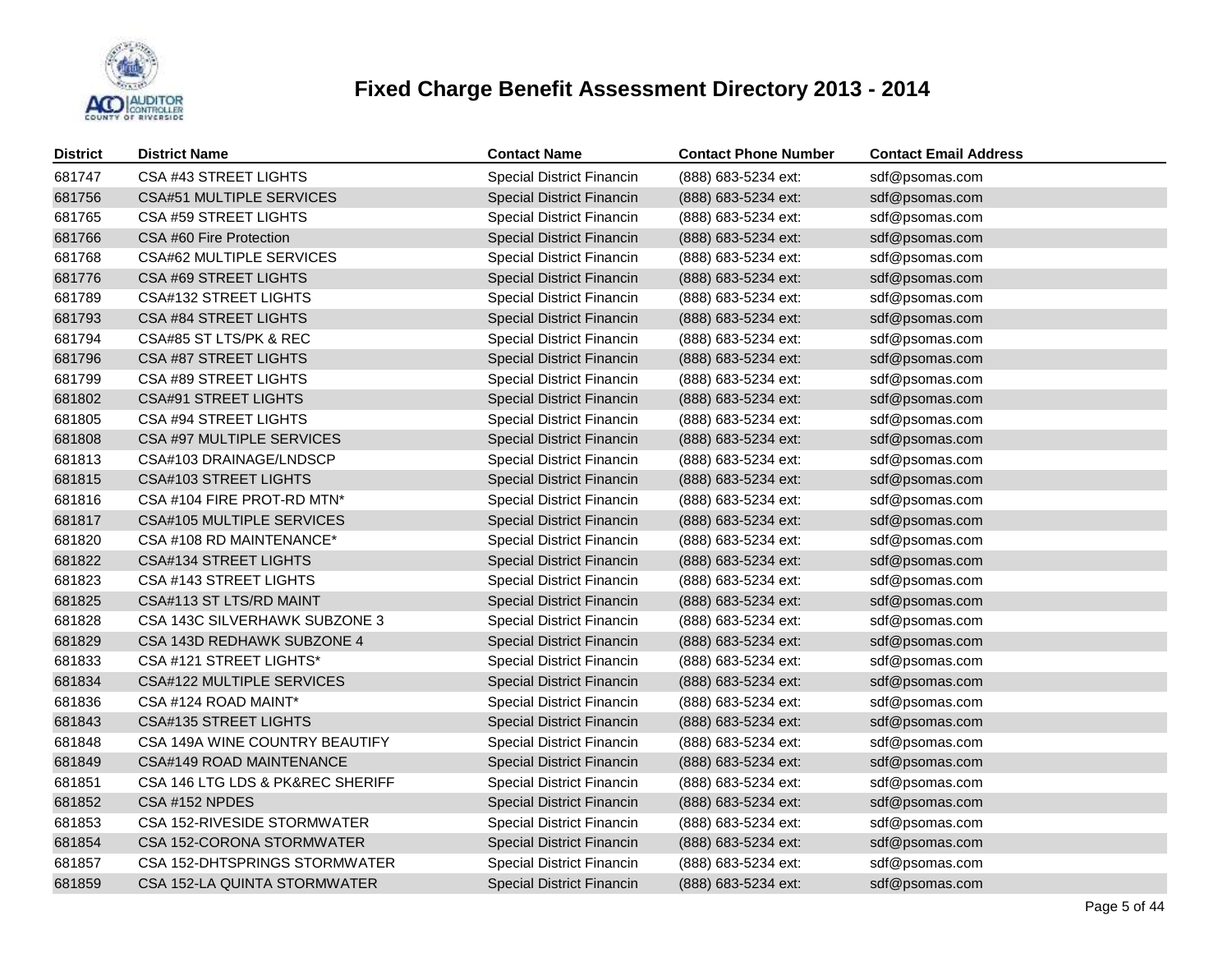

| <b>District</b> | <b>District Name</b>                   | <b>Contact Name</b>              | <b>Contact Phone Number</b> | <b>Contact Email Address</b> |
|-----------------|----------------------------------------|----------------------------------|-----------------------------|------------------------------|
| 681860          | CSA 152-MORENO VLY STORMWATER          | <b>Special District Financin</b> | (888) 683-5234 ext:         | sdf@psomas.com               |
| 681861          | CSA 152-MURRIETA STORMWATER            | Special District Financin        | (888) 683-5234 ext:         | sdf@psomas.com               |
| 681862          | CSA 152-NORCO STORMWATER               | <b>Special District Financin</b> | (888) 683-5234 ext:         | sdf@psomas.com               |
| 681864          | CSA 152-PLM SPRINGS STORMWATER         | <b>Special District Financin</b> | (888) 683-5234 ext:         | sdf@psomas.com               |
| 681865          | CSA 152-RNCHOMIRAGE STORMWATER         | Special District Financin        | (888) 683-5234 ext:         | sdf@psomas.com               |
| 681867          | CSA 152-LK ELSINORE STORMWATER         | <b>Special District Financin</b> | (888) 683-5234 ext:         | sdf@psomas.com               |
| 681868          | CSA 152-SAN JACINTO STORMWATER         | <b>Special District Financin</b> | (888) 683-5234 ext:         | sdf@psomas.com               |
| 681869          | CSA 152C DRAINAGE BASIN                | Special District Financin        | (888) 683-5234 ext:         | sdf@psomas.com               |
| 681870          | CSA 152B REGIONAL SPORT FACILITY       | Special District Financin        | (888) 683-5234 ext:         | sdf@psomas.com               |
| 681883          | <b>CSA 126E</b>                        | <b>Special District Financin</b> | (888) 683-5234 ext:         | sdf@psomas.com               |
| 681885          | <b>CSA 128E</b>                        | Special District Financin        | (888) 683-5234 ext:         | sdf@psomas.com               |
| 681886          | <b>CSA 128W</b>                        | Special District Financin        | (888) 683-5234 ext:         | sdf@psomas.com               |
| 682053          | City of Banning Weed Control           | Lynn Bennet                      | (951) 922-3210 ext:         | lbennett@ci.banning.ca.us    |
| 682058          | <b>BANNING LAND &amp; MAINT DIST 1</b> | Rapid Data Inc                   | (951) 922-3130 ext:         | rapiddatinc@aol.com          |
| 682065          | BANNING IMP DIST 2004-1 FAIR OAK       | <b>Willdan Financial Service</b> | (866) 807-6864 ext:         | jperezmoses@willdan.com      |
| 682100          | CITY OF BEAUMONT SEWER STDBY FEE       | Alan Kapanicas                   | (951) 769-8515 ext:         | Akapanicas@ci.beaumont.ca.us |
| 682105          | CITY OF BEAUMONT-SANITATION CHG        | Alan Kapanicas                   | (951) 769-8515 ext:         | Akapanicas@ci.beaumont.ca.us |
| 682106          | CITY OF BEAUMONT NUISANCE ABATE        | Alan Kapanicas                   | (951) 769-8515 ext:         | Akapanicas@ci.beaumont.ca.us |
| 682107          | CITY OF BEAUMONT BUILDING ABATE        | Alan Kapanicas                   | (951) 769-8515 ext:         | Akapanicas@ci.beaumont.ca.us |
| 682108          | CITY OF BEAUMONT WEED ABATEMENT        | Alan Kapanicas                   | (951) 769-8515 ext:         | Akapanicas@ci.beaumont.ca.us |
| 682109          | City of Beaumont CFD 93-1 #1           | Alan Kapanicas                   | (951) 769-8515 ext:         | Akapanicas@ci.beaumont.ca.us |
| 682110          | City of Beaumont CFD 93-1 #2           | Alan Kapanicas                   | (951) 769-8515 ext:         | Akapanicas@ci.beaumont.ca.us |
| 682111          | City of Beaumont CFD 93-1 #3           | Alan Kapanicas                   | (951) 769-8515 ext:         | Akapanicas@ci.beaumont.ca.us |
| 682112          | City of Beaumont CFD 93-1 #4           | Alan Kapanicas                   | (951) 769-8515 ext:         | Akapanicas@ci.beaumont.ca.us |
| 682113          | City of Beaumont CFD 93-1 #5           | Alan Kapanicas                   | (951) 769-8515 ext:         | Akapanicas@ci.beaumont.ca.us |
| 682114          | City of Beaumont CFD 93-1 #6A          | Alan Kapanicas                   | (951) 769-8515 ext:         | Akapanicas@ci.beaumont.ca.us |
| 682115          | City of Beaumont CFD 93-1 #6B          | Alan Kapanicas                   | (951) 769-8515 ext:         | Akapanicas@ci.beaumont.ca.us |
| 682116          | City of Beaumont CFD 93-1 #9           | Alan Kapanicas                   | (951) 769-8515 ext:         | Akapanicas@ci.beaumont.ca.us |
| 682117          | City of Beaumont CFD 93-1 #10          | Alan Kapanicas                   | (951) 769-8515 ext:         | Akapanicas@ci.beaumont.ca.us |
| 682118          | City of Beaumont CFD 93-1 #11          | Alan Kapanicas                   | (951) 769-8515 ext:         | Akapanicas@ci.beaumont.ca.us |
| 682119          | CITY OF BEAUMONT CFD 93-1 #12          | Alan Kapanicas                   | (951) 769-8515 ext:         | Akapanicas@ci.beaumont.ca.us |
| 682120          | City of Beaumont CFD 93-1 #13          | Alan Kapanicas                   | (951) 769-8515 ext:         | Akapanicas@ci.beaumont.ca.us |
| 682121          | CITY OF BEAUMONT CFD #11 SERV          | Alan Kapanicas                   | (951) 769-8515 ext:         | Akapanicas@ci.beaumont.ca.us |
| 682122          | City of Beaumont CFD 93-1 #14          | Alan Kapanicas                   | (951) 769-8515 ext:         | Akapanicas@ci.beaumont.ca.us |
| 682123          | CITY OF BEAUMONT CFD 3 SERVICE         | Alan Kapanicas                   | (951) 769-8515 ext:         | Akapanicas@ci.beaumont.ca.us |
| 682124          | CITY OF BEAUMONT CFD 9 SERVICE         | Alan Kapanicas                   | (951) 769-8515 ext:         | Akapanicas@ci.beaumont.ca.us |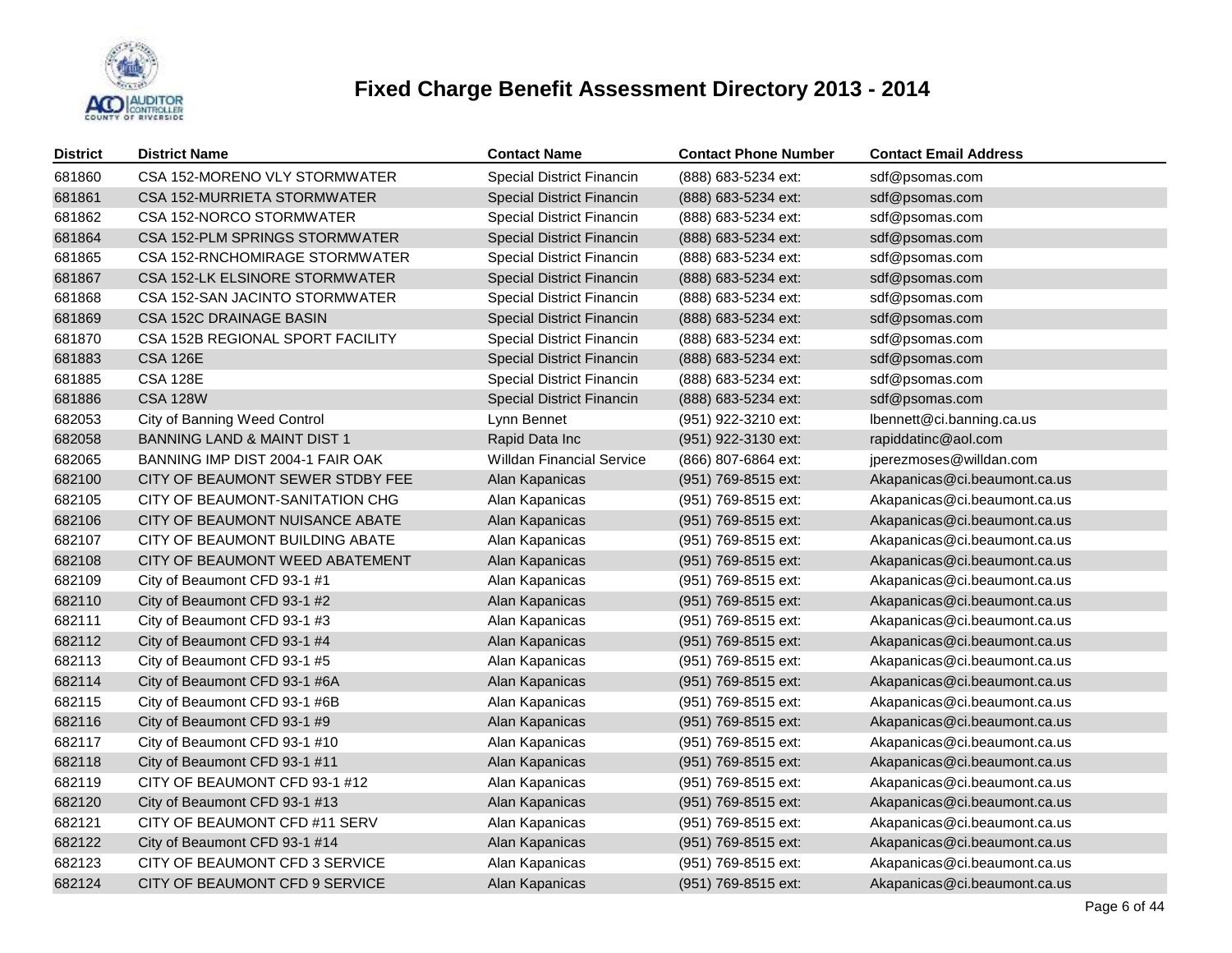

| <b>District</b> | <b>District Name</b>             | <b>Contact Name</b>              | <b>Contact Phone Number</b> | <b>Contact Email Address</b> |
|-----------------|----------------------------------|----------------------------------|-----------------------------|------------------------------|
| 682125          | BEAUMONT CFD 93-1 IA 14 SERVICES | Alan Kapanicas                   | (951) 769-8515 ext:         | Akapanicas@ci.beaumont.ca.us |
| 682126          | BEAUMONT CFD 93-1 IA 10 SERVICES | Alan Kapanicas                   | (951) 769-8515 ext:         | Akapanicas@ci.beaumont.ca.us |
| 682127          | BEAUMONT CFD 93-1 IA 8           | Alan Kapanicas                   | (951) 769-8515 ext:         | Akapanicas@ci.beaumont.ca.us |
| 682128          | BEAUMONT CFD 15 SERVICES         | Alan Kapanicas                   | (951) 769-8515 ext:         | Akapanicas@ci.beaumont.ca.us |
| 682129          | BEAUMONT CFD 93-1 #8 SERVICES    | Alan Kapanicas                   | (951) 769-8515 ext:         | Akapanicas@ci.beaumont.ca.us |
| 682130          | BEAUMONT CFD 93-1 #12 SERVICES   | Alan Kapanicas                   | (951) 769-8515 ext:         | Akapanicas@ci.beaumont.ca.us |
| 682131          | CITY OF BEAUMONT CFD 93-1 #17A   | Alan Kapanicas                   | (951) 769-8515 ext:         | Akapanicas@ci.beaumont.ca.us |
| 682132          | City of Beaumont CFD 93-1 #18    | Alan Kapanicas                   | (951) 769-8515 ext:         | Akapanicas@ci.beaumont.ca.us |
| 682133          | BEAUMONT CFD 93-1 #7A            | Alan Kapanicas                   | (951) 769-8515 ext:         | Akapanicas@ci.beaumont.ca.us |
| 682134          | BEAUMONT CFD 93-1 #16            | Alan Kapanicas                   | (951) 769-8515 ext:         | Akapanicas@ci.beaumont.ca.us |
| 682135          | BEAUMONT CFD 93-1 #19A           | Alan Kapanicas                   | (951) 769-8515 ext:         | Akapanicas@ci.beaumont.ca.us |
| 682136          | BEAUMONT CFD 93-1 #8A            | Alan Kapanicas                   | (951) 769-8515 ext:         | Akapanicas@ci.beaumont.ca.us |
| 682137          | BEAUMONT CFD 93-1 #19C           | Alan Kapanicas                   | (951) 769-8515 ext:         | Akapanicas@ci.beaumont.ca.us |
| 682138          | BEAUMONT CFD 93-1 #23            | Alan Kapanicas                   | (951) 769-8515 ext:         | Akapanicas@ci.beaumont.ca.us |
| 682139          | CITY OF BEAUMONT CFD 93-1 IA 7B  | Alan Kapanicas                   | (951) 769-8515 ext:         | Akapanicas@ci.beaumont.ca.us |
| 682140          | CITY OF BEAUMONT CFD 93-1 IA 8B  | Alan Kapanicas                   | (951) 769-8515 ext:         | Akapanicas@ci.beaumont.ca.us |
| 682141          | CITY OF BEAUMONT CFD 93-1 IA 8C  | Alan Kapanicas                   | (951) 769-8515 ext:         | Akapanicas@ci.beaumont.ca.us |
| 682142          | CITY OF BEAUMONT CFD 93-1 IA 17B | Alan Kapanicas                   | (951) 769-8515 ext:         | Akapanicas@ci.beaumont.ca.us |
| 682143          | CITY OF BEAUMONT CFD 93-1 IA 20  | Alan Kapanicas                   | (951) 769-8515 ext:         | Akapanicas@ci.beaumont.ca.us |
| 682144          | CFD 93-1 IA17C                   | Alan Kapanicas                   | (951) 769-8515 ext:         | Akapanicas@ci.beaumont.ca.us |
| 682146          | CITY OF BEAUMONT CFD 93-1 IA 7C  | Alan Kapanicas                   | (951) 769-8515 ext:         | Akapanicas@ci.beaumont.ca.us |
| 682147          | CITY OF BEAUMONT CFD 93-1 IA 8D  | Alan Kapanicas                   | (951) 769-8515 ext:         | Akapanicas@ci.beaumont.ca.us |
| 682155          | CITY OF BLYTHE LTNG DST 1        | Willdan Financial Service        | (866) 807-6864 ext:         | sreynods@willdan.com         |
| 682156          | CITY OF BLYTHE LTNG DST 2        | <b>Willdan Financial Service</b> | (866) 807-6864 ext:         | sreynods@willdan.com         |
| 682160          | City of Blythe CFD 2004-1        | Andrea Roess                     | (949) 955-1500 ext:         | andrea@taussig.com           |
| 682166          | CALIMESA CFD 2013-1 FAC IA 1     | Douglas Floyd                    | (760) 510-0290 ext:         | doug@kgpf.net                |
| 682167          | CALIMESA CFD 2013-1 SERVICES     | Douglas Floyd                    | (760) 510-0290 ext:         | doug@kgpf.net                |
| 682168          | CALIMESA CFD 2012-1 SERVICES     | Koppel & Gruber Public Fina      | (888) 510-0290 ext:         | info@kgpf.net                |
| 682170          | CALIMESA CFD 2012-1 FAC IA1      | Koppel & Gruber Public Fina      | (888) 510-0290 ext:         | info@kgpf.net                |
| 682172          | Calimesa Deling Solid Waste      | <b>Darlene Gerdes</b>            | (909) 795-9801 ext: 233     | dgerdes@cityofcalimesa.net   |
| 682173          | Calimesa Weed Abatement          | Darlene Gerdes                   | (909) 795-9801 ext: 233     | dgerdes@cityofcalimesa.net   |
| 682174          | CITY OF CALIMESA CFD 1           | Koppel & Gruber Public Fi        | (888) 510-0290 ext:         | info@kgpf.net                |
| 682190          | <b>CANYON LAKE REFUSE</b>        | David Fahrion                    | (951) 943-1991 ext:         | davidf@crrmail.com           |
| 682200          | Cathedral City LMD 1 Zn 18       | <b>Willdan Financial Service</b> | (866) 807-6864 ext:         | jperezmoses@willdan.com      |
| 682209          | CATH CITY LLMD 1 ZN 21           | <b>Willdan Financial Service</b> | (866) 807-6864 ext:         | jperezmoses@willdan.com      |
| 682210          | CATH CITY LMD 1 ZN 19 ALICANTE   | <b>Willdan Financial Service</b> | (866) 807-6864 ext:         | jperezmoses@willdan.com      |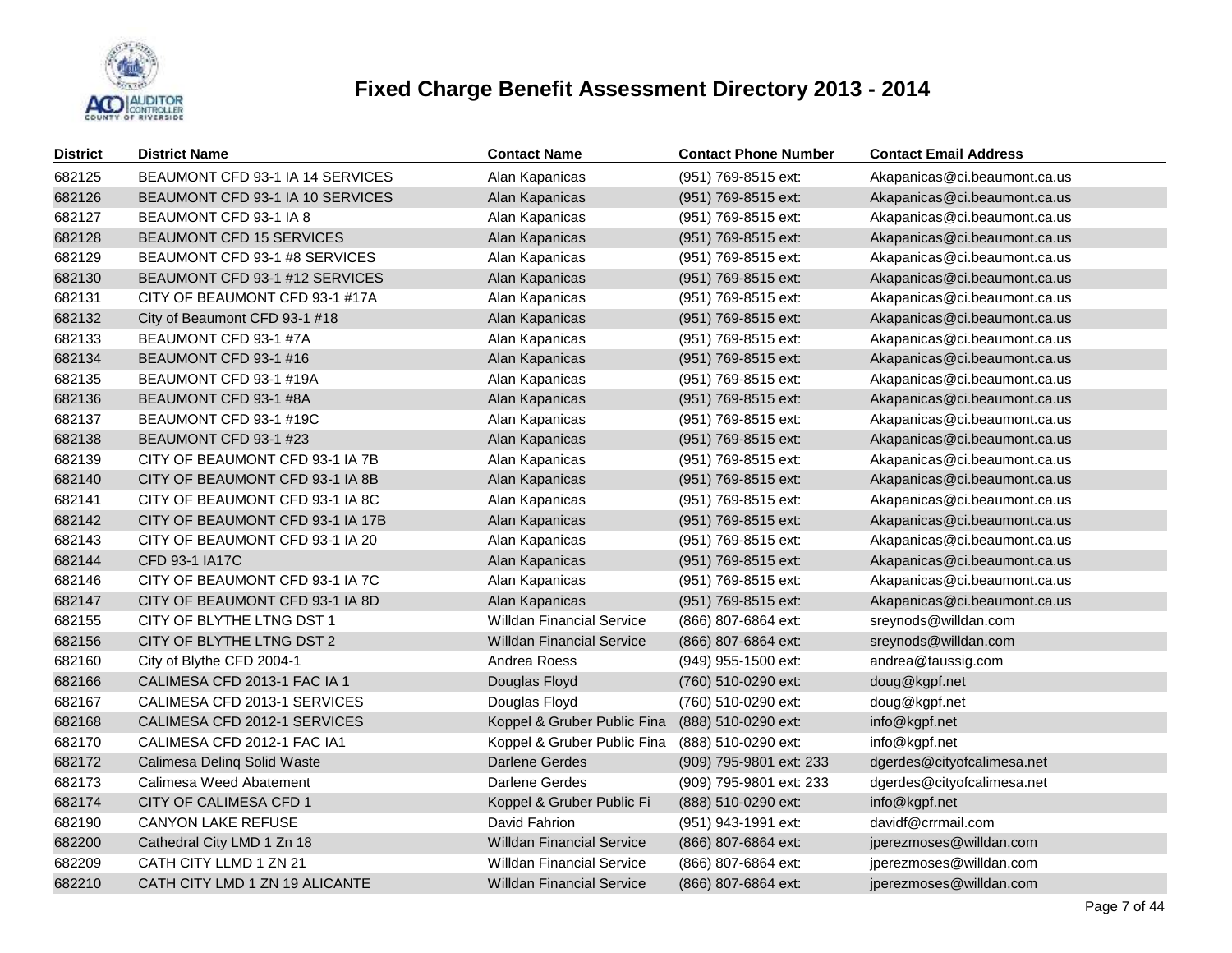

| <b>District</b> | <b>District Name</b>                        | <b>Contact Name</b>              | <b>Contact Phone Number</b> | <b>Contact Email Address</b>      |
|-----------------|---------------------------------------------|----------------------------------|-----------------------------|-----------------------------------|
| 682211          | CATH CITY LMD 1 ZN 20 CIMARRON              | <b>Willdan Financial Service</b> | (866) 807-6864 ext:         | jperezmoses@willdan.com           |
| 682212          | Cathedral City LMD 1 Zn 2                   | <b>Willdan Financial Service</b> | (866) 807-6864 ext:         | jperezmoses@willdan.com           |
| 682213          | Cathedral City LMD 1 Zn 5                   | <b>Willdan Financial Service</b> | (866) 807-6864 ext:         | jperezmoses@willdan.com           |
| 682214          | Cathedral City LMD 1 Zn 7                   | <b>Willdan Financial Service</b> | (866) 807-6864 ext:         | jperezmoses@willdan.com           |
| 682215          | Cathedral City LMD 1 Zn 8                   | <b>Willdan Financial Service</b> | (866) 807-6864 ext:         | jperezmoses@willdan.com           |
| 682216          | CATHEDRAL LMD 1 ZN 9 LA PASADA              | <b>Willdan Financial Service</b> | (866) 807-6864 ext:         | jperezmoses@willdan.com           |
| 682217          | CATHEDRAL LMD 1 ZN 11 DTOWN CORE            | <b>Willdan Financial Service</b> | (866) 807-6864 ext:         | jperezmoses@willdan.com           |
| 682218          | CATHEDRAL LMD 1 ZN12 MERCY HOUSE            | <b>Willdan Financial Service</b> | (866) 807-6864 ext:         | jperezmoses@willdan.com           |
| 682219          | CATHEDRAL CITY LMD 1 ZN15 LANDAU            | <b>Willdan Financial Service</b> | (866) 807-6864 ext:         | jperezmoses@willdan.com           |
| 682220          | CATHEDRAL CITY LMD1 ZN16 CENTURY            | <b>Willdan Financial Service</b> | (866) 807-6864 ext:         | jperezmoses@willdan.com           |
| 682221          | CATHEDRAL CITY LMD1 ZN17PANORAMA            | <b>Willdan Financial Service</b> | (866) 807-6864 ext:         | jperezmoses@willdan.com           |
| 682222          | CATHEDRAL CITY LDS & LTG MAINT              | <b>Willdan Financial Service</b> | (866) 807-6864 ext:         | jperezmoses@willdan.com           |
| 682225          | <b>Cathedral City Nuisance Abate</b>        | <b>Willdan Financial Service</b> | (866) 807-6864 ext:         | jperezmoses@willdan.com           |
| 682234          | CATHEDRAL CITY RIO VISTA AD 96-1            | <b>Willdan Financial Service</b> | (866) 807-6864 ext:         | jperezmoses@willdan.com           |
| 682235          | Cathedral City AD 2001-01                   | <b>Willdan Financial Service</b> | (866) 807-6864 ext:         | jperezmoses@willdan.com           |
| 682236          | CATHEDRAL CITY 35TH AD 2003-01              | <b>Willdan Financial Service</b> | (866) 807-6864 ext:         | jperezmoses@willdan.com           |
| 682237          | CATHEDRAL CITY DREAM AD 2004-01             | <b>Willdan Financial Service</b> | (866) 807-6864 ext:         | jperezmoses@willdan.com           |
| 682238          | CATHEDRAL CITY COVE AD 2004-02              | <b>Willdan Financial Service</b> | (866) 807-6864 ext:         | jperezmoses@willdan.com           |
| 682239          | Solid Waste Utility User Tax                | <b>Customer Service</b>          | (760) 340-2113 ext:         | customerservice@burrtecdesert.com |
| 682240          | CITY OF COACHELLA/UUTC                      | <b>Customer Service</b>          | (760) 340-2113 ext:         | customerservice@burrtecdesert.com |
| 682243          | CATHEDRAL CITY CFD 2006-1 IA4               | Andrea Roess                     | (949) 955-1500 ext:         | andrea@taussig.com                |
| 682244          | CATHEDRAL CITY CFD 2006-1 IA2               | Andrea Roess                     | (949) 955-1500 ext:         | andrea@taussig.com                |
| 682245          | Cathedral City CFD 2000-01                  | <b>Willdan Financial Service</b> | (866) 807-6864 ext:         | jperezmoses@willdan.com           |
| 682246          | COACHELLA LDS&LTG #16                       | $\cdots$ .                       | (760) 398-5744 ext:         |                                   |
| 682247          | COACHELLA LDS&LTG #17                       | $\cdots$                         | (760) 398-5744 ext:         |                                   |
| 682248          | COACHELLA LDS&LTG #18                       | .                                | (760) 398-5744 ext:         |                                   |
| 682249          | COACHELLA LDS&LTG #19                       | $\cdots$                         | (760) 398-5744 ext:         |                                   |
| 682250          | COACHELLA LDS&LTG #20                       | $\cdots$                         | (760) 398-5744 ext:         |                                   |
| 682254          | COACHELLA LDS&LTG #21                       | $\cdots$                         | (760) 398-5744 ext:         |                                   |
| 682255          | COACHELLA LANDSCAPE & LIGHTING 1            | .                                | (760) 398-5744 ext:         |                                   |
| 682256          | <b>COACHELLA LANDSCAPE &amp; LIGHTING 2</b> | $\sim$ $\sim$                    | (760) 398-5744 ext:         |                                   |
| 682257          | COACHELLA LANDSCAPE & LIGHTING 3            | .                                | (760) 398-5744 ext:         |                                   |
| 682258          | COACHELLA LANDSCAPE & LIGHTING 4            | $\sim$ $\sim$                    | (760) 398-5744 ext:         |                                   |
| 682261          | COACHELLA LANDSCAPE & LTG #6                | $\cdots$                         | (760) 398-5744 ext:         |                                   |
| 682262          | COACHELLA LDS&LTG #7 LA PAZ                 | $\sim$ $\sim$                    | (760) 398-5744 ext:         |                                   |
| 682263          | COACHELLA LDS&LTG #8 PONDEROSA              | $\cdots$ .                       | (760) 398-5744 ext:         |                                   |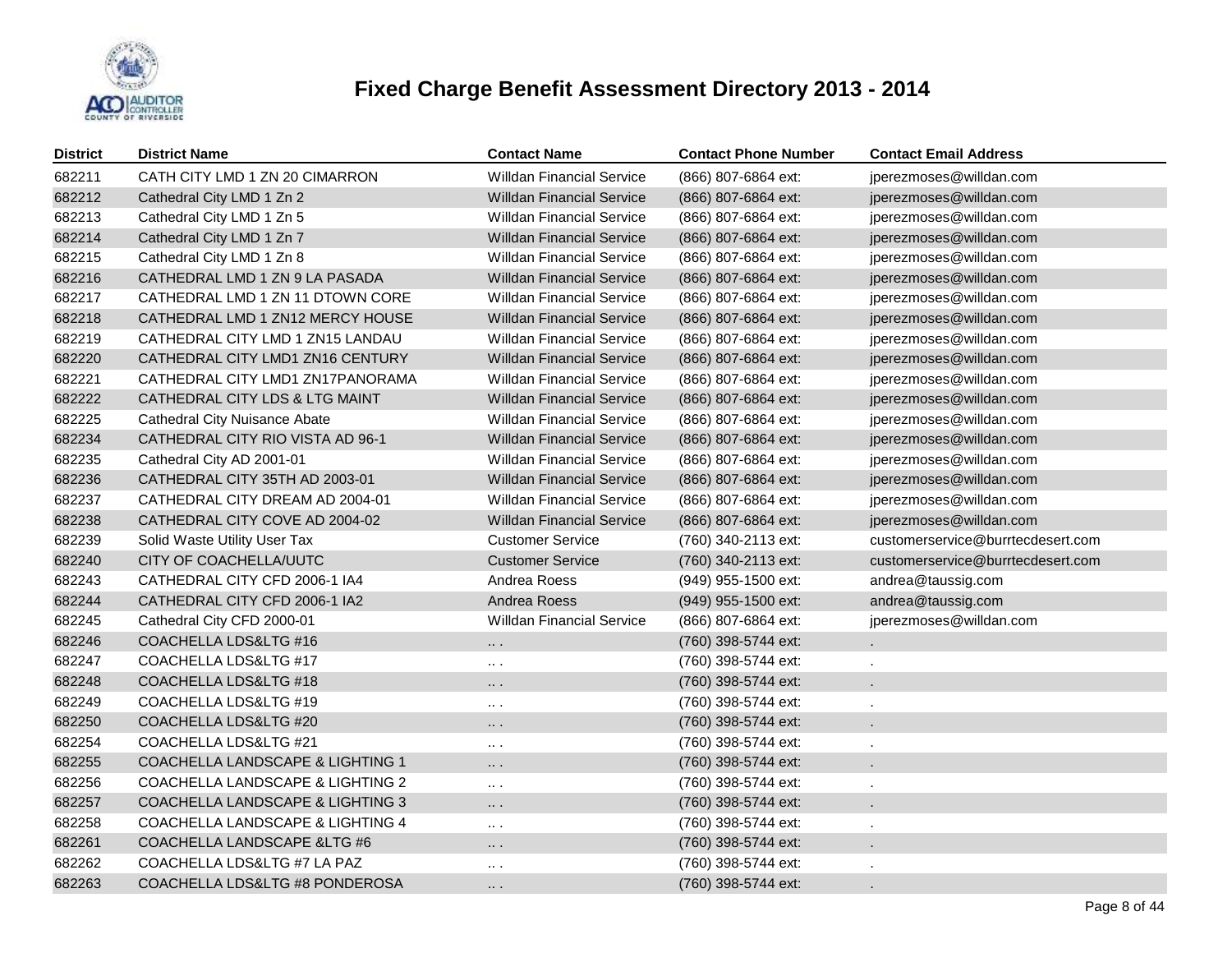

| District | <b>District Name</b>                  | <b>Contact Name</b>       | <b>Contact Phone Number</b> | <b>Contact Email Address</b>          |
|----------|---------------------------------------|---------------------------|-----------------------------|---------------------------------------|
| 682264   | COACHELLA LDS&LTG #9 SUNSHINE         | $\cdots$                  | (760) 398-5744 ext:         |                                       |
| 682265   | COACHELLA LDS&LTG MAINT #10           | .                         | (760) 398-5744 ext:         |                                       |
| 682266   | COACHELLA LDS&LTG #11                 | $\ldots$ .                | (760) 398-5744 ext:         |                                       |
| 682267   | COACHELLA LDS&LTG #12                 | .                         | (760) 398-5744 ext:         |                                       |
| 682268   | COACHELLA LDS&LTG #13                 | $\ldots$ .                | (760) 398-5744 ext:         | $\mathbf{r}$                          |
| 682269   | COACHELLA LDS&LTG #14                 | $\cdots$                  | (760) 398-5744 ext:         |                                       |
| 682270   | COACHELLA LDS&LTG #15                 | $\ddotsc$                 | (760) 398-5744 ext:         |                                       |
| 682271   | Corona Lighting Maint 2003-1          | City of Corona-Public Wor | (951) 736-2436 ext:         | charmaine.mccarvel@webbassociates.com |
| 682272   | Corona CFD 2002-2 LDS Maint           | City of Corona-Public Wor | (951) 736-2436 ext:         | charmaine.mccarvel@webbassociates.com |
| 682273   | Corona CFD 2002-3 LDS Maint           | City of Corona-Public Wor | (951) 736-2436 ext:         | charmaine.mccarvel@webbassociates.com |
| 682274   | Corona CFD 2001-2 Imp Area 1          | shepherd & Staats, Inc    | (800) 641-8403 ext:         |                                       |
| 682276   | Corona AD 96-1 Series 1999 A          | shepherd & Staats, Inc    | (800) 641-8403 ext:         | $\epsilon$                            |
| 682277   | Corona AD 96-1 Series 1997 A          | shepherd & Staats, Inc.   | (800) 641-8403 ext:         | à.                                    |
| 682278   | CORONA AD 96-1 SERIES 1997 B          | shepherd & Staats, Inc    | (800) 641-8403 ext:         | $\mathcal{L}_{\mathcal{A}}$           |
| 682279   | CORONA AD 96-1 SERIES 1996 A          | shepherd & Staats, Inc    | (800) 641-8403 ext:         | $\mathbf{r}$                          |
| 682280   | CITY OF CORONA AD 95-1                | shepherd & Staats, Inc    | (800) 641-8403 ext:         |                                       |
| 682281   | CORONA LLMD 84-2 ZONE 1               | City of Corona-Public Wor | (951) 736-2436 ext:         | charmaine.mccarvel@webbassociates.com |
| 682282   | CORONA LLMD 84-2 ZONE 2               | City of Corona-Public Wor | (951) 736-2436 ext:         | charmaine.mccarvel@webbassociates.com |
| 682284   | CORONA LLMD 84-2 ZONE 4               | City of Corona-Public Wor | (951) 736-2436 ext:         | charmaine.mccarvel@webbassociates.com |
| 682286   | CORONA LLMD 84-2 ZONE 6               | City of Corona-Public Wor | (951) 736-2436 ext:         | charmaine.mccarvel@webbassociates.com |
| 682287   | CORONA LLMD 84-2 ZONE 7               | City of Corona-Public Wor | (951) 736-2436 ext:         | charmaine.mccarvel@webbassociates.com |
| 682290   | CORONA LLMD 84-2 ZONE 10              | City of Corona-Public Wor | (951) 736-2436 ext:         | charmaine.mccarvel@webbassociates.com |
| 682294   | CORONA LLMD 84-2 ZONE 14              | City of Corona-Public Wor | (951) 736-2436 ext:         | charmaine.mccarvel@webbassociates.com |
| 682295   | CORONA LLMD 84-2 ZONE 15              | City of Corona-Public Wor | (951) 736-2436 ext:         | charmaine.mccarvel@webbassociates.com |
| 682297   | CORONA LLMD 84-2 ZONE 17              | City of Corona-Public Wor | (951) 736-2436 ext:         | charmaine.mccarvel@webbassociates.com |
| 682298   | CORONA LLMD 84-2 ZONE 18              | City of Corona-Public Wor | (951) 736-2436 ext:         | charmaine.mccarvel@webbassociates.com |
| 682299   | CORONA LLMD 84-2 ZONE 19              | City of Corona-Public Wor | (951) 736-2436 ext:         | charmaine.mccarvel@webbassociates.com |
| 682300   | CORONA LLMD 84-2 ZONE 20              | City of Corona-Public Wor | (951) 736-2436 ext:         | charmaine.mccarvel@webbassociates.com |
| 682301   | CORONA CFD 2002-1 DOS LAGOS           | shepherd & Staats, Inc    | (800) 641-8403 ext:         |                                       |
| 682304   | CORONA(N MAIN)CFD NO 2011-1           | <b>Charmaine McCarvel</b> | (951) 320-6069 ext:         | charmaine.mccarvel@webbassociates.com |
| 682307   | CORONA MALL BUSINESS IMP DIST         | City of Corona-Public Wor | (951) 736-2436 ext:         | charmaine.mccarvel@webbassociates.com |
| 682311   | <b>CORONA LIGHTING MAINT DST 84-1</b> | City of Corona-Public Wor | (951) 736-2436 ext:         | charmaine.mccarvel@webbassociates.com |
| 682314   | Corona City CFD 86-2                  | shepherd & Staats, Inc    | (800) 641-8403 ext:         | $\blacksquare$                        |
| 682320   | CITY OF CORONA AD90-1                 | shepherd & Staats, Inc.   | (800) 641-8403 ext:         |                                       |
| 682321   | Corona CFD 89-1 1990 Series A         | shepherd & Staats, Inc.   | (800) 641-8403 ext:         |                                       |
| 682322   | Corona CFD 89-1 1990 Series B         | shepherd & Staats, Inc    | (800) 641-8403 ext:         |                                       |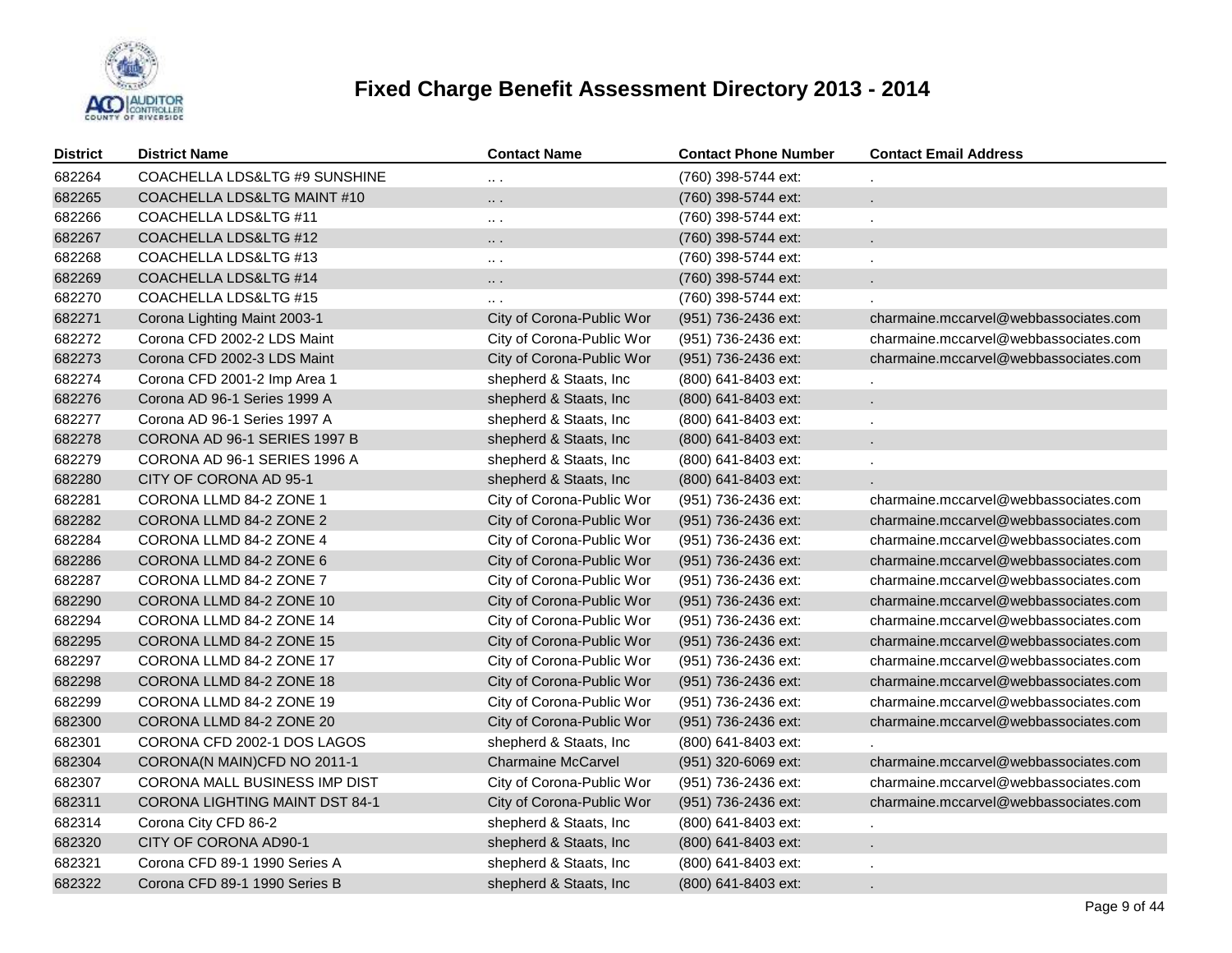

| <b>District</b> | <b>District Name</b>             | <b>Contact Name</b>              | <b>Contact Phone Number</b> | <b>Contact Email Address</b>          |
|-----------------|----------------------------------|----------------------------------|-----------------------------|---------------------------------------|
| 682324          | CITY OF DESERT H S LT MT DIST    | Albert A. Webb Associates        | (800) 439-6553 ext:         | melissa.bellitire@webbassociates.com  |
| 682325          | CITY OF DESERT H S NUISANCE AB   | <b>Code Enforcement Manager</b>  | (760) 329-6411 ext: 266     |                                       |
| 682326          | CITY OF DST HT SPGS WASTE DISP   | Desert Valley Disposal Inc       | (760) 329-5030 ext:         |                                       |
| 682332          | DHS PUBLIC SAFETY MEASURE TAX    | Albert A. Webb Associates        | (800) 439-6553 ext:         | melissa.bellitire@webbassociates.com  |
| 682335          | Corona CFD 90-1 Series A         | shepherd & Staats, Inc           | (800) 641-8403 ext:         |                                       |
| 682337          | CITY OF CORONA CFD 97-1 LDS      | City of Corona-Public Wor        | (951) 736-2436 ext:         | charmaine.mccarvel@webbassociates.com |
| 682338          | CORONA CFD 97-2                  | shepherd & Staats, Inc           | (800) 641-8403 ext:         |                                       |
| 682339          | CORONA CFD 2000-1 DEBRIS BASIN   | shepherd & Staats, Inc.          | (800) 641-8403 ext:         |                                       |
| 682340          | CORONA CFD 2000-1 EAGLE GLEN II  | shepherd & Staats, Inc.          | (800) 641-8403 ext:         |                                       |
| 682341          | Corona CFD 2001-1 LLMD           | City of Corona-Public Wor        | (951) 736-2436 ext:         | charmaine.mccarvel@webbassociates.com |
| 682342          | Corona CFD 2001-2 Imp Area 2     | shepherd & Staats, Inc.          | (800) 641-8403 ext:         |                                       |
| 682343          | CORONA CFD 2002-4 COR CROSSINGS  | shepherd & Staats, Inc           | (800) 641-8403 ext:         |                                       |
| 682344          | CORONA CFD 2003-2 HIGHLANDS COLL | shepherd & Staats, Inc.          | (800) 641-8403 ext:         |                                       |
| 682345          | Lake Elsinore USD CFD 99-1       | Anabel Ednave-Bui                | (877) 250-1503 ext:         | taxinfo@dolinkagroup.com              |
| 682346          | Lake Elsinore USD CFD 2001-1     | Anabel Ednave-Bui                | (877) 250-1503 ext:         | taxinfo@dolinkagroup.com              |
| 682347          | Lake Elsinore USD CFD 2001-2     | Anabel Ednave-Bui                | (877) 250-1503 ext:         | taxinfo@dolinkagroup.com              |
| 682348          | Lake Elsinore USD CFD 2001-3     | Anabel Ednave-Bui                | (877) 250-1503 ext:         | taxinfo@dolinkagroup.com              |
| 682349          | Lake Elsinore USD CFD 2002-1     | Anabel Ednave-Bui                | (877) 250-1503 ext:         | taxinfo@dolinkagroup.com              |
| 682352          | LAKE ELSINORE CFD PUBLIC SAFETY  | Dennis Anderson                  | (866) 427-4304 ext:         |                                       |
| 682354          | CITY OF ELSINORE WEED ABATEMENT  | Nicole McCalmont                 | (951) 674-3124 ext: 245     | nmccalmont@Lake-Elsinore.org          |
| 682356          | City of Lake Elsinore LLMD #1    | $\cdots$                         | (800) 441-8280 ext:         |                                       |
| 682357          | CITY OF LAKE ELSINORE LLMD       | .                                | (800) 441-8280 ext:         |                                       |
| 682359          | LAKE ELSINORE UNIFIED CFD 88-1   | Anabel Ednave-Bui                | (877) 250-1503 ext:         | taxinfo@dolinkagroup.com              |
| 682360          | LAKE ELSINORE UNIF CFD 89-1      | Anabel Ednave-Bui                | (877) 250-1503 ext:         | taxinfo@dolinkagroup.com              |
| 682362          | CITY OF LAKE ELSINORE AD 90-1A   | $\sim$ $\sim$                    | (800) 441-8280 ext:         |                                       |
| 682363          | CITY OF LAKE ELSINORE AD 86-1R   | .                                | (800) 441-8280 ext:         | a.                                    |
| 682364          | CITY OF LAKE ELSINORE CFD 90-2   | Dennis Anderson                  | (866) 427-4304 ext:         |                                       |
| 682365          | Lake Elsinore USD CFD 90-1       | Anabel Ednave-Bui                | (877) 250-1503 ext:         | taxinfo@dolinkagroup.com              |
| 682366          | CITY OF LAKE ELSINORE CFD 98-1   | Dennis Anderson                  | (866) 427-4304 ext:         |                                       |
| 682367          | CITY OF LAKE ELSINORE CFD 88-3   | Dennis Anderson                  | (866) 427-4304 ext:         | ¥.                                    |
| 682369          | CITY OF LAKE ELSINORE AD 93-1R   | .                                | (800) 441-8280 ext:         |                                       |
| 682370          | CITY OF ELSINORE REFUSE COLL.    | David Fahrion                    | (951) 943-1991 ext:         | davidf@crrmail.com                    |
| 682372          | CITY OF LAKE ELSINORE CFD 95-1   | Dennis Anderson                  | (866) 427-4304 ext:         |                                       |
| 682373          | City of La Quinta LDS & LTG      | <b>Willdan Financial Service</b> | (866) 807-6864 ext:         | sreynods@willdan.com                  |
| 682376          | CITY OF LA QUINTA WASTE DISP     | <b>Customer Service</b>          | (760) 340-2113 ext:         | customerservice@burrtecdesert.com     |
| 682379          | La Quinta Nuisance Abatement     | Stephanie Katami                 | (760) 777-7125 ext:         | skhatami@la-quinta.org                |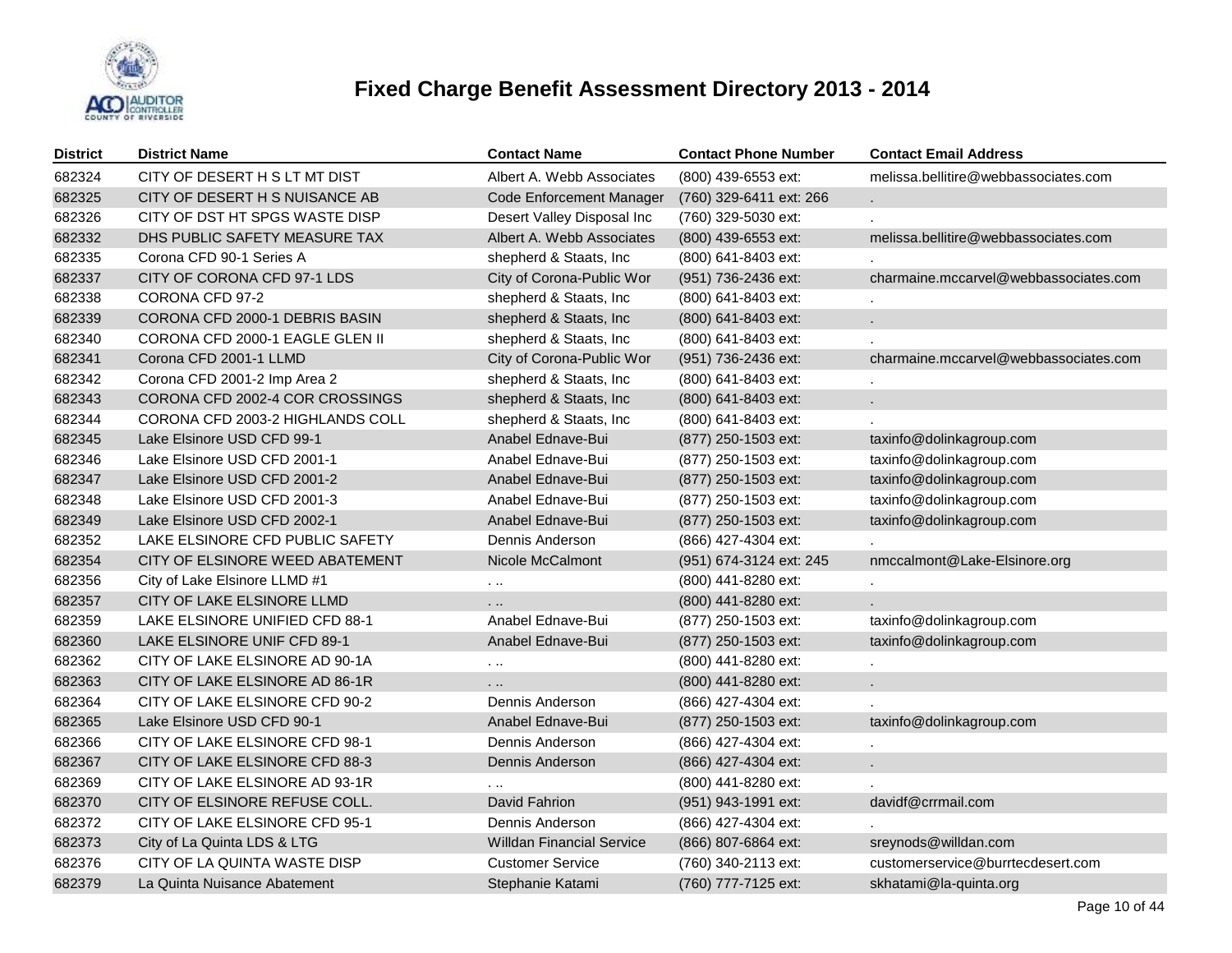

| <b>District</b> | <b>District Name</b>                    | <b>Contact Name</b>              | <b>Contact Phone Number</b> | <b>Contact Email Address</b>      |
|-----------------|-----------------------------------------|----------------------------------|-----------------------------|-----------------------------------|
| 682383          | La Quinta AD 97-1 Norte                 | <b>Willdan Financial Service</b> | (866) 807-6864 ext:         | sreynods@willdan.com              |
| 682390          | <b>HEMET CFD 2005-1 PUB SAFETY SERV</b> | Stacee Reynolds                  | (866) 807-6864 ext:         | sreynolds@willdan.com             |
| 682392          | HEMET HEARTLAND LANDSCAPING DIST        | Stacee Reynolds                  | (866) 807-6864 ext:         | sreynolds@willdan.com             |
| 682394          | <b>HEMET STONEY MOUNTAIN LANDSCAPE</b>  | Stacee Reynolds                  | (866) 807-6864 ext:         | sreynolds@willdan.com             |
| 682395          | Hemet Crean Homes Lighting              | Stacee Reynolds                  | (866) 807-6864 ext:         | sreynolds@willdan.com             |
| 682396          | Hemet Crean Homes Landscaping           | Stacee Reynolds                  | (866) 807-6864 ext:         | sreynolds@willdan.com             |
| 682397          | Hemet Montana Lighting Dist             | Stacee Reynolds                  | (866) 807-6864 ext:         | sreynolds@willdan.com             |
| 682398          | HEMET MONTANA LANDSCAPING DIST          | Stacee Reynolds                  | (866) 807-6864 ext:         | sreynolds@willdan.com             |
| 682399          | CITY OF HEMET HEARTLAND CFD             | Special District Financin        | (888) 683-5234 ext:         | sdf@psomas.com                    |
| 682404          | City of Hemet Weed Control              | <b>Stacee Reynolds</b>           | (866) 807-6864 ext:         | sreynolds@willdan.com             |
| 682405          | <b>Hemet Lighting District</b>          | Stacee Reynolds                  | (866) 807-6864 ext:         | sreynolds@willdan.com             |
| 682406          | Hemet Landscape District                | Stacee Reynolds                  | (866) 807-6864 ext:         | sreynolds@willdan.com             |
| 682407          | <b>HEMET LIGHTING DIST NO.19</b>        | Stacee Reynolds                  | (866) 807-6864 ext:         | sreynolds@willdan.com             |
| 682408          | HEMET PARKHILL LIGHTING DIST            | Stacee Reynolds                  | (866) 807-6864 ext:         | sreynolds@willdan.com             |
| 682410          | HEMET LANDSCAPE DIST 19                 | <b>Stacee Reynolds</b>           | (866) 807-6864 ext:         | sreynolds@willdan.com             |
| 682412          | <b>HEMET NORTH ANNEX LTG DIST</b>       | Stacee Reynolds                  | (866) 807-6864 ext:         | sreynolds@willdan.com             |
| 682417          | INDIAN WELLS LLD 91-1 ZN A25            | <b>Willdan Financial Service</b> | (866) 807-6864 ext:         | sreynods@willdan.com              |
| 682418          | INDIAN WELLS LLD 91-1 ZN A23            | <b>Willdan Financial Service</b> | (866) 807-6864 ext:         | sreynods@willdan.com              |
| 682419          | INDIAN WELLS LLD 91-1 ZN A22            | <b>Willdan Financial Service</b> | (866) 807-6864 ext:         | sreynods@willdan.com              |
| 682420          | INDIAN WELLS LLD 91-1 ZONE A21          | <b>Willdan Financial Service</b> | (866) 807-6864 ext:         | sreynods@willdan.com              |
| 682421          | INDIAN WELLS ST LTG 2000-01             | <b>Willdan Financial Service</b> | (866) 807-6864 ext:         | sreynods@willdan.com              |
| 682422          | CITY OF INDIAN WELLS 91-1 ZN A20        | <b>Willdan Financial Service</b> | (866) 807-6864 ext:         | sreynods@willdan.com              |
| 682423          | INDIAN WELLS LLD 91-1 ZN A19            | <b>Willdan Financial Service</b> | (866) 807-6864 ext:         | sreynods@willdan.com              |
| 682424          | INDIAN WELLS LLD 91-1 ZONE E            | <b>Willdan Financial Service</b> | (866) 807-6864 ext:         | sreynods@willdan.com              |
| 682425          | City of Indian Wells LLD #5B            | <b>Willdan Financial Service</b> | (866) 807-6864 ext:         | sreynods@willdan.com              |
| 682426          | Indian Wells A11C Club Drive            | <b>Willdan Financial Service</b> | (866) 807-6864 ext:         | sreynods@willdan.com              |
| 682428          | CITY OF INDIAN WELLS LLD#11             | <b>Willdan Financial Service</b> | (866) 807-6864 ext:         | sreynods@willdan.com              |
| 682430          | CITY OF INDIAN WILLS LLD#8              | <b>Willdan Financial Service</b> | (866) 807-6864 ext:         | sreynods@willdan.com              |
| 682440          | INDIAN WELLS LANDSCAPE & LGHT #3        | <b>Willdan Financial Service</b> | (866) 807-6864 ext:         | sreynods@willdan.com              |
| 682443          | CITY OF INDIAN WELLS FIRE AC MT1        | <b>Willdan Financial Service</b> | (866) 807-6864 ext:         | sreynods@willdan.com              |
| 682444          | INDIAN WELLS LANDSCAPE & LGHT#1         | <b>Willdan Financial Service</b> | (866) 807-6864 ext:         | sreynods@willdan.com              |
| 682446          | City of Indian Wells S. Waste           | <b>Customer Service</b>          | (760) 340-2113 ext:         | customerservice@burrtecdesert.com |
| 682448          | CITY OF INDIAN WELLS EMG UPGRADE        | <b>Willdan Financial Service</b> | (866) 807-6864 ext:         | sreynods@willdan.com              |
| 682449          | CITY OF INDIAN WELLS L&L DIST #2        | <b>Willdan Financial Service</b> | (866) 807-6864 ext:         | sreynods@willdan.com              |
| 682452          | City of Indio LDS & LTG #13             | <b>Willdan Financial Service</b> | (866) 807-6864 ext:         | sreynods@willdan.com              |
| 682454          | City of Indio Solid Waste Chg           | <b>Customer Service</b>          | (760) 340-2113 ext:         | customerservice@burrtecdesert.com |
|                 |                                         |                                  |                             |                                   |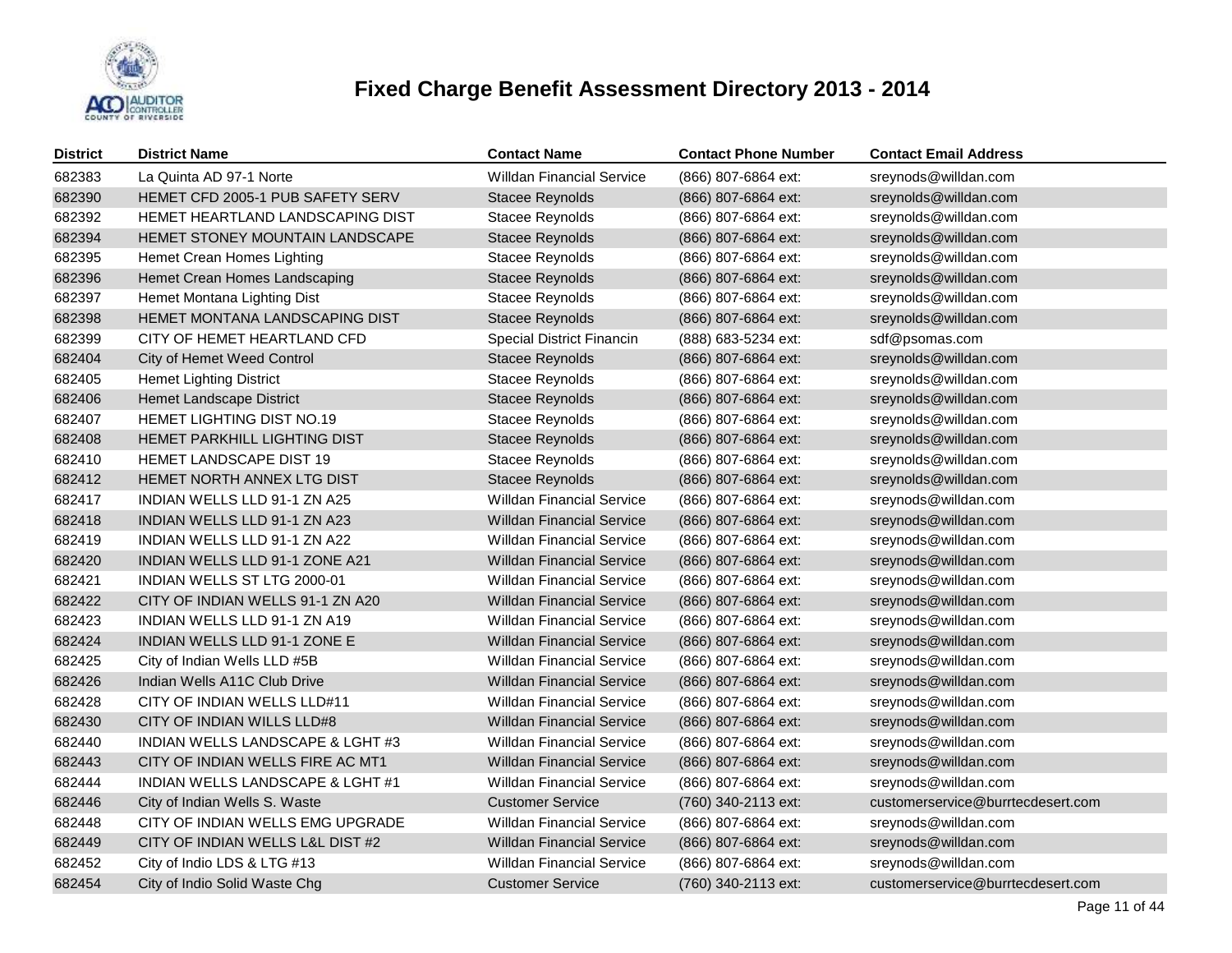

| <b>District</b> | <b>District Name</b>                 | <b>Contact Name</b>              | <b>Contact Phone Number</b> | <b>Contact Email Address</b> |
|-----------------|--------------------------------------|----------------------------------|-----------------------------|------------------------------|
| 682456          | CITY OF INDIO LANDSCAPING MNT#1      | <b>Willdan Financial Service</b> | (866) 807-6864 ext:         | sreynods@willdan.com         |
| 682457          | CITY OF INDIO LANDSCAPING MNT#2      | Willdan Financial Service        | (866) 807-6864 ext:         | sreynods@willdan.com         |
| 682458          | CITY OF INDIO LANDSCAPING MNT#3      | <b>Willdan Financial Service</b> | (866) 807-6864 ext:         | sreynods@willdan.com         |
| 682459          | CITY OF INDIO LANDSCAPING MNT #4     | Willdan Financial Service        | (866) 807-6864 ext:         | sreynods@willdan.com         |
| 682460          | CITY OF INDIO LANDSCAPING MNT#5      | <b>Willdan Financial Service</b> | (866) 807-6864 ext:         | sreynods@willdan.com         |
| 682461          | CITY OF INDIO LANDSCAPING MNT#6      | <b>Willdan Financial Service</b> | (866) 807-6864 ext:         | sreynods@willdan.com         |
| 682463          | CITY OF INDIO LANDSCAPING MNT #7     | <b>Willdan Financial Service</b> | (866) 807-6864 ext:         | sreynods@willdan.com         |
| 682464          | City of Indio LDS & LTG #8           | <b>Willdan Financial Service</b> | (866) 807-6864 ext:         | sreynods@willdan.com         |
| 682466          | City of Indio LDS & LTG #9           | <b>Willdan Financial Service</b> | (866) 807-6864 ext:         | sreynods@willdan.com         |
| 682467          | CITY OF INDIO LDS & LTG #10          | <b>Willdan Financial Service</b> | (866) 807-6864 ext:         | sreynods@willdan.com         |
| 682468          | City of Indio LDS & LTG #11          | <b>Willdan Financial Service</b> | (866) 807-6864 ext:         | sreynods@willdan.com         |
| 682469          | City of Indio LDS & LTG #12          | <b>Willdan Financial Service</b> | (866) 807-6864 ext:         | sreynods@willdan.com         |
| 682472          | City of Indio LTG #14                | <b>Willdan Financial Service</b> | (866) 807-6864 ext:         | sreynods@willdan.com         |
| 682473          | City of Indio LTG #15                | <b>Willdan Financial Service</b> | (866) 807-6864 ext:         | sreynods@willdan.com         |
| 682474          | City of Indio LTG #16                | <b>Willdan Financial Service</b> | (866) 807-6864 ext:         | sreynods@willdan.com         |
| 682475          | City of Indio LTG #17                | <b>Willdan Financial Service</b> | (866) 807-6864 ext:         | sreynods@willdan.com         |
| 682476          | <b>INDIO LANDSCAPE &amp;LTG #18</b>  | <b>Willdan Financial Service</b> | (866) 807-6864 ext:         | sreynods@willdan.com         |
| 682477          | <b>INDIO LANDSCAPE &amp; LTG #19</b> | <b>Willdan Financial Service</b> | (866) 807-6864 ext:         | sreynods@willdan.com         |
| 682478          | <b>INDIO LANDSCAPE &amp; LTG #20</b> | <b>Willdan Financial Service</b> | (866) 807-6864 ext:         | sreynods@willdan.com         |
| 682479          | INDIO LANDSCAPE & LTG #21            | <b>Willdan Financial Service</b> | (866) 807-6864 ext:         | sreynods@willdan.com         |
| 682480          | <b>INDIO LANDSCAPE &amp; LTG #22</b> | <b>Willdan Financial Service</b> | (866) 807-6864 ext:         | sreynods@willdan.com         |
| 682489          | MORENO VALLEY CFD 87-1 IMP.#1        | <b>Candace Cassel</b>            | (951) 413-3480 ext:         | specialdistricts@moval.org   |
| 682491          | MORENO VL CFD 1 NEIGHBOR PK MNT      | <b>Candace Cassel</b>            | (951) 413-3480 ext:         | specialdistricts@moval.org   |
| 682494          | Moreno Valley Weed Abatement         | <b>Randy Metz</b>                | (951) 413-3370 ext:         | randym@moval.org             |
| 682497          | Moreno Valley USD CFD 88-1 A         | <b>Willdan Financial Service</b> | (866) 807-6864 ext:         | jperezmoses@willdan.com      |
| 682498          | Moreno Valley USD CFD 2002-1         | Barbara Hale-Carter              | (760) 233-2630 ext:         | barbc@sdfa.com               |
| 682499          | Moreno Valley USD CFD 91-1           | <b>Willdan Financial Service</b> | (866) 807-6864 ext:         | jperezmoses@willdan.com      |
| 682500          | March JPA Meridian LLMD              | shepherd & Staats, Inc           | (800) 641-8403 ext:         | $\mathcal{L}^{\pm}$          |
| 682503          | Norco Weed Control                   | City of Norco                    | (951) 735-3900 ext:         |                              |
| 682516          | Norco CFD 93-1                       | <b>Willdan Financial Service</b> | (866) 807-6864 ext:         | jperezmoses@willdan.com      |
| 682517          | NORCO BEAZER LMD                     | Steve Loriso                     | (909) 594-9702 ext:         | sloriso@rkagroup.com         |
| 682518          | <b>NORCO ESTATES LMD</b>             | Steve Loriso                     | (909) 594-9702 ext:         | sloriso@rkagroup.com         |
| 682519          | Norco Centex LMD                     | Steve Loriso                     | (909) 594-9702 ext:         | sloriso@rkagroup.com         |
| 682520          | Norco Ridge Ranch LMD                | Steve Loriso                     | (909) 594-9702 ext:         | sloriso@rkagroup.com         |
| 682521          | Norco Hawks Crest LMD                | Steve Loriso                     | (909) 594-9702 ext:         | sloriso@rkagroup.com         |
| 682525          | CITY OF NORCO CFD 97-1               | <b>Willdan Financial Service</b> | (866) 807-6864 ext:         | jperezmoses@willdan.com      |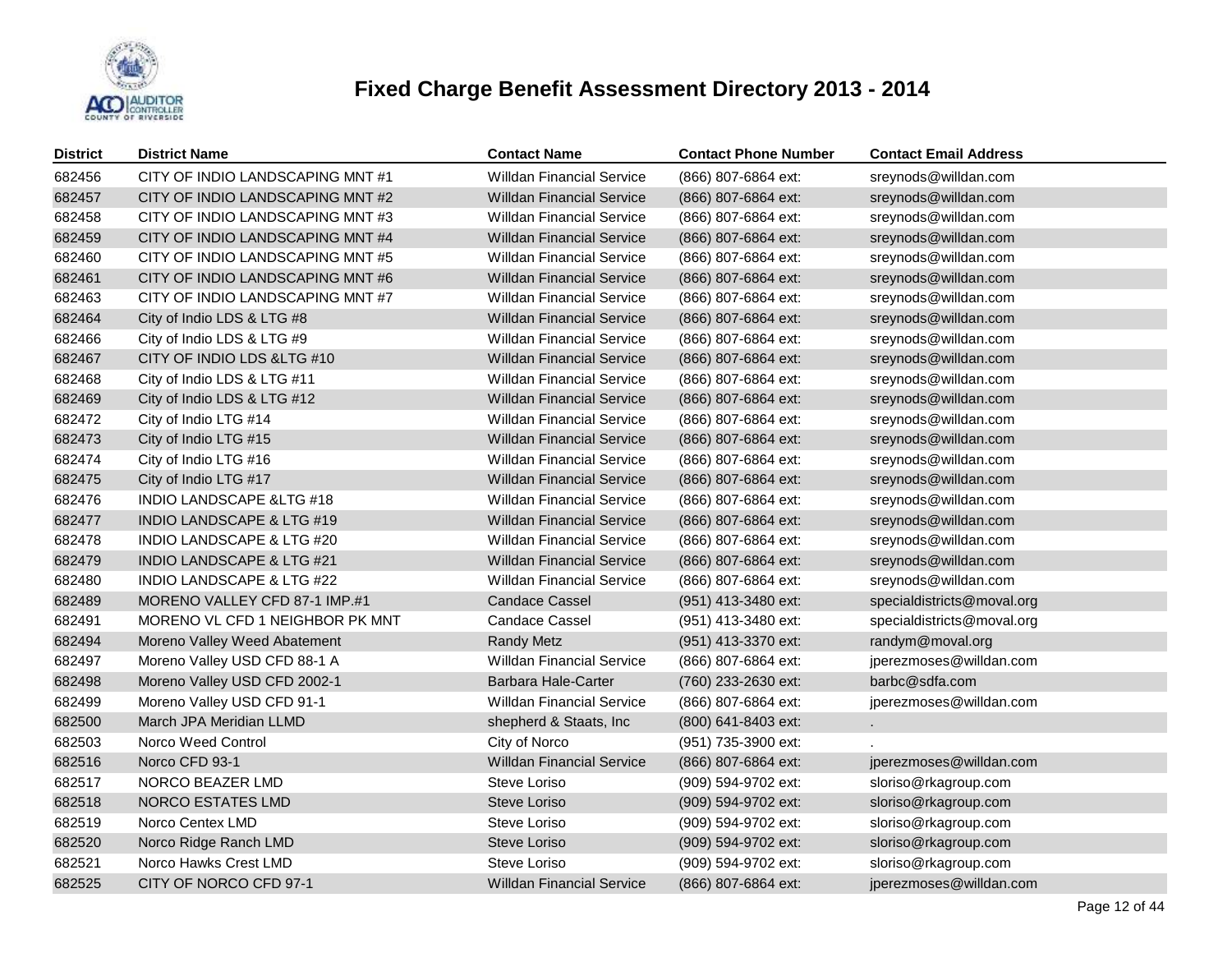

| <b>District</b> | <b>District Name</b>             | <b>Contact Name</b>              | <b>Contact Phone Number</b> | <b>Contact Email Address</b> |
|-----------------|----------------------------------|----------------------------------|-----------------------------|------------------------------|
| 682526          | Norco CFD 2002-1                 | <b>Willdan Financial Service</b> | (866) 807-6864 ext:         | jperezmoses@willdan.com      |
| 682527          | <b>NORCO CFD 2001-1</b>          | <b>Willdan Financial Service</b> | (866) 807-6864 ext:         | jperezmoses@willdan.com      |
| 682541          | Palm Desert LL Zone 5 SC         | <b>Willdan Financial Service</b> | (866) 807-6864 ext:         | jperezmoses@willdan.com      |
| 682542          | PALM DESERT LL ZONE PR           | <b>Willdan Financial Service</b> | (866) 807-6864 ext:         | jperezmoses@willdan.com      |
| 682543          | Palm Desert LL Zone 6 LI         | <b>Willdan Financial Service</b> | (866) 807-6864 ext:         | jperezmoses@willdan.com      |
| 682544          | Palm Desert LL Zone 6 LIII       | <b>Willdan Financial Service</b> | (866) 807-6864 ext:         | jperezmoses@willdan.com      |
| 682545          | Palm Desert LL Zone 6 MM         | <b>Willdan Financial Service</b> | (866) 807-6864 ext:         | jperezmoses@willdan.com      |
| 682546          | Palm Desert LL Zone 6 SP         | <b>Willdan Financial Service</b> | (866) 807-6864 ext:         | jperezmoses@willdan.com      |
| 682547          | Palm Desert LL Zone 6 SW         | <b>Willdan Financial Service</b> | (866) 807-6864 ext:         | jperezmoses@willdan.com      |
| 682548          | Palm Desert LL Zone 6 HCW        | <b>Willdan Financial Service</b> | (866) 807-6864 ext:         | jperezmoses@willdan.com      |
| 682549          | Palm Desert LL Zone 6 HE         | <b>Willdan Financial Service</b> | (866) 807-6864 ext:         | jperezmoses@willdan.com      |
| 682550          | Palm Desert LL Zone 6 SII        | <b>Willdan Financial Service</b> | (866) 807-6864 ext:         | jperezmoses@willdan.com      |
| 682551          | Palm Desert LL Zone 6 SI         | <b>Willdan Financial Service</b> | (866) 807-6864 ext:         | jperezmoses@willdan.com      |
| 682552          | Palm Desert LL Zone 6 PC         | <b>Willdan Financial Service</b> | (866) 807-6864 ext:         | jperezmoses@willdan.com      |
| 682553          | Palm Desert LL Zone 6 HG         | <b>Willdan Financial Service</b> | (866) 807-6864 ext:         | jperezmoses@willdan.com      |
| 682554          | Palm Desert LL Zone 6 LII        | <b>Willdan Financial Service</b> | (866) 807-6864 ext:         | jperezmoses@willdan.com      |
| 682555          | Palm Desert LL Zone 16 PI        | <b>Willdan Financial Service</b> | (866) 807-6864 ext:         | jperezmoses@willdan.com      |
| 682556          | Palm Desert LL Zone 16 SE        | <b>Willdan Financial Service</b> | (866) 807-6864 ext:         | jperezmoses@willdan.com      |
| 682557          | Palm Desert LL Zone 16 CVI       | <b>Willdan Financial Service</b> | (866) 807-6864 ext:         | jperezmoses@willdan.com      |
| 682558          | Palm Desert LL Zone 16 BD        | <b>Willdan Financial Service</b> | (866) 807-6864 ext:         | jperezmoses@willdan.com      |
| 682559          | Palm Desert LL Zone 16 SD        | <b>Willdan Financial Service</b> | (866) 807-6864 ext:         | jperezmoses@willdan.com      |
| 682560          | Palm Desert CC Zone 13           | <b>Willdan Financial Service</b> | (866) 807-6864 ext:         | jperezmoses@willdan.com      |
| 682561          | Palm Desert K & B Zone 14        | <b>Willdan Financial Service</b> | (866) 807-6864 ext:         | jperezmoses@willdan.com      |
| 682562          | PALM DESERT SILVER SPUR AD 01-01 | <b>Willdan Financial Service</b> | (866) 807-6864 ext:         | jperezmoses@willdan.com      |
| 682563          | PALM DESERT HIGHALNDS AD 04-01   | <b>Willdan Financial Service</b> | (866) 807-6864 ext:         | jperezmoses@willdan.com      |
| 682565          | PALM DESERT UNIVERSITY PK 05-01  | <b>Willdan Financial Service</b> | (866) 807-6864 ext:         | jperezmoses@willdan.com      |
| 682566          | Palm Desert Sec 29 AD 2004-02    | <b>Willdan Financial Service</b> | (866) 807-6864 ext:         | jperezmoses@willdan.com      |
| 682567          | Palm Desert AD 1                 | <b>Willdan Financial Service</b> | (866) 807-6864 ext:         | jperezmoses@willdan.com      |
| 682568          | PALM DESERT LL ZN 06 DIAMONDBACK | <b>Willdan Financial Service</b> | (866) 807-6864 ext:         | jperezmoses@willdan.com      |
| 682569          | Palm Desert LL Zone 16           | <b>Willdan Financial Service</b> | (866) 807-6864 ext:         | jperezmoses@willdan.com      |
| 682570          | Palm Desert LL Zone 15           | <b>Willdan Financial Service</b> | (866) 807-6864 ext:         | jperezmoses@willdan.com      |
| 682571          | PALM DESERT PRES. PLAZA III PBID | <b>Willdan Financial Service</b> | (866) 807-6864 ext:         | jperezmoses@willdan.com      |
| 682572          | Palm Desert AD 98-1 Canyons      | <b>Willdan Financial Service</b> | (866) 807-6864 ext:         | jperezmoses@willdan.com      |
| 682575          | PALM DESERT AD94-3 MERANO        | <b>Willdan Financial Service</b> | (866) 807-6864 ext:         | jperezmoses@willdan.com      |
| 682577          | PALM DSRT LL ZONE 9 THE GROVE    | <b>Willdan Financial Service</b> | (866) 807-6864 ext:         | jperezmoses@willdan.com      |
| 682580          | PALM DSRT LL DIST ZONE 4 PKVWEST | <b>Willdan Financial Service</b> | (866) 807-6864 ext:         | jperezmoses@willdan.com      |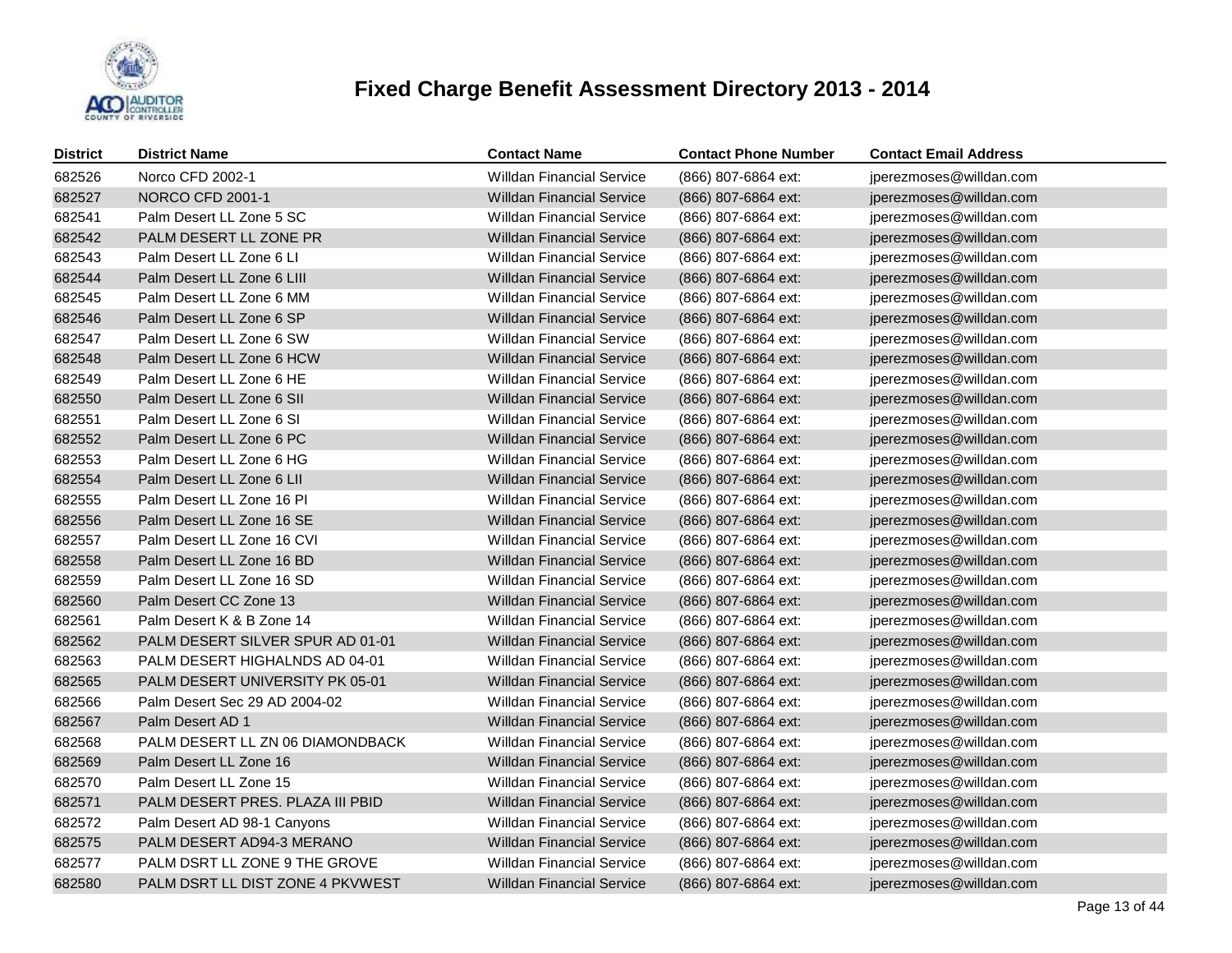

| <b>District</b> | <b>District Name</b>             | <b>Contact Name</b>              | <b>Contact Phone Number</b> | <b>Contact Email Address</b>         |
|-----------------|----------------------------------|----------------------------------|-----------------------------|--------------------------------------|
| 682582          | PALM DSRT LL DIST ZONE 5 CCC     | <b>Willdan Financial Service</b> | (866) 807-6864 ext:         | jperezmoses@willdan.com              |
| 682583          | PALM DESERT ENERGY LOAN PROGRAM  | <b>Willdan Financial Service</b> | (866) 807-6864 ext:         | jperezmoses@willdan.com              |
| 682584          | PALM DSRT LL DIST ZONE 2 CYN CV  | <b>Willdan Financial Service</b> | (866) 807-6864 ext:         | jperezmoses@willdan.com              |
| 682586          | CITY OF PALM DESERT EMERGENCY SV | <b>Willdan Financial Service</b> | (866) 807-6864 ext:         | jperezmoses@willdan.com              |
| 682587          | PALM DSRT LL ZONE 1 PRES PLZ     | <b>Willdan Financial Service</b> | (866) 807-6864 ext:         | jperezmoses@willdan.com              |
| 682588          | PALM DSRT LL DIST ZONE 3 VNYDS   | <b>Willdan Financial Service</b> | (866) 807-6864 ext:         | jperezmoses@willdan.com              |
| 682592          | Palm Desert CFD 91-1             | <b>Willdan Financial Service</b> | (866) 807-6864 ext:         | jperezmoses@willdan.com              |
| 682593          | CITY OF PALM DESET LLMD #11      | <b>Willdan Financial Service</b> | (866) 807-6864 ext:         | jperezmoses@willdan.com              |
| 682598          | PALM DESERT LL DST 6 HOVLEY LANE | <b>Willdan Financial Service</b> | (866) 807-6864 ext:         | jperezmoses@willdan.com              |
| 682599          | PALM DSRT LL ZONE 7 WARING CT    | <b>Willdan Financial Service</b> | (866) 807-6864 ext:         | jperezmoses@willdan.com              |
| 682600          | PALM DSRT LL ZONE 8 PALM GATE    | <b>Willdan Financial Service</b> | (866) 807-6864 ext:         | jperezmoses@willdan.com              |
| 682601          | City of Palm Springs AD 161      | <b>NBS</b>                       | (800) 676-7516 ext:         | info@nbsgov.com                      |
| 682602          | City of Palm Springs AD 162      | <b>NBS</b>                       | (800) 676-7516 ext:         | info@nbsgov.com                      |
| 682603          | City of Palm Springs AD 164      | <b>NBS</b>                       | (800) 676-7516 ext:         | info@nbsgov.com                      |
| 682612          | CITY OF PALM SPRINGS LT MT#3     | <b>NBS</b>                       | (800) 676-7516 ext:         | info@nbsgov.com                      |
| 682616          | City of Palm Springs Nuisance    | Robert Burkholder                | (760) 323-8223 ext:         | Robert.Burkholder@palmsprings-ca.gov |
| 682617          | CITY OF PALM SPRINGS SEWER CHG   | Greg Paige                       | (760) 323-8166 ext: 123     |                                      |
| 682619          | CITY PALM SP PKWY MAINT DIST 6-A | <b>NBS</b>                       | (800) 676-7516 ext:         | info@nbsgov.com                      |
| 682621          | CITY PALM SP PKWY MAINT DIST 6-C | <b>NBS</b>                       | (800) 676-7516 ext:         | info@nbsgov.com                      |
| 682622          | CITY OF PALM SPGS WASTE DISPOSAL | Della Roop                       | (760) 327-1351 ext:         |                                      |
| 682623          | CITY OF PALM SP PKWY MAINT 7     | <b>NBS</b>                       | (800) 676-7516 ext:         | info@nbsgov.com                      |
| 682624          | PALM SPRGS PRKWY MAINT #8        | <b>NBS</b>                       | (800) 676-7516 ext:         | info@nbsgov.com                      |
| 682630          | CITY PALM SP PKWY MAINT DIST 9   | <b>NBS</b>                       | (800) 676-7516 ext:         | info@nbsgov.com                      |
| 682631          | PALM SPRINGS PKWY MAINT DIST 10  | <b>NBS</b>                       | (800) 676-7516 ext:         | info@nbsgov.com                      |
| 682632          | PALM SPRING PKWY MNT DST 10 ZN 2 | <b>NBS</b>                       | (800) 676-7516 ext:         | info@nbsgov.com                      |
| 682636          | PALM SPRINGS CFD 2005-1          | NBS.                             | (800) 676-7516 ext:         | info@nbsgov.com                      |
| 682637          | Palm Springs CFD 2007-1          | NBS.                             | (800) 676-7516 ext:         | info@nbsgov.com                      |
| 682638          | PALM SPRINGS LTG MAINT DIST 12   | <b>NBS</b>                       | (800) 676-7516 ext:         | info@nbsgov.com                      |
| 682639          | PHFA CA PACE PROGRAM,            | <b>Wildan Financial</b>          | (866) 807-6864 ext:         | jperezmoses@wildan.com               |
| 682642          | PERRIS CFD 2001-1 IA 4 MAY FARMS | <b>Willdan Financial Service</b> | (866) 807-6864 ext:         | jperezmoses@willdan.com              |
| 682643          | PERRIS CFD 2004-3 IA #2 MONUMENT | <b>Willdan Financial Service</b> | (866) 807-6864 ext:         | jperezmoses@willdan.com              |
| 682644          | PERRIS CFD 2004-3 IA #1 MONUMENT | <b>Willdan Financial Service</b> | (866) 807-6864 ext:         | jperezmoses@willdan.com              |
| 682645          | PERRIS CFD 2004-5 AMBER OAKS II  | <b>Willdan Financial Service</b> | (866) 807-6864 ext:         | jperezmoses@willdan.com              |
| 682646          | Perris CFD 2004-1 Amber Oaks     | <b>Willdan Financial Service</b> | (866) 807-6864 ext:         | jperezmoses@willdan.com              |
| 682647          | Perris CFD 2004-2 CLC            | <b>Willdan Financial Service</b> | (866) 807-6864 ext:         | jperezmoses@willdan.com              |
| 682648          | CITY OF PERRIS CFD 2001-1 IA 2   | <b>Willdan Financial Service</b> | (866) 807-6864 ext:         | jperezmoses@willdan.com              |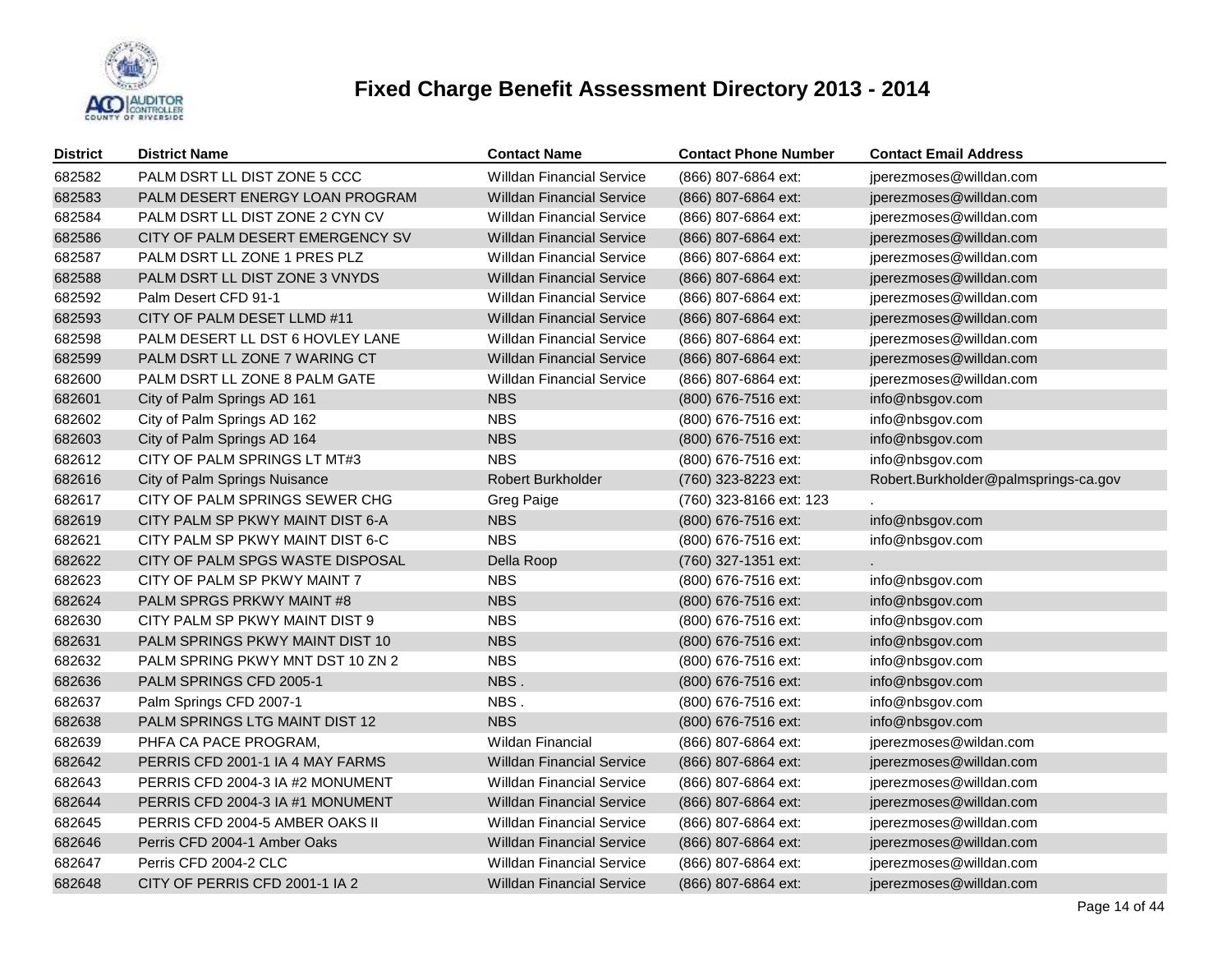

| <b>District</b> | <b>District Name</b>             | <b>Contact Name</b>              | <b>Contact Phone Number</b> | <b>Contact Email Address</b> |
|-----------------|----------------------------------|----------------------------------|-----------------------------|------------------------------|
| 682649          | CITY OF PERRIS CFD 2001-1 IA 3   | <b>Willdan Financial Service</b> | (866) 807-6864 ext:         | jperezmoses@willdan.com      |
| 682651          | CITY OF PERRIS MAINT DST 84-1    | City of Perris                   | (951) 943-4610 ext:         |                              |
| 682652          | CITY OF PERRIS LNDSCPE DST 1     | City of Perris                   | (951) 943-4610 ext:         |                              |
| 682653          | PERRIS CFD 2005-2 HARMONY GROVE  | <b>Willdan Financial Service</b> | (866) 807-6864 ext:         | jperezmoses@willdan.com      |
| 682654          | PERRIS CFD 2005-4 STRTFRD RNCH   | <b>Willdan Financial Service</b> | (866) 807-6864 ext:         | jperezmoses@willdan.com      |
| 682655          | PERRIS CFD 2006-2 MNMT PK ESTS   | <b>Willdan Financial Service</b> | (866) 807-6864 ext:         | jperezmoses@willdan.com      |
| 682656          | Perris CFD 2006-3 Alder          | <b>Willdan Financial Service</b> | (866) 807-6864 ext:         | jperezmoses@willdan.com      |
| 682657          | Perris Storm Drain Dst 1         | City of Perris                   | (951) 943-4610 ext:         |                              |
| 682658          | CITY OF PERRIS CFD 2001-1 IA #1  | <b>Willdan Financial Service</b> | (866) 807-6864 ext:         | jperezmoses@willdan.com      |
| 682659          | CITY OF PERRIS CFD 88-1          | <b>Willdan Financial Service</b> | (866) 807-6864 ext:         | jperezmoses@willdan.com      |
| 682661          | City of Perris CFD 88-3          | <b>Willdan Financial Service</b> | (866) 807-6864 ext:         | jperezmoses@willdan.com      |
| 682663          | Perris CFD 93-1R May Ranch       | <b>Willdan Financial Service</b> | (866) 807-6864 ext:         | jperezmoses@willdan.com      |
| 682664          | PERRIS CFD 90-1                  | <b>Willdan Financial Service</b> | (866) 807-6864 ext:         | jperezmoses@willdan.com      |
| 682666          | CFD 91-1 PERRIS VALLY SPECTRUM   | <b>Willdan Financial Service</b> | (866) 807-6864 ext:         | jperezmoses@willdan.com      |
| 682669          | CITY OF PERRIS CFD 93-2 (PLAZA)  | <b>Willdan Financial Service</b> | (866) 807-6864 ext:         | jperezmoses@willdan.com      |
| 682670          | City of Perris CFD 2001-2        | <b>Willdan Financial Service</b> | (866) 807-6864 ext:         | jperezmoses@willdan.com      |
| 682671          | City of Perris CFD 2002-1        | <b>Willdan Financial Service</b> | (866) 807-6864 ext:         | jperezmoses@willdan.com      |
| 682672          | City of Perris CFD 2003-1        | <b>Willdan Financial Service</b> | (866) 807-6864 ext:         | jperezmoses@willdan.com      |
| 682673          | PERRIS CFD2001-3 N.PUBLIC SAFETY | <b>Willdan Financial Service</b> | (866) 807-6864 ext:         | jperezmoses@willdan.com      |
| 682674          | RANCHO MIRAGE AD 30-02 CLANCY LN | <b>Willdan Financial Service</b> | (866) 807-6864 ext:         | sreynods@willdan.com         |
| 682675          | RANCHO MIRAGE AD29-96 WHITE SUN  | <b>Willdan Financial Service</b> | (866) 807-6864 ext:         | sreynods@willdan.com         |
| 682676          | RANCHO MIRAGE AD25-9OR VISTA DUN | <b>Willdan Financial Service</b> | (866) 807-6864 ext:         | sreynods@willdan.com         |
| 682677          | RANCHO MIRAGE AD27-92            | <b>Willdan Financial Service</b> | (866) 807-6864 ext:         | sreynods@willdan.com         |
| 682679          | CITY OF RANCHO MIRAGE CFD 1      | <b>Willdan Financial Service</b> | (866) 807-6864 ext:         | sreynods@willdan.com         |
| 682683          | CITY OF RANCHO MIRAGE FIRE PROT  | <b>Willdan Financial Service</b> | (866) 807-6864 ext:         | sreynods@willdan.com         |
| 682686          | CITY OF RANCHO MIR LNDSCP ZN0    | <b>Willdan Financial Service</b> | (866) 807-6864 ext:         | sreynods@willdan.com         |
| 682687          | CITY OF RANCHO MIR LNDSCP ZN0A   | Willdan Financial Service        | (866) 807-6864 ext:         | sreynods@willdan.com         |
| 682688          | CITY OF RANCHO MIR LNDSCP ZN2    | <b>Willdan Financial Service</b> | (866) 807-6864 ext:         | sreynods@willdan.com         |
| 682690          | RANCHO MIRAGE BOBHOPE ADRR13-80  | Willdan Financial Service        | (866) 807-6864 ext:         | sreynods@willdan.com         |
| 682694          | Rancho Mirage Fire Excise Tax    | <b>Willdan Financial Service</b> | (866) 807-6864 ext:         | sreynods@willdan.com         |
| 682695          | RANCHO MIRAGE CITYWIDE LNDSCPE   | Willdan Financial Service        | (866) 807-6864 ext:         | sreynods@willdan.com         |
| 682696          | CITY OF RANCHO MIR LNDSCP ZN3    | <b>Willdan Financial Service</b> | (866) 807-6864 ext:         | sreynods@willdan.com         |
| 682697          | RANCHO MIRAGE CITYWIDE PARK TAX  | Willdan Financial Service        | (866) 807-6864 ext:         | sreynods@willdan.com         |
| 682698          | RANCHO MIR AD22-85RR F.SINATRA   | <b>Willdan Financial Service</b> | (866) 807-6864 ext:         | sreynods@willdan.com         |
| 682700          | RIVERSIDE ADMIN CIVIL PENALTIES  | Code Enforcement                 | (951) 826-5633 ext:         | cmyers@riversideca.gov       |
| 682701          | <b>Riverside Admin Citation</b>  | Code Enforcement                 | (951) 826-5633 ext:         | cmyers@riversideca.gov       |
|                 |                                  |                                  |                             |                              |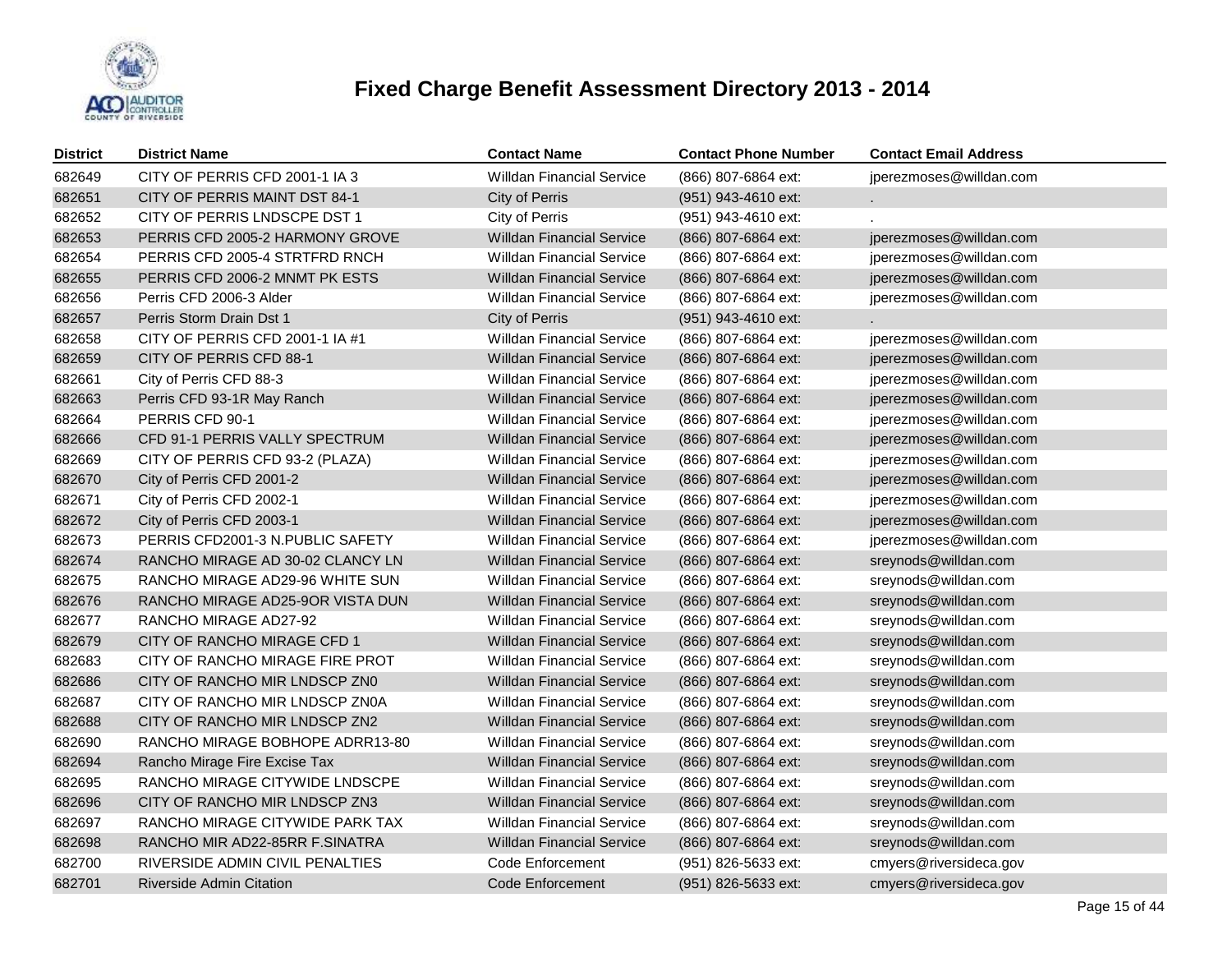

| <b>District</b> | <b>District Name</b>             | <b>Contact Name</b>       | <b>Contact Phone Number</b> | <b>Contact Email Address</b>         |
|-----------------|----------------------------------|---------------------------|-----------------------------|--------------------------------------|
| 682703          | CITY OF RIVERSIDE WEED CONTROL   | Code Enforcement          | (951) 826-5633 ext:         | cmyers@riversideca.gov               |
| 682704          | CITY OF RIVERSIDE BLDG ABATEMT   | Code Enforcement          | (951) 826-5633 ext:         | cmyers@riversideca.gov               |
| 682705          | CTY OF RIVERSIDE LTG DST AD      | City of Riverside         | (951) 826-5539 ext:         | debtadmin@riversideca.gov            |
| 682706          | CITY OF RIVERSIDE RIVERWALK AD   | <b>City of Riverside</b>  | (951) 826-5539 ext:         | debtadmin@riversideca.gov            |
| 682712          | RIVERSIDE CITY LIBRARY SERVICES  | City of Riverside         | (951) 826-5539 ext:         | debtadmin@riversideca.gov            |
| 682713          | RIVERSIDE RIVERWALK BUS CTR AD   | City of Riverside         | (951) 826-5539 ext:         | debtadmin@riversideca.gov            |
| 682714          | Riverside Hunter Park AD         | City of Riverside         | (951) 826-5539 ext:         | debtadmin@riversideca.gov            |
| 682721          | City of Riverside CFD 86-1       | <b>Scott Catlett</b>      | (951) 826-5539 ext:         | debtadmin@riversideca.gov            |
| 682723          | RIVERSIDE SYCAMORE CYN CFD 92-1  | City of Riverside         | (951) 826-5539 ext:         | debtadmin@riversideca.gov            |
| 682724          | RIVERSIDE ORANGECREST CFD 2002-1 | <b>Scott Catlett</b>      | (951) 826-5539 ext:         | debtadmin@riversideca.gov            |
| 682725          | RIVERSIDE CFD 2004-1 GALLERIA    | City of Riverside         | (951) 826-5539 ext:         | debtadmin@riversideca.gov            |
| 682726          | RIV RIVERWALK VISTA CFD 2006-1   | <b>Scott Catlett</b>      | (951) 826-5539 ext:         |                                      |
| 682727          | Riv Co CFD 07-1Newport/I215      | Albert A. Webb Associates | (800) 439-6553 ext:         | melissa.bellitire@webbassociates.com |
| 682731          | CITY OF RIV LITTER & TRASH ABATE | Code Enforcement          | (951) 826-5633 ext:         | cmyers@riversideca.gov               |
| 682732          | <b>RIVERSIDE CFD 90-1</b>        | City of Riverside         | (951) 826-5539 ext:         | debtadmin@riversideca.gov            |
| 682734          | <b>RIVERSIDE LLMD #1</b>         | City of Riverside         | (951) 826-5539 ext:         | a.                                   |
| 682736          | CITY OF RIVERSIDE RIVERWALK LMD  | City of Riverside         | (951) 826-5539 ext:         |                                      |
| 682799          | CITY OF SAN JACINTO CFD 2002-1   | NBS.                      | (800) 676-7516 ext:         | info@nbsgov.com                      |
| 682800          | CITY OF SAN JACINTO CFD 2003-1   | <b>NBS</b>                | (800) 676-7516 ext:         | info@nbsgov.com                      |
| 682801          | CITY OF SAN JACINTO CFD 2003-2   | <b>NBS</b>                | (800) 676-7516 ext:         | info@nbsgov.com                      |
| 682803          | San Jacinto Code Violations      | Marcee Maupin             | (951) 487-7330 ext:         | mmaupin@sanjacintoca.us              |
| 682807          | City of San Jacinto CFD #2       | <b>NBS</b>                | (800) 676-7516 ext:         | info@nbsgov.com                      |
| 682810          | SAN JACINTO LL PARK 1            | <b>NBS</b>                | (800) 676-7516 ext:         | info@nbsgov.com                      |
| 682813          | SAN JACINTO LLPD 2 ZN 1 AD       | <b>NBS</b>                | (800) 676-7516 ext:         | info@nbsgov.com                      |
| 682814          | SAN JACINTO LLPD 2 ZN 2 AD       | <b>NBS</b>                | (800) 676-7516 ext:         | info@nbsgov.com                      |
| 682815          | SAN JACINTO LLPD 2 ZN 3 AD       | <b>NBS</b>                | (800) 676-7516 ext:         | info@nbsgov.com                      |
| 682816          | SAN JACINTO LLPD 2 ZN 4 AD       | <b>NBS</b>                | (800) 676-7516 ext:         | info@nbsgov.com                      |
| 682817          | SAN JACINTO LLPD 2 ZN 5 AD       | <b>NBS</b>                | (800) 676-7516 ext:         | info@nbsgov.com                      |
| 682818          | SAN JACINTO LLPD 2 ZN 6 AD       | <b>NBS</b>                | (800) 676-7516 ext:         | info@nbsgov.com                      |
| 682819          | SAN JACINTO LLPD 2 ZN 7 AD       | <b>NBS</b>                | (800) 676-7516 ext:         | info@nbsgov.com                      |
| 682820          | SAN JACINTO LLPD 2 ZN 8 AD       | <b>NBS</b>                | (800) 676-7516 ext:         | info@nbsgov.com                      |
| 682821          | SAN JACINTO LLPD 2 ZN 9 AD       | <b>NBS</b>                | (800) 676-7516 ext:         | info@nbsgov.com                      |
| 682822          | SAN JACINTO LLPD 2 ZN 10 AD      | <b>NBS</b>                | (800) 676-7516 ext:         | info@nbsgov.com                      |
| 682823          | SAN JACINTO LLPD 2 ZN 14 AD      | <b>NBS</b>                | (800) 676-7516 ext:         | info@nbsgov.com                      |
| 682824          | SAN JACINTO LLPD 2 ZN 16 AD      | <b>NBS</b>                | (800) 676-7516 ext:         | info@nbsgov.com                      |
| 682825          | SAN JACINTO LLPD 2 ZN 17 AD      | <b>NBS</b>                | (800) 676-7516 ext:         | info@nbsgov.com                      |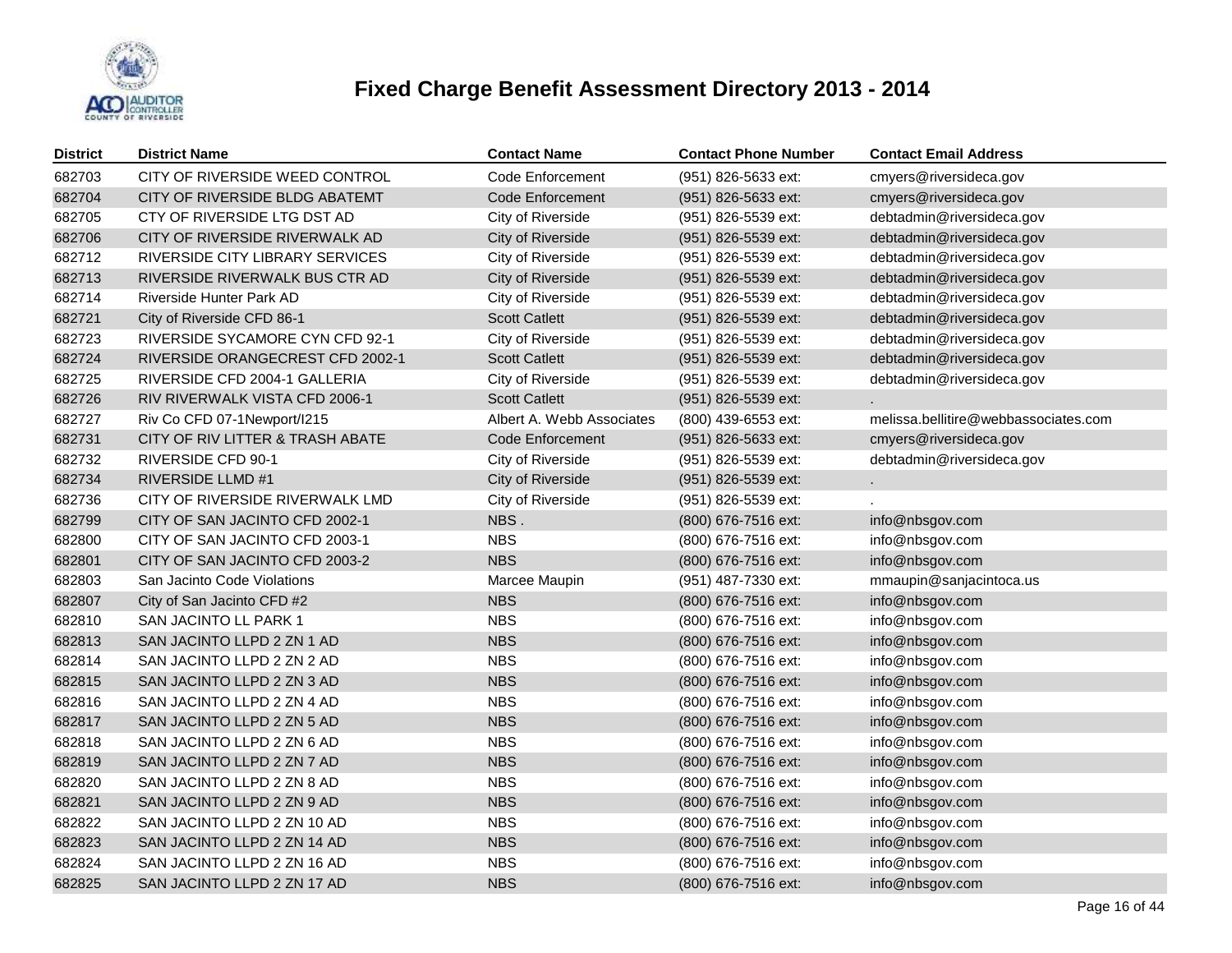

| <b>District</b> | <b>District Name</b>            | <b>Contact Name</b>              | <b>Contact Phone Number</b> | <b>Contact Email Address</b>   |
|-----------------|---------------------------------|----------------------------------|-----------------------------|--------------------------------|
| 682826          | SAN JACINTO LLPD 2 ZN 18 AD     | <b>NBS</b>                       | (800) 676-7516 ext:         | info@nbsgov.com                |
| 682828          | SAN JACINTO LLPD 2 ZN 12 AD     | <b>NBS</b>                       | (800) 676-7516 ext:         | info@nbsgov.com                |
| 682829          | SAN JACINTO LLPD 2 ZN 13 AD     | <b>NBS</b>                       | (800) 676-7516 ext:         | info@nbsgov.com                |
| 682830          | SAN JACINTO LLPD 2 ZN 15 AD     | <b>NBS</b>                       | (800) 676-7516 ext:         | info@nbsgov.com                |
| 682831          | SAN JACINTO LLPD 2 ZN 19 AD     | <b>NBS</b>                       | (800) 676-7516 ext:         | info@nbsgov.com                |
| 682832          | SAN JACINTO LLPD 2 ZN 20 AD     | <b>NBS</b>                       | (800) 676-7516 ext:         | info@nbsgov.com                |
| 682833          | SAN JACINTO LLPD 2 ZN 21 AD     | <b>NBS</b>                       | (800) 676-7516 ext:         | info@nbsgov.com                |
| 682834          | SAN JACINTO LLPD 2 ZN 22 AD     | <b>NBS</b>                       | (800) 676-7516 ext:         | info@nbsgov.com                |
| 682835          | SAN JACINTO LLPD 2 ZN 23 AD     | <b>NBS</b>                       | (800) 676-7516 ext:         | info@nbsgov.com                |
| 682836          | SAN JACINTO LLPD 2 ZN 24 AD     | <b>NBS</b>                       | (800) 676-7516 ext:         | info@nbsgov.com                |
| 682837          | SAN JACINTO LLPD 2 ZN 25 AD     | <b>NBS</b>                       | (800) 676-7516 ext:         | info@nbsgov.com                |
| 682838          | SAN JACINTO LLPD 2 ZN 26 AD     | <b>NBS</b>                       | (800) 676-7516 ext:         | info@nbsgov.com                |
| 682839          | SAN JACINTO LLPD 2 ZN 27 AD     | <b>NBS</b>                       | (800) 676-7516 ext:         | info@nbsgov.com                |
| 682840          | SAN JACINTO LLPD 2 ZN 28 AD     | <b>NBS</b>                       | (800) 676-7516 ext:         | info@nbsgov.com                |
| 682841          | SAN JACINTO LLPD 2 ZN 29 AD     | <b>NBS</b>                       | (800) 676-7516 ext:         | info@nbsgov.com                |
| 682843          | SAN JACINTO LLPD 2 ZN 31 AD     | <b>NBS</b>                       | (800) 676-7516 ext:         | info@nbsgov.com                |
| 682844          | SAN JACINTO LLPD 2 ZN 32 AD     | <b>NBS</b>                       | (800) 676-7516 ext:         | info@nbsgov.com                |
| 682845          | SAN JACINTO LLPD 2 ZN 33 AD     | <b>NBS</b>                       | (800) 676-7516 ext:         | info@nbsgov.com                |
| 682846          | SAN JACINTO LLPD 2 ZN 34 AD     | <b>NBS</b>                       | (800) 676-7516 ext:         | info@nbsgov.com                |
| 682847          | SAN JACINTO LLPD 2 ZN 35 AD     | <b>NBS</b>                       | (800) 676-7516 ext:         | info@nbsgov.com                |
| 682848          | SAN JACINTO LLPD 2 ZN 36 AD     | <b>NBS</b>                       | (800) 676-7516 ext:         | info@nbsgov.com                |
| 682849          | SAN JACINTO LLPD 2 ZN 37 AD     | <b>NBS</b>                       | (800) 676-7516 ext:         | info@nbsgov.com                |
| 682850          | SAN JACINTO LLPD 2 ZN 38 AD     | <b>NBS</b>                       | (800) 676-7516 ext:         | info@nbsgov.com                |
| 682851          | SAN JACINTO LLPD 2 ZN 39 AD     | <b>NBS</b>                       | (800) 676-7516 ext:         | info@nbsgov.com                |
| 682852          | SAN JACINTO LLPD 2 ZN 40 AD     | <b>NBS</b>                       | (800) 676-7516 ext:         | info@nbsgov.com                |
| 682857          | LLPD #2 ZN 83 AD                | <b>NBS</b>                       | (800) 676-7516 ext:         | info@nbsgov.com                |
| 682858          | LLPD #2 ZN 85 AD                | <b>NBS</b>                       | (800) 676-7516 ext:         | info@nbsgov.com                |
| 682859          | LLPD #2 ZN 86 AD                | <b>NBS</b>                       | (800) 676-7516 ext:         | info@nbsgov.com                |
| 682912          | TEMECULA PARKS/LIGHTING SVS,    | Susan Medina                     | (866) 807-6864 ext:         | smedina@willdan.com            |
| 682914          | TEMECULA RESIDENTIAL ST LIGHTS  | <b>Willdan Financial Service</b> | (866) 807-6864 ext:         | jperezmoses@willdan.com        |
| 682916          | TEMECULA TRASH/RECYCLING        | <b>Willdan Financial Service</b> | (866) 807-6864 ext:         | jperezmoses@willdan.com        |
| 682917          | Temecula Road Maintenance       | <b>Willdan Financial Service</b> | (866) 807-6864 ext:         | jperezmoses@willdan.com        |
| 682919          | Temecula Weed Abatement         | David Bilby                      | (951) 694-6430 ext:         | david.bilby@cityoftemecula.org |
| 682921          | TEMECULA CFD 03-03 WOLF CREEK A | Susan Medina                     | (866) 807-6864 ext:         | smedina@willdan.com            |
| 682923          | TEMECULA AD 03-04 JOHN WARNER   | Susan Medina                     | (866) 807-6864 ext:         | smedina@willdan.com            |
| 682924          | TEMECULA CFD 03-06 HARVESTON 11 | Susan Medina                     | (866) 807-6864 ext:         | smedina@willdan.com            |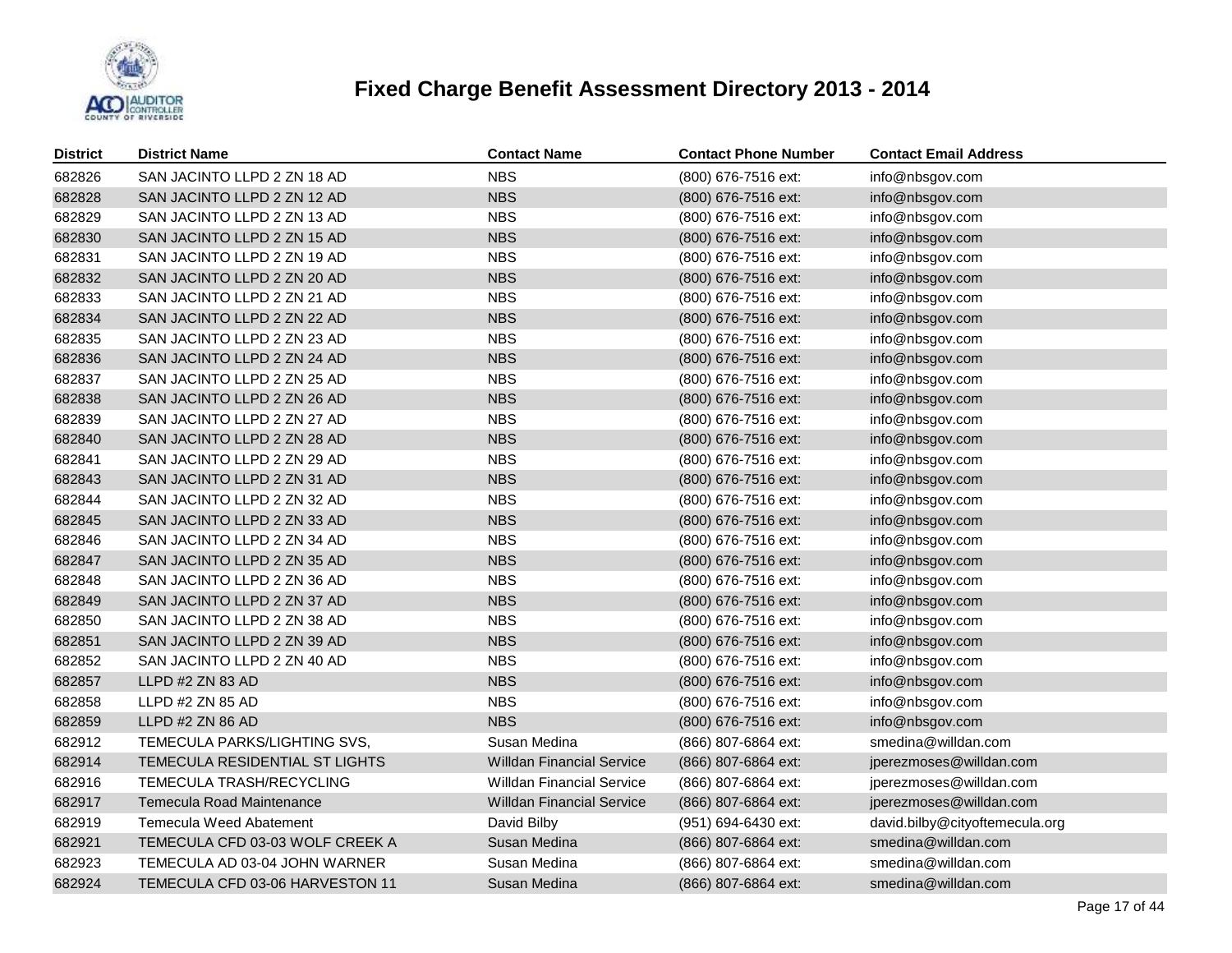

| <b>District</b> | <b>District Name</b>             | <b>Contact Name</b> | <b>Contact Phone Number</b> | <b>Contact Email Address</b> |
|-----------------|----------------------------------|---------------------|-----------------------------|------------------------------|
| 682926          | TEMECULA CFD 01-2 HARVESTON B    | Susan Medina        | (866) 807-6864 ext:         | smedina@willdan.com          |
| 682927          | TEMECULA CFD 01-2 HARVESTON A    | Susan Medina        | (866) 807-6864 ext:         | smedina@willdan.com          |
| 682928          | TEMECULA CFD 03-1 CROWNE HILL    | Susan Medina        | (866) 807-6864 ext:         | smedina@willdan.com          |
| 682929          | TEMECULA CFD03-2 RORIPAUGH RANCH | Susan Medina        | (866) 807-6864 ext:         | smedina@willdan.com          |
| 682930          | TEMECULA PERIMTR LDS ZN 1 AD     | Susan Medina        | (866) 807-6864 ext:         | smedina@willdan.com          |
| 682931          | TEMECULA PERIMTR LDS ZN 2 AD     | Susan Medina        | (866) 807-6864 ext:         | smedina@willdan.com          |
| 682932          | TEMECULA PERIMTR LDS ZN 3 AD     | Susan Medina        | (866) 807-6864 ext:         | smedina@willdan.com          |
| 682933          | TEMECULA PERIMTR LDS ZN 4 AD     | Susan Medina        | (866) 807-6864 ext:         | smedina@willdan.com          |
| 682934          | TEMECULA PERIMTR LDS ZN 5 AD     | Susan Medina        | (866) 807-6864 ext:         | smedina@willdan.com          |
| 682935          | TEMECULA PERIMTR LDS ZN 6 AD     | Susan Medina        | (866) 807-6864 ext:         | smedina@willdan.com          |
| 682936          | TEMECULA PERIMTR LDS ZN 7 AD     | Susan Medina        | (866) 807-6864 ext:         | smedina@willdan.com          |
| 682937          | TEMECULA PERIMTR LDS ZN 8 AD     | Susan Medina        | (866) 807-6864 ext:         | smedina@willdan.com          |
| 682938          | TEMECULA PERIMTR LDS ZN 9 AD     | Susan Medina        | (866) 807-6864 ext:         | smedina@willdan.com          |
| 682939          | TEMECULA PERIMTR LDS ZN 10 AD    | Susan Medina        | (866) 807-6864 ext:         | smedina@willdan.com          |
| 682940          | TEMECULA PERIMTR LDS ZN 11 AD    | Susan Medina        | (866) 807-6864 ext:         | smedina@willdan.com          |
| 682941          | TEMECULA PERIMTR LDS ZN 12 AD    | Susan Medina        | (866) 807-6864 ext:         | smedina@willdan.com          |
| 682942          | TEMECULA PERIMTR LDS ZN 13 AD    | Susan Medina        | (866) 807-6864 ext:         | smedina@willdan.com          |
| 682943          | TEMECULA PERIMTR LDS ZN 14 AD    | Susan Medina        | (866) 807-6864 ext:         | smedina@willdan.com          |
| 682944          | TEMECULA PERIMTR LDS ZN 15 AD    | Susan Medina        | (866) 807-6864 ext:         | smedina@willdan.com          |
| 682945          | TEMECULA PERIMTR LDS ZN 16 AD    | Susan Medina        | (866) 807-6864 ext:         | smedina@willdan.com          |
| 682946          | TEMECULA PERIMTR LDS ZN 17 AD    | Susan Medina        | (866) 807-6864 ext:         | smedina@willdan.com          |
| 682947          | TEMECULA PERIMTR LDS ZN 18 AD    | Susan Medina        | (866) 807-6864 ext:         | smedina@willdan.com          |
| 682948          | TEMECULA PERIMTR LDS ZN 19 AD    | Susan Medina        | (866) 807-6864 ext:         | smedina@willdan.com          |
| 682949          | TEMECULA PERIMTR LDS ZN 20 AD    | Susan Medina        | (866) 807-6864 ext:         | smedina@willdan.com          |
| 682950          | TEMECULA PERIMTR LDS ZN 21 AD    | Susan Medina        | (866) 807-6864 ext:         | smedina@willdan.com          |
| 682951          | TEMECULA PERIMTR LDS ZN 22 AD    | Susan Medina        | (866) 807-6864 ext:         | smedina@willdan.com          |
| 682952          | TEMECULA PERIMTR LDS ZN 23 AD    | Susan Medina        | (866) 807-6864 ext:         | smedina@willdan.com          |
| 682953          | TEMECULA PERIMTR LDS ZN 24 AD    | Susan Medina        | (866) 807-6864 ext:         | smedina@willdan.com          |
| 682954          | TEMECULA PERIMTR LDS ZN 25 AD    | Susan Medina        | (866) 807-6864 ext:         | smedina@willdan.com          |
| 682955          | TEMECULA PERIMTR LDS ZN 26 AD    | Susan Medina        | (866) 807-6864 ext:         | smedina@willdan.com          |
| 682956          | TEMECULA PERIMTR LDS ZN 27 AD    | Susan Medina        | (866) 807-6864 ext:         | smedina@willdan.com          |
| 682957          | TEMECULA PERIMTR LDS ZN 28 AD    | Susan Medina        | (866) 807-6864 ext:         | smedina@willdan.com          |
| 682958          | TEMECULA PERIMTR LDS ZN 29 AD    | Susan Medina        | (866) 807-6864 ext:         | smedina@willdan.com          |
| 683000          | Alvord USD CFD 2001-1            | Dolinka Group       | (877) 250-1503 ext:         | taxinfo@dolinkagroup.com     |
| 683001          | Alvord USD CFD 2002-1            | Dolinka Group       | (877) 250-1503 ext:         | taxinfo@dolinkagroup.com     |
| 683002          | ALVORD USD CFD 2006-1 TAX A      | Dolinka Group       | (877) 250-1503 ext:         | taxinfo@dolinkagroup.com     |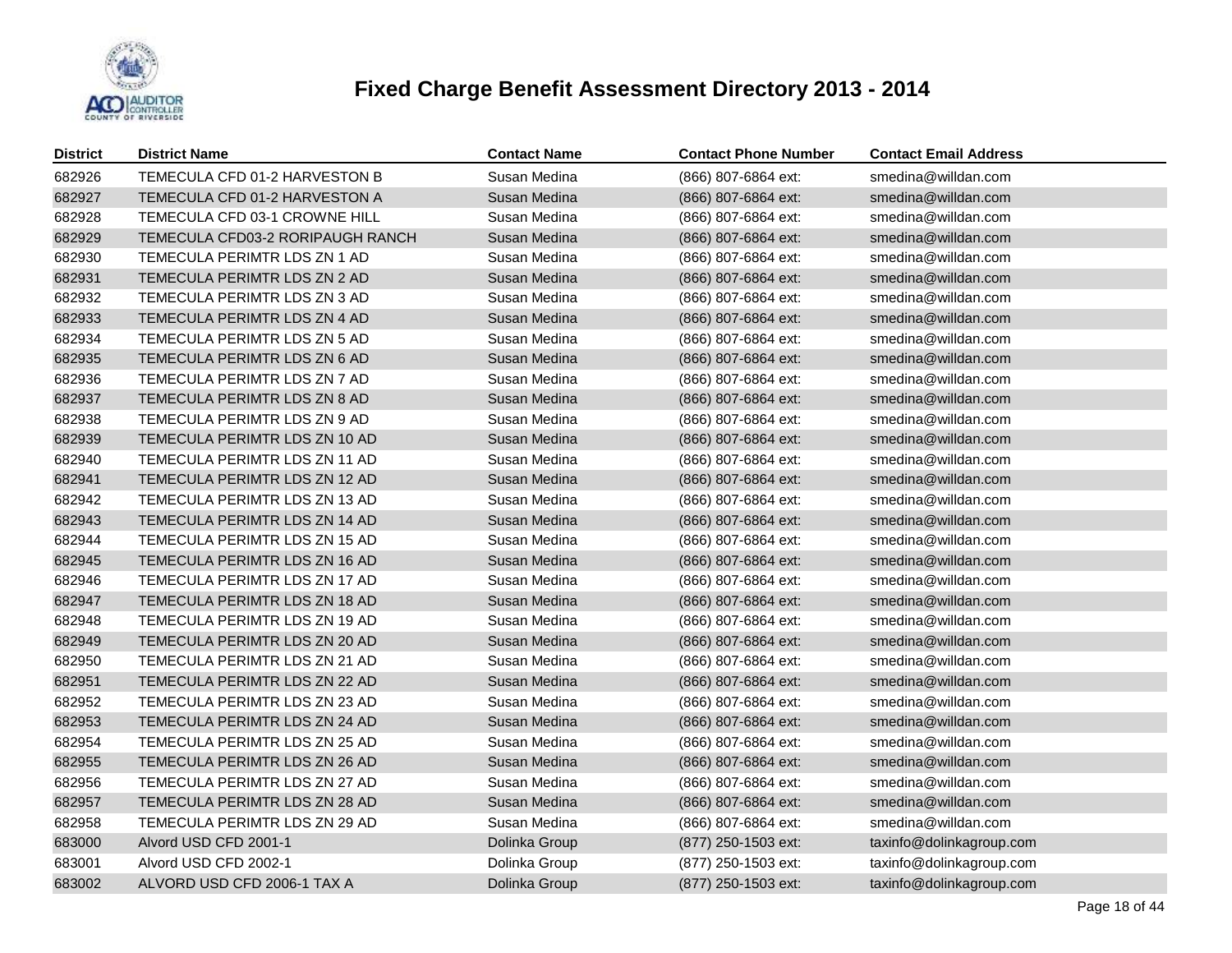

| <b>District</b> | <b>District Name</b>             | <b>Contact Name</b> | <b>Contact Phone Number</b> | <b>Contact Email Address</b> |
|-----------------|----------------------------------|---------------------|-----------------------------|------------------------------|
| 683003          | ALVORD USD CFD 2006-1 TAX B      | Dolinka Group       | (877) 250-1503 ext:         | taxinfo@dolinkagroup.com     |
| 683142          | CORONA-NORCO USD CFD 03-5        | <b>Ted Rozzi</b>    | (951) 736-5045 ext:         | trozzi@cnusd.k12.ca.us       |
| 683143          | Corona-Norco USD CFD 03-4        | <b>Ted Rozzi</b>    | (951) 736-5045 ext:         | trozzi@cnusd.k12.ca.us       |
| 683144          | Corona-Norco USD CFD 03-3 (A)    | <b>Ted Rozzi</b>    | (951) 736-5045 ext:         | trozzi@cnusd.k12.ca.us       |
| 683145          | Corona-Norco USD CFD 03-3 (B)    | <b>Ted Rozzi</b>    | (951) 736-5045 ext:         | trozzi@cnusd.k12.ca.us       |
| 683146          | Corona-Norco USD CFD 03-2        | <b>Ted Rozzi</b>    | (951) 736-5045 ext:         | trozzi@cnusd.k12.ca.us       |
| 683147          | Corona-Norco USD CFD 03-1        | <b>Ted Rozzi</b>    | (951) 736-5045 ext:         | trozzi@cnusd.k12.ca.us       |
| 683148          | CORONA-NORCO USD CFD 02-2 A      | <b>Ted Rozzi</b>    | (951) 736-5045 ext:         | trozzi@cnusd.k12.ca.us       |
| 683149          | CORONA-NORCO USD CFD 02-2 B      | Ted Rozzi           | (951) 736-5045 ext:         | trozzi@cnusd.k12.ca.us       |
| 683150          | Corona-Norco USD CFD 00-1        | <b>Ted Rozzi</b>    | (951) 736-5045 ext:         | trozzi@cnusd.k12.ca.us       |
| 683151          | CORONA-NORCO USD CFD 01-1 AREA A | <b>Ted Rozzi</b>    | (951) 736-5045 ext:         | trozzi@cnusd.k12.ca.us       |
| 683152          | CORONA-NORCO USD CFD 01-1 AREA B | <b>Ted Rozzi</b>    | (951) 736-5045 ext:         | trozzi@cnusd.k12.ca.us       |
| 683153          | Corona-Norco USD CFD 02-1        | <b>Ted Rozzi</b>    | (951) 736-5045 ext:         | trozzi@cnusd.k12.ca.us       |
| 683154          | CORONA-NORCO USD CFD 01-2 AREA A | <b>Ted Rozzi</b>    | (951) 736-5045 ext:         | trozzi@cnusd.k12.ca.us       |
| 683155          | CORONA-NORCO USD CFD 01-2 AREA B | <b>Ted Rozzi</b>    | (951) 736-5045 ext:         | trozzi@cnusd.k12.ca.us       |
| 683156          | CORONA-NORCO USD CFD 01-2 AREA C | <b>Ted Rozzi</b>    | (951) 736-5045 ext:         | trozzi@cnusd.k12.ca.us       |
| 683157          | Corona-Norco USD CFD 06-1        | <b>Ted Rozzi</b>    | (951) 736-5045 ext:         | trozzi@cnusd.k12.ca.us       |
| 683158          | Corona-Norco USD CFD 06-2        | <b>Ted Rozzi</b>    | (951) 736-5045 ext:         | trozzi@cnusd.k12.ca.us       |
| 683160          | Corona-Norco USD CFD 99-1        | <b>Ted Rozzi</b>    | (951) 736-5045 ext:         | trozzi@cnusd.k12.ca.us       |
| 683161          | CORONA-NORCO USD CFD 99-2 AREA A | <b>Ted Rozzi</b>    | (951) 736-5045 ext:         | trozzi@cnusd.k12.ca.us       |
| 683162          | CORONA-NORCO USD CFD 99-2 AREA B | <b>Ted Rozzi</b>    | (951) 736-5045 ext:         | trozzi@cnusd.k12.ca.us       |
| 683163          | CORONA-NORCO USD CFD 99-2 AREA C | <b>Ted Rozzi</b>    | (951) 736-5045 ext:         | trozzi@cnusd.k12.ca.us       |
| 683164          | Corona-Norco USD CFD 05-1        | <b>Ted Rozzi</b>    | (951) 736-5045 ext:         | trozzi@cnusd.k12.ca.us       |
| 683166          | CORONA-NORCO USD CFD 04-2 IA 3   | <b>Ted Rozzi</b>    | (951) 736-5045 ext:         | trozzi@cnusd.k12.ca.us       |
| 683167          | Corona-Norco USD CFD 04-1        | <b>Ted Rozzi</b>    | (951) 736-5045 ext:         | trozzi@cnusd.k12.ca.us       |
| 683168          | Corona-Norco USD CFD 04-2 IA1    | <b>Ted Rozzi</b>    | (951) 736-5045 ext:         | trozzi@cnusd.k12.ca.us       |
| 683169          | Corona-Norco USD CFD 04-2 IA2    | <b>Ted Rozzi</b>    | (951) 736-5045 ext:         | trozzi@cnusd.k12.ca.us       |
| 683174          | CORONA-NORCO USD CFD 94-1        | <b>Ted Rozzi</b>    | (951) 736-5045 ext:         | trozzi@cnusd.k12.ca.us       |
| 683175          | CORONA-NORCO CFD 95-1            | <b>Ted Rozzi</b>    | (951) 736-5045 ext:         | trozzi@cnusd.k12.ca.us       |
| 683176          | Corona-Norco CFD 96-1            | <b>Ted Rozzi</b>    | (951) 736-5045 ext:         | trozzi@cnusd.k12.ca.us       |
| 683177          | Corona-Norco CFD 97-1            | <b>Ted Rozzi</b>    | (951) 736-5045 ext:         | trozzi@cnusd.k12.ca.us       |
| 683178          | Corona-Norco USD CFD 98-1        | <b>Ted Rozzi</b>    | (951) 736-5045 ext:         | trozzi@cnusd.k12.ca.us       |
| 683179          | CORONA-NORCO USD CFD 98-2        | <b>Ted Rozzi</b>    | (951) 736-5045 ext:         | trozzi@cnusd.k12.ca.us       |
| 683181          | RIV UNIF CFD #6                  | Andrea Roess        | (949) 955-1500 ext:         | andrea@taussig.com           |
| 683182          | RIV UNIF CFD #2                  | Andrea Roess        | (949) 955-1500 ext:         | andrea@taussig.com           |
| 683183          | RIVERSIDE UNIF CFD #3            | Andrea Roess        | (949) 955-1500 ext:         | andrea@taussig.com           |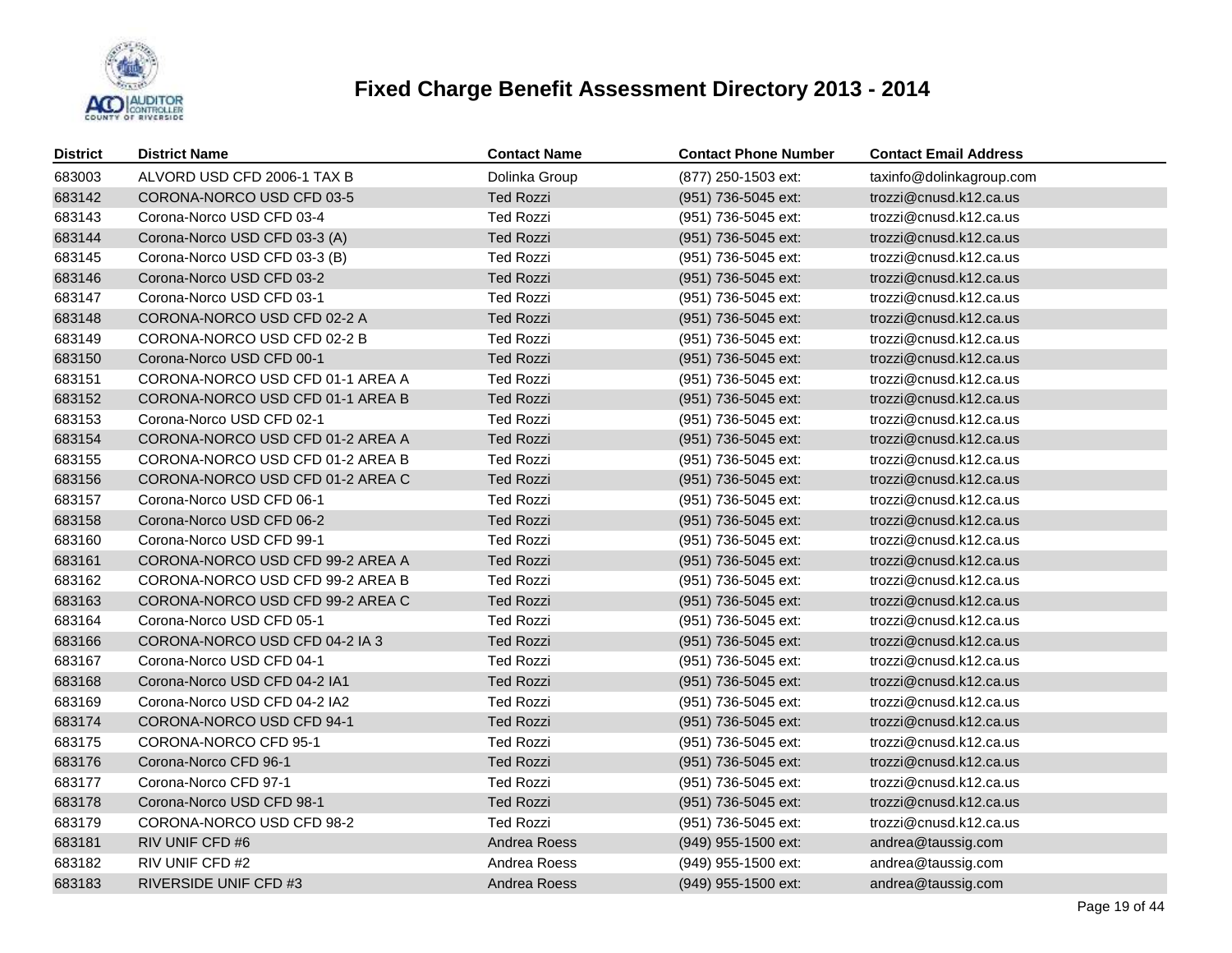

| <b>District</b> | <b>District Name</b>           | <b>Contact Name</b>         | <b>Contact Phone Number</b> | <b>Contact Email Address</b> |
|-----------------|--------------------------------|-----------------------------|-----------------------------|------------------------------|
| 683184          | RIV UNIF CFD #4                | Andrea Roess                | (949) 955-1500 ext:         | andrea@taussig.com           |
| 683185          | RIV USD CFD #8                 | Andrea Roess                | (949) 955-1500 ext:         | andrea@taussig.com           |
| 683191          | VAL VERDE USD CFD 2003-1 IA #1 | Koppel & Gruber Public Fi   | (888) 510-0290 ext:         | info@kgpf.net                |
| 683192          | VAL VERDE USD CFD 2003-2       | Koppel & Gruber Public Fi   | (888) 510-0290 ext:         | info@kgpf.net                |
| 683193          | VAL VERDE USD CFD 2003-1 IA #2 | Koppel & Gruber Public Fi   | (888) 510-0290 ext:         | info@kgpf.net                |
| 683194          | VAL VERDE USD CFD 98-1         | Koppel & Gruber Public Fina | (888) 510-0290 ext:         | info@kgpf.net                |
| 683200          | Val Verde USD CFD 2002-1 IA-A  | Koppel & Gruber Public Fi   | (888) 510-0290 ext:         | info@kgpf.net                |
| 683281          | PERRIS UNION HS CFD 91-1       | Koppel & Gruber Public Fi   | (888) 510-0290 ext:         | info@kgpf.net                |
| 683282          | Perris Union HS CFD 92-1       | Koppel & Gruber Public Fi   | (888) 510-0290 ext:         | info@kgpf.net                |
| 683300          | RIV USD CFD 6 (IMP AREA 2)     | Andrea Roess                | (949) 955-1500 ext:         | andrea@taussig.com           |
| 683301          | RIV USD CFD 7                  | Andrea Roess                | (949) 955-1500 ext:         | andrea@taussig.com           |
| 683302          | RIV USD CFD 9 (IMP AREA 1)     | Andrea Roess                | (949) 955-1500 ext:         | andrea@taussig.com           |
| 683303          | RIV USD CFD 9 (IMP AREA 3)     | Andrea Roess                | (949) 955-1500 ext:         | andrea@taussig.com           |
| 683304          | RIV USD CFD 9 (IMP AREA 4)     | Andrea Roess                | (949) 955-1500 ext:         | andrea@taussig.com           |
| 683305          | RIV USD CFD 9 (IMP AREA 5)     | Andrea Roess                | (949) 955-1500 ext:         | andrea@taussig.com           |
| 683306          | RIV USD CFD 9 1A-2             | Andrea Roess                | (949) 955-1500 ext:         | andrea@taussig.com           |
| 683307          | RIV USD CFD 10                 | Andrea Roess                | (949) 955-1500 ext:         | andrea@taussig.com           |
| 683308          | RIV USD CFD 11                 | Andrea Roess                | (949) 955-1500 ext:         | andrea@taussig.com           |
| 683309          | RIV USD CFD 12                 | Andrea Roess                | (949) 955-1500 ext:         | andrea@taussig.com           |
| 683310          | RIV USD CFD 16                 | Andrea Roess                | (949) 955-1500 ext:         | andrea@taussig.com           |
| 683311          | RIV USD CFD 14                 | Andrea Roess                | (949) 955-1500 ext:         | andrea@taussig.com           |
| 683312          | RIV USD CFD 15 IA 1            | Andrea Roess                | (949) 955-1500 ext:         | andrea@taussig.com           |
| 683313          | RIV USD CFD 18                 | Andrea Roess                | (949) 955-1500 ext:         | andrea@taussig.com           |
| 683314          | RIV USD CFD 22                 | Andrea Roess                | (949) 955-1500 ext:         | andrea@taussig.com           |
| 683315          | RIV USD CFD 13 IA 1            | Andrea Roess                | (949) 955-1500 ext:         | andrea@taussig.com           |
| 683316          | RIV USD CFD 17                 | Andrea Roess                | (949) 955-1500 ext:         | andrea@taussig.com           |
| 683317          | RIV USD CFD 15 IA 2            | Andrea Roess                | (949) 955-1500 ext:         | andrea@taussig.com           |
| 683318          | RIV USD CFD 21 IA 2            | Andrea Roess                | (949) 955-1500 ext:         | andrea@taussig.com           |
| 683319          | RIV USD CFD 20                 | Andrea Roess                | (949) 955-1500 ext:         | andrea@taussig.com           |
| 683320          | RIV USD CFD 24                 | Andrea Roess                | (949) 955-1500 ext:         | andrea@taussig.com           |
| 683321          | RIV USD CFD 15 IA 3            | Andrea Roess                | (949) 955-1500 ext:         | andrea@taussig.com           |
| 683322          | Riverside USD CFD 26           | Andrea Roess                | (949) 955-1500 ext:         | andrea@taussig.com           |
| 683323          | Riverside USD CFD 27           | Andrea Roess                | (949) 955-1500 ext:         | andrea@taussig.com           |
| 683400          | MURRIETA VALLEY USD CFD 90-1   | Dolinka Group.              | (877) 250-1503 ext:         | taxinfo@dolinkagroup.com     |
| 683401          | MURRIETA VALLEY USD CFD 98-1   | Dolinka Group.              | (877) 250-1503 ext:         | taxinfo@dolinkagroup.com     |
| 683402          | MURRIETA VALLEY USD CFD 98-2   | Dolinka Group.              | (877) 250-1503 ext:         | taxinfo@dolinkagroup.com     |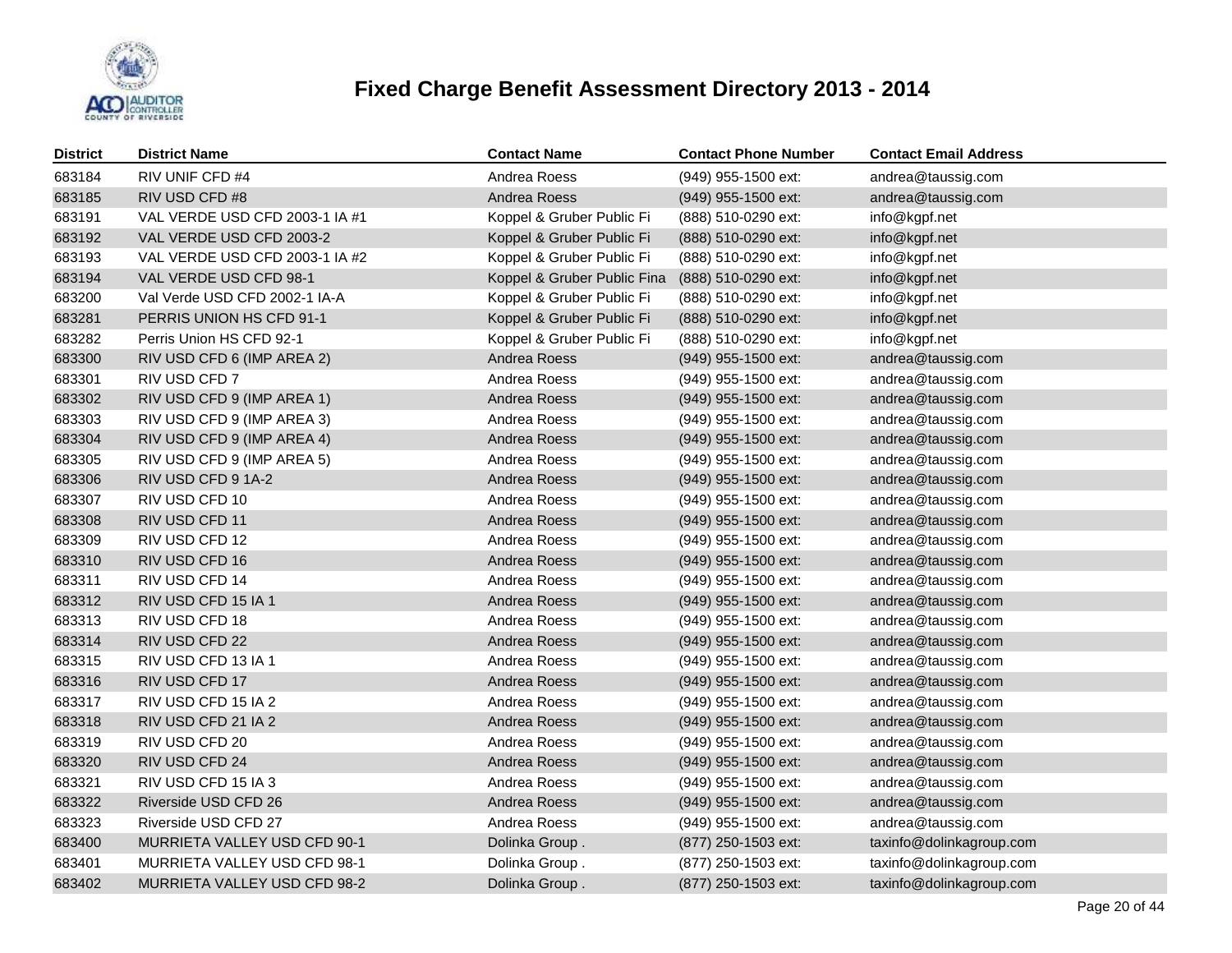

| <b>District</b> | <b>District Name</b>             | <b>Contact Name</b>        | <b>Contact Phone Number</b> | <b>Contact Email Address</b> |
|-----------------|----------------------------------|----------------------------|-----------------------------|------------------------------|
| 683403          | Murrieta Valley USD CFD 98-3     | Dolinka Group.             | (877) 250-1503 ext:         | taxinfo@dolinkagroup.com     |
| 683404          | MURRIETA VL USD CFD 99-1 IMP A   | Dolinka Group.             | (877) 250-1503 ext:         | taxinfo@dolinkagroup.com     |
| 683405          | MURRIETA VL USD CFD 99-1 IMP B   | Dolinka Group.             | (877) 250-1503 ext:         | taxinfo@dolinkagroup.com     |
| 683406          | MURRIETA VALLEY USD CFD 2000-1   | Dolinka Group.             | (877) 250-1503 ext:         | taxinfo@dolinkagroup.com     |
| 683408          | MURRIETA VALLEY USD CFD 2000-2   | Dolinka Group.             | (877) 250-1503 ext:         | taxinfo@dolinkagroup.com     |
| 683409          | MURRIETA VALLEY USD CFD 2001-1   | Dolinka Group.             | (877) 250-1503 ext:         | taxinfo@dolinkagroup.com     |
| 683410          | MURRIETA VALLEY USD CFD 2001-2   | Dolinka Group.             | (877) 250-1503 ext:         | taxinfo@dolinkagroup.com     |
| 683411          | MURRIETA VALLEY USD CFD 2002-1   | Dolinka Group.             | (877) 250-1503 ext:         | taxinfo@dolinkagroup.com     |
| 683412          | MURRIETA VALLEY USD CFD 2002-2   | Dolinka Group.             | (877) 250-1503 ext:         | taxinfo@dolinkagroup.com     |
| 683413          | MURRIETA VALLEY USD CFD 2001-4   | Dolinka Group.             | (877) 250-1503 ext:         | taxinfo@dolinkagroup.com     |
| 683414          | MURRIETA VALLEY USD CFD 2002-3   | Dolinka Group.             | (877) 250-1503 ext:         | taxinfo@dolinkagroup.com     |
| 683415          | MURRIETA VAL USD CFD 2002-5 IA A | Dolinka Group.             | (877) 250-1503 ext:         | taxinfo@dolinkagroup.com     |
| 683416          | MURRIETA VAL USD CFD 2002-4 IA A | Dolinka Group.             | (877) 250-1503 ext:         | taxinfo@dolinkagroup.com     |
| 683417          | MURRIETA VAL USD CFD 2002-4 IA B | Dolinka Group.             | (877) 250-1503 ext:         | taxinfo@dolinkagroup.com     |
| 683419          | MURRIETA VAL USD CFD 2002-5 IA B | Dolinka Group.             | (877) 250-1503 ext:         | taxinfo@dolinkagroup.com     |
| 683420          | MURRIETA VALLEY USD CFD 2003-1   | Dolinka Group.             | (877) 250-1503 ext:         | taxinfo@dolinkagroup.com     |
| 683421          | MURRIETA VALLEY USD CFD 2003-2   | Dolinka Group.             | (877) 250-1503 ext:         | taxinfo@dolinkagroup.com     |
| 683422          | MURRIETA VALLEY USD CFD 2003-3   | Dolinka Group.             | (877) 250-1503 ext:         | taxinfo@dolinkagroup.com     |
| 683423          | MURRIETA VALLEY USD CFD 2003-4   | Dolinka Group.             | (877) 250-1503 ext:         | taxinfo@dolinkagroup.com     |
| 683424          | MURRIETA VALLEY USD CFD 2004-1   | Dolinka Group.             | (877) 250-1503 ext:         | taxinfo@dolinkagroup.com     |
| 683426          | MURRIETA VL USD CFD 2006-1 IA B  | Dolinka Group.             | (877) 250-1503 ext:         | taxinfo@dolinkagroup.com     |
| 683427          | MURRIETA VL USD CFD 2006-1 IA A  | Dolinka Group.             | (877) 250-1503 ext:         | taxinfo@dolinkagroup.com     |
| 683500          | Desert Sands USD CFD 1           | David Taussig Associates   | (800) 969-4382 ext:         |                              |
| 683501          | DESERT SANDS USD CFD 2008-1      | Barbara Hale-Carter        | (760) 233-2630 ext:         | barbc@sdfa.com               |
| 683510          | <b>JURUPA VALLEY TRASH 1</b>     | Alan Kreimeier             | (951) 332-6464 ext:         | vwasko@jurupavalley.org      |
| 683626          | JURUPA USD CFD 1 IMP 1           | Dolinka Group              | (877) 250-1503 ext:         | taxinfo@dolinkagroup.com     |
| 683627          | JURUPA USD CFD 1 IMP #2          | Dolinka Group              | (877) 250-1503 ext:         | taxinfo@dolinkagroup.com     |
| 683628          | Jurupa USD CFD 2                 | Dolinka Group              | (877) 250-1503 ext:         | taxinfo@dolinkagroup.com     |
| 683629          | Jurupa USD CFD 3                 | Dolinka Group              | (877) 250-1503 ext:         | taxinfo@dolinkagroup.com     |
| 683630          | Jurupa USD CFD 4                 | Dolinka Group              | (877) 250-1503 ext:         | taxinfo@dolinkagroup.com     |
| 683631          | Jurupa USD CFD 6                 | Dolinka Group              | (877) 250-1503 ext:         | taxinfo@dolinkagroup.com     |
| 683700          | HEMET USD CFD 2004-1             | <b>Barbara Hale-Carter</b> | (760) 233-2630 ext:         | barbc@sdfa.com               |
| 683702          | Hemet USD CFD 2005-1             | Barbara Hale-Carter        | (760) 233-2630 ext:         | barbc@sdfa.com               |
| 683703          | Hemet USD CFD 2005-4             | Barbara Hale-Carter        | (760) 233-2630 ext:         | barbc@sdfa.com               |
| 683705          | Hemet USD CFD 2005-3 IA 1        | Barbara Hale-Carter        | (760) 233-2630 ext:         | barbc@sdfa.com               |
| 683720          | Hemet USD CFD 2005-2             | Barbara Hale-Carter        | (760) 233-2630 ext:         | barbc@sdfa.com               |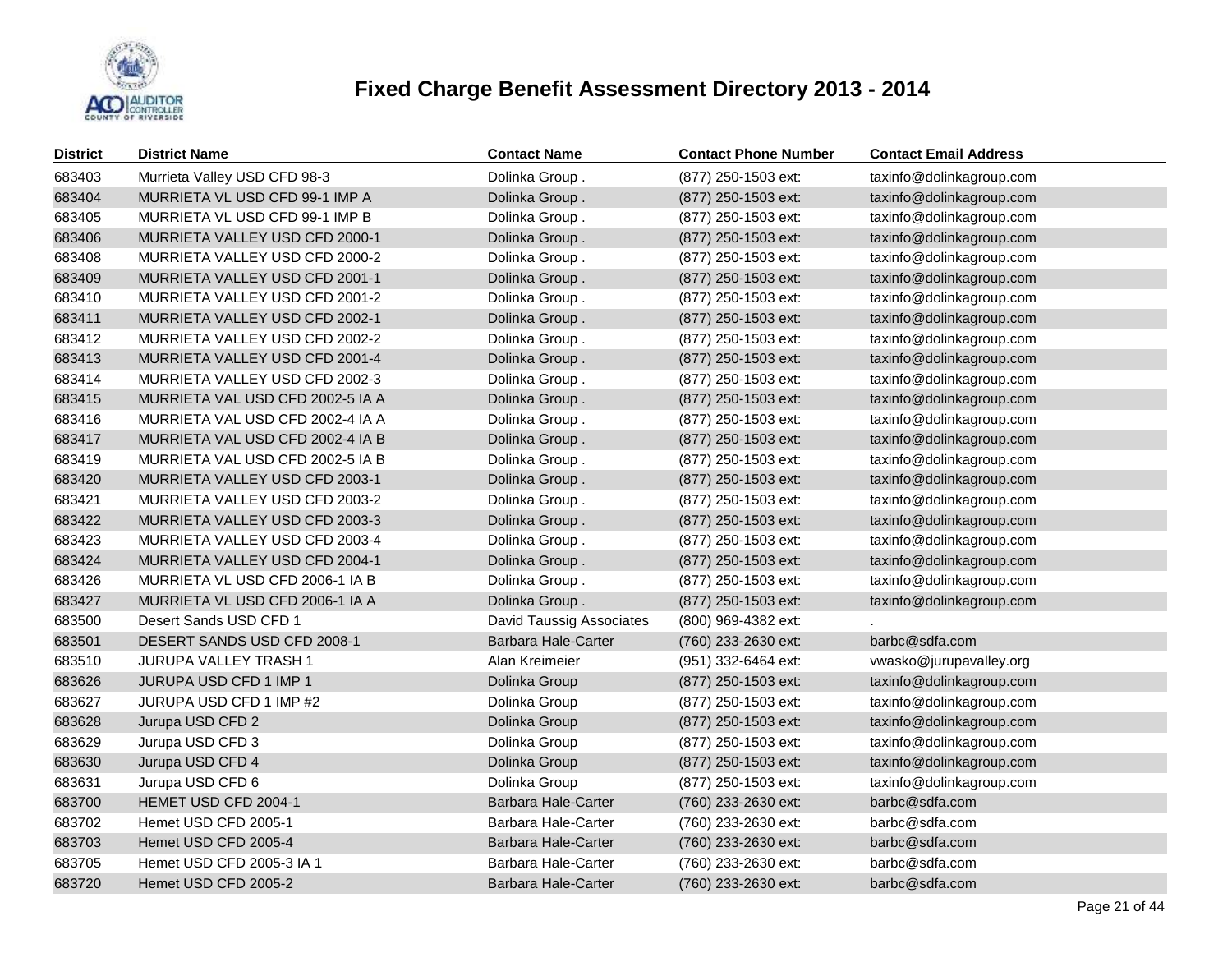

| <b>District</b> | <b>District Name</b>             | <b>Contact Name</b>        | <b>Contact Phone Number</b> | <b>Contact Email Address</b> |
|-----------------|----------------------------------|----------------------------|-----------------------------|------------------------------|
| 683721          | Hemet USD CFD 2005-6             | Barbara Hale-Carter        | (760) 233-2630 ext:         | barbc@sdfa.com               |
| 683723          | HEMET USD CFD 2007-2             | Barbara Hale-Carter        | (760) 233-2630 ext:         | barbc@sdfa.com               |
| 683800          | MORENO VL USD EMWD CFD 2003-1    | Barbara Hale-Carter        | (760) 233-2630 ext:         | barbc@sdfa.com               |
| 683801          | MORENO VL USD EMWD CFD 2003-2    | Barbara Hale-Carter        | (760) 233-2630 ext:         | barbc@sdfa.com               |
| 683802          | MORENO VL USD EMWD CFD 2004-1    | Barbara Hale-Carter        | (760) 233-2630 ext:         | barbc@sdfa.com               |
| 683803          | MORENO VL USD EMWD CFD 2004-2    | <b>Barbara Hale-Carter</b> | (760) 233-2630 ext:         | barbc@sdfa.com               |
| 683804          | MORENO VL USD EMWD CFD 2004-3    | Barbara Hale-Carter        | (760) 233-2630 ext:         | barbc@sdfa.com               |
| 683805          | MORENO VL USD EMWD CFD 2004-4    | Barbara Hale-Carter        | (760) 233-2630 ext:         | barbc@sdfa.com               |
| 683806          | MORENO VL USD CFD 2004-5         | Barbara Hale-Carter        | (760) 233-2630 ext:         | barbc@sdfa.com               |
| 683807          | MORENO VL USD EMWD CFD2004-6 ZN1 | Barbara Hale-Carter        | (760) 233-2630 ext:         | barbc@sdfa.com               |
| 683808          | MORENO VL USD EMWD CFD2004-6 ZN2 | Barbara Hale-Carter        | (760) 233-2630 ext:         | barbc@sdfa.com               |
| 683809          | MORENO VL USD EMWD CFD2004-6 ZN3 | Barbara Hale-Carter        | (760) 233-2630 ext:         | barbc@sdfa.com               |
| 683810          | MORENO VL USD EMWD CFD2004-6 ZN4 | Barbara Hale-Carter        | (760) 233-2630 ext:         | barbc@sdfa.com               |
| 683811          | MORENO VL USD EMWD CFD 2005-1    | Barbara Hale-Carter        | (760) 233-2630 ext:         | barbc@sdfa.com               |
| 683812          | MORENO VL USD EMWD CFD 2005-2    | Barbara Hale-Carter        | (760) 233-2630 ext:         | barbc@sdfa.com               |
| 683813          | MORENO VL USD EMWD CFD 2005-3    | Barbara Hale-Carter        | (760) 233-2630 ext:         | barbc@sdfa.com               |
| 683814          | MORENO VL USD EMWD CFD 2005-4    | Barbara Hale-Carter        | (760) 233-2630 ext:         | barbc@sdfa.com               |
| 683815          | MORENO VL USD EMWD CFD 2005-5    | Barbara Hale-Carter        | (760) 233-2630 ext:         | barbc@sdfa.com               |
| 683817          | MORENO VL USD EMWD CFD 2007-1    | Barbara Hale-Carter        | (760) 233-2630 ext:         | barbc@sdfa.com               |
| 683900          | MENIFEE USD CFD NO 2011-1 IA2    | Dolinka Group              | (877) 250-1503 ext:         | taxinfo@dolinkagroup         |
| 683901          | Menifee USD CFD 94-1             | Dolinka Group              | (877) 250-1503 ext:         | taxinfo@dolinkagroup.com     |
| 683902          | MENIFEE USD CFD 99-1             | Dolinka Group              | (877) 250-1503 ext:         | taxinfo@dolinkagroup.com     |
| 683903          | Menifee USD CFD 99-1 IA A        | Dolinka Group              | (877) 250-1503 ext:         | taxinfo@dolinkagroup.com     |
| 683904          | Menifee USD CFD 99-1 Zone 2      | Dolinka Group              | (877) 250-1503 ext:         | taxinfo@dolinkagroup.com     |
| 683905          | Menifee USD CFD 2002-1           | Dolinka Group              | (877) 250-1503 ext:         | taxinfo@dolinkagroup.com     |
| 683906          | Menifee USD CFD 2002-3           | Dolinka Group              | (877) 250-1503 ext:         | taxinfo@dolinkagroup.com     |
| 683907          | Menifee USD CFD 2002-4           | Dolinka Group              | (877) 250-1503 ext:         | taxinfo@dolinkagroup.com     |
| 683908          | Menifee USD CFD 2002-5           | Dolinka Group              | (877) 250-1503 ext:         | taxinfo@dolinkagroup.com     |
| 683909          | Menifee USD CFD 2003-3           | Dolinka Group              | (877) 250-1503 ext:         | taxinfo@dolinkagroup.com     |
| 683910          | Menifee USD CFD 2002-2           | Dolinka Group              | (877) 250-1503 ext:         | taxinfo@dolinkagroup.com     |
| 683911          | Menifee USD CFD 2003-1           | Dolinka Group              | (877) 250-1503 ext:         | taxinfo@dolinkagroup.com     |
| 683912          | Menifee USD CFD 2003-4           | Dolinka Group              | (877) 250-1503 ext:         | taxinfo@dolinkagroup.com     |
| 683913          | Menifee USD CFD 2004-3           | Dolinka Group              | (877) 250-1503 ext:         | taxinfo@dolinkagroup.com     |
| 683914          | Menifee USD CFD 2004-4           | Dolinka Group              | (877) 250-1503 ext:         | taxinfo@dolinkagroup.com     |
| 683915          | Menifee USD CFD 2004-5           | Dolinka Group              | (877) 250-1503 ext:         | taxinfo@dolinkagroup.com     |
| 683916          | Menifee USD CFD 2004-6           | Dolinka Group              | (877) 250-1503 ext:         | taxinfo@dolinkagroup.com     |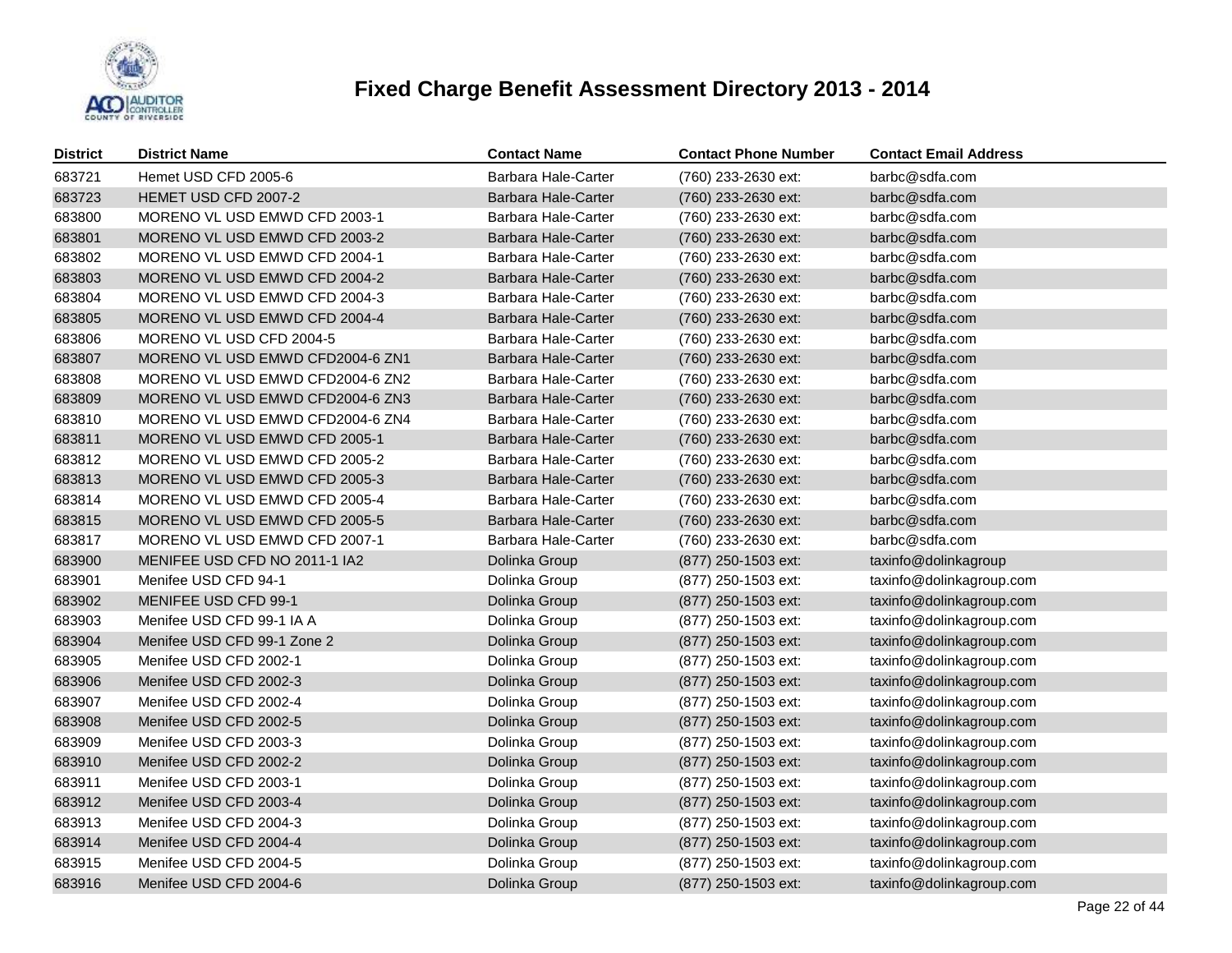

| <b>District</b> | <b>District Name</b>             | <b>Contact Name</b>              | <b>Contact Phone Number</b> | <b>Contact Email Address</b>   |
|-----------------|----------------------------------|----------------------------------|-----------------------------|--------------------------------|
| 683917          | MENIFEE USD 2004-2 CFD           | Dolinka Group                    | (877) 250-1503 ext:         | taxinfo@dolinkagroup.com       |
| 683918          | MENIFEE USD 2005-2 CFD           | Dolinka Group                    | (877) 250-1503 ext:         | taxinfo@dolinkagroup.com       |
| 683919          | MENIFEE USD 2003-2 IA A CFD      | Dolinka Group                    | (877) 250-1503 ext:         | taxinfo@dolinkagroup.com       |
| 683920          | MENIFEE USD 2006-1 CFD           | Dolinka Group                    | (877) 250-1503 ext:         | taxinfo@dolinkagroup.com       |
| 683921          | MENIFEE USD 2006-2 CFD           | Dolinka Group                    | (877) 250-1503 ext:         | taxinfo@dolinkagroup.com       |
| 683922          | MENIFEE USD 2006-3 CFD           | Dolinka Group                    | (877) 250-1503 ext:         | taxinfo@dolinkagroup.com       |
| 683923          | MENIFEE USD 2006-4 CFD           | Dolinka Group                    | (877) 250-1503 ext:         | taxinfo@dolinkagroup.com       |
| 683924          | CSA 33 - City of Menifee         | <b>Special District Financin</b> | (888) 683-5234 ext:         | sdf@psomas.com                 |
| 683925          | CSA 43 - City of Menifee         | Special District Financin        | (888) 683-5234 ext:         | sdf@psomas.com                 |
| 683926          | CSA 84 - City of Menifee         | <b>Special District Financin</b> | (888) 683-5234 ext:         | sdf@psomas.com                 |
| 683927          | CSA 86 - City of Menifee         | Special District Financin        | (888) 683-5234 ext:         | sdf@psomas.com                 |
| 683928          | CSA 138 - City of Menifee        | <b>Special District Financin</b> | (888) 683-5234 ext:         | sdf@psomas.com                 |
| 683929          | CSA 145 - City of Menifee        | Special District Financin        | (888) 683-5234 ext:         | sdf@psomas.com                 |
| 683930          | <b>MENIFEE - DELINQ TRASH</b>    | Angela Dance                     | (626) 856-1253 ext:         | adance@wm.com                  |
| 683931          | CITY OF MENIFEE CFD NO 2012-1    | David Taussig Associates         | (800) 969-4382 ext:         |                                |
| 683932          | MENIFEE USD CFD NO 2011-1 IA 1   | Dolinka Group                    | (877) 250-1503 ext:         | taxinfo@dolinkagroup.com       |
| 683933          | MENIFEE CFD 2012-02 HIDDEN HILLS | Special District Financin.       | (888) 683-5234 ext:         | sdf@psomas.com                 |
| 684000          | SAN GORGONIO HOSPITAL MEASURE D  | <b>NBS</b>                       | (800) 676-7516 ext:         | info@nbsgov.com                |
| 684001          | Jurupa CSD LMD 2001-3 Zone R     | Albert A Webb Associates         | (800) 439-6553 ext:         | doris.domen@webbassociates.com |
| 684002          | Jurupa CSD LMD 2001-3 Zone S     | Albert A Webb Associates         | (800) 439-6553 ext:         | doris.domen@webbassociates.com |
| 684003          | Jurupa CSD LMD 2001-3 Zone T     | Albert A Webb Associates         | (800) 439-6553 ext:         | doris.domen@webbassociates.com |
| 684004          | Jurupa CSD LMD 2001-3 Zone U     | Albert A Webb Associates         | (800) 439-6553 ext:         | doris.domen@webbassociates.com |
| 684005          | Jurupa CSD LMD 2001-3 Zone V     | Albert A Webb Associates         | (800) 439-6553 ext:         | doris.domen@webbassociates.com |
| 684006          | Jurupa CSD LMD 2001-3 Zone W     | Albert A Webb Associates         | $(800)$ 439-6553 ext:       | doris.domen@webbassociates.com |
| 684007          | Jurupa CSD LMD 2001-3 Zone X     | Albert A Webb Associates         | (800) 439-6553 ext:         | doris.domen@webbassociates.com |
| 684008          | Jurupa CSD LMD 2001-3 Zone Y     | Albert A Webb Associates         | (800) 439-6553 ext:         | doris.domen@webbassociates.com |
| 684009          | Jurupa CSD LMD 2001-3 Zone Z     | Albert A Webb Associates         | (800) 439-6553 ext:         | doris.domen@webbassociates.com |
| 684010          | Jurupa CSD LMD 2001-3 Zone AA    | Albert A Webb Associates         | $(800)$ 439-6553 ext:       | doris.domen@webbassociates.com |
| 684011          | Jurupa CSD LMD 2001-3 Zone BB    | Albert A Webb Associates         | (800) 439-6553 ext:         | doris.domen@webbassociates.com |
| 684012          | Jurupa CSD LMD 2001-3 Zone CC    | Albert A Webb Associates         | (800) 439-6553 ext:         | doris.domen@webbassociates.com |
| 684013          | Jurupa CSD LMD 2001-3 Zone DD    | Albert A Webb Associates         | (800) 439-6553 ext:         | doris.domen@webbassociates.com |
| 684014          | Jurupa CSD LMD 2001-3 Zone EE    | Albert A Webb Associates         | (800) 439-6553 ext:         | doris.domen@webbassociates.com |
| 684015          | Jurupa CSD LMD 2001-3 Zone FF    | Albert A Webb Associates         | (800) 439-6553 ext:         | doris.domen@webbassociates.com |
| 684016          | Jurupa CSD LMD 2001-3 Zone GG    | Albert A Webb Associates         | (800) 439-6553 ext:         | doris.domen@webbassociates.com |
| 684017          | Jurupa CSD LMD 2001-3 Zone HH    | Albert A Webb Associates         | (800) 439-6553 ext:         | doris.domen@webbassociates.com |
| 684018          | Jurupa CSD LMD 2001-3 Zone II    | Albert A Webb Associates         | (800) 439-6553 ext:         | doris.domen@webbassociates.com |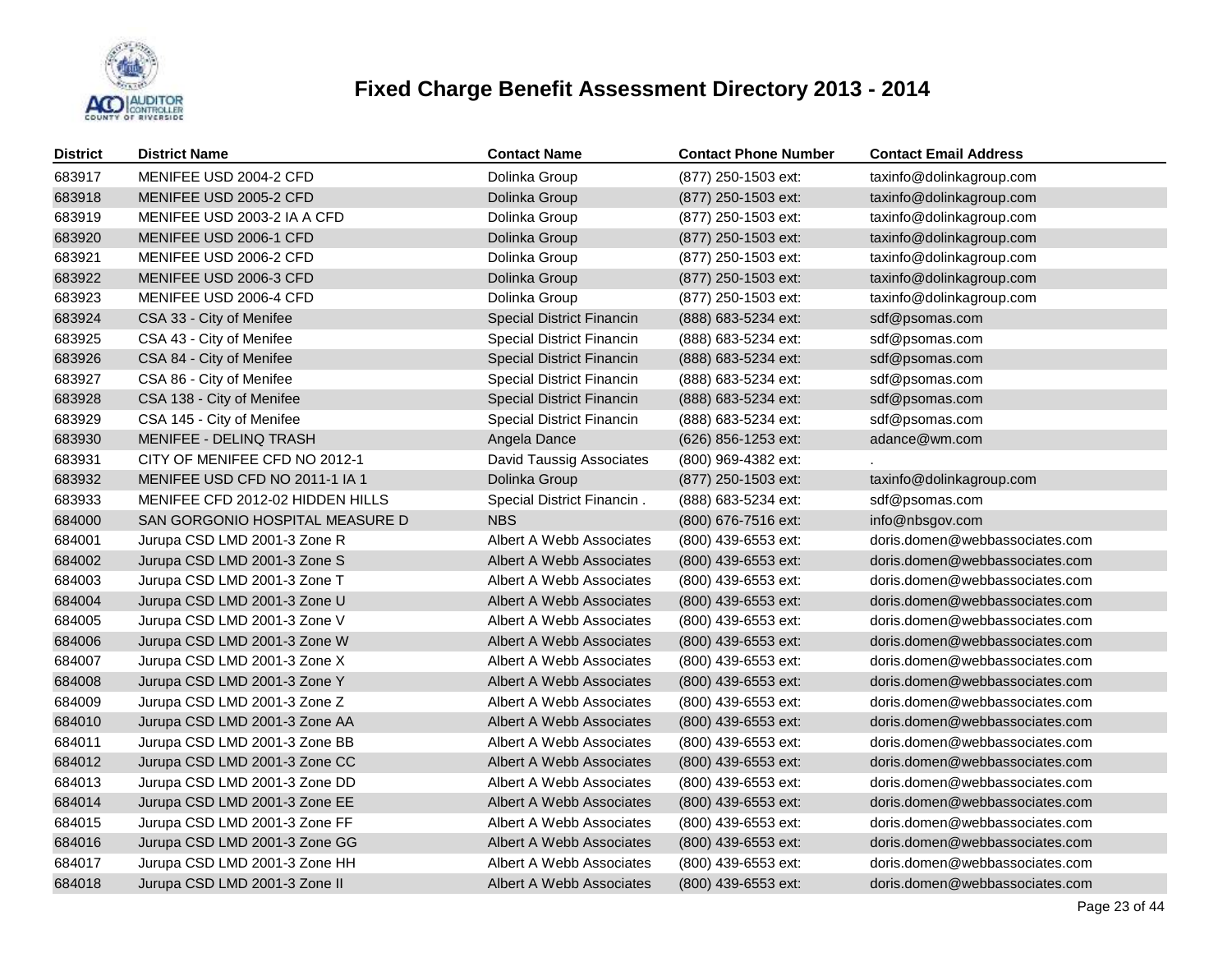

| <b>District</b> | <b>District Name</b>                  | <b>Contact Name</b>      | <b>Contact Phone Number</b> | <b>Contact Email Address</b>   |
|-----------------|---------------------------------------|--------------------------|-----------------------------|--------------------------------|
| 684019          | JURUPA CSD LMD 2003-1 (C) ZONE B      | Albert A Webb Associates | (800) 439-6553 ext:         | doris.domen@webbassociates.com |
| 684020          | Jurupa CSD CFD 8 O&M ANNX 2           | Albert A Webb Associates | (800) 439-6553 ext:         | doris.domen@webbassociates.com |
| 684021          | Jurupa CSD CFD 8 O&M ANNX 3           | Albert A Webb Associates | (800) 439-6553 ext:         | doris.domen@webbassociates.com |
| 684022          | Jurupa CSD CFD 8 O&M ANNX 4           | Albert A Webb Associates | (800) 439-6553 ext:         | doris.domen@webbassociates.com |
| 684023          | Jurupa CSD CFD 14 O&M                 | Albert A Webb Associates | (800) 439-6553 ext:         | doris.domen@webbassociates.com |
| 684024          | Jurupa CSD CFD 15 O&M                 | Albert A Webb Associates | (800) 439-6553 ext:         | doris.domen@webbassociates.com |
| 684025          | Jurupa CSD CFD 17 O&M                 | Albert A Webb Associates | (800) 439-6553 ext:         | doris.domen@webbassociates.com |
| 684026          | Jurupa CSD CFD 18 O&M                 | Albert A Webb Associates | $(800)$ 439-6553 ext:       | doris.domen@webbassociates.com |
| 684027          | Jurupa CSD CFD 19 O&M                 | Albert A Webb Associates | (800) 439-6553 ext:         | doris.domen@webbassociates.com |
| 684028          | Jurupa CSD CFD 20 O&M                 | Albert A Webb Associates | (800) 439-6553 ext:         | doris.domen@webbassociates.com |
| 684029          | Jurupa CSD CFD 21 O&M                 | Albert A Webb Associates | (800) 439-6553 ext:         | doris.domen@webbassociates.com |
| 684030          | Jurupa CSD CFD 23 O&M                 | Albert A Webb Associates | $(800)$ 439-6553 ext:       | doris.domen@webbassociates.com |
| 684031          | Jurupa CSD CFD 24 O&M                 | Albert A Webb Associates | (800) 439-6553 ext:         | doris.domen@webbassociates.com |
| 684032          | Jurupa CSD CFD 25 O&M                 | Albert A Webb Associates | $(800)$ 439-6553 ext:       | doris.domen@webbassociates.com |
| 684033          | Jurupa CSD CFD 22 O&M                 | Albert A Webb Associates | (800) 439-6553 ext:         | doris.domen@webbassociates.com |
| 684034          | Jurupa CSD CFD 26 O&M                 | Albert A Webb Associates | $(800)$ 439-6553 ext:       | doris.domen@webbassociates.com |
| 684035          | Jurupa CSD CFD 27 O&M                 | Albert A. Webb Associate | (800) 439-6553 ext:         |                                |
| 684036          | Jurupa CSD CFD 28 O&M                 | Jurupa community Service | (800) 439-6553 ext:         |                                |
| 684037          | Jurupa CSD CFD 29 O&M                 | Albert A Webb Associates | (800) 439-6553 ext:         | doris.domen@webbassociates.com |
| 684038          | Jurupa CSD CFD 30 O&M                 | Albert A Webb Associates | (800) 439-6553 ext:         | doris.domen@webbassociates.com |
| 684039          | Jurupa CSD CFD 31 O&M                 | Albert A Webb Associates | (800) 439-6553 ext:         | doris.domen@webbassociates.com |
| 684040          | Jurupa CSD CFD 32 O&M                 | Albert A Webb Associates | (800) 439-6553 ext:         | doris.domen@webbassociates.com |
| 684041          | Jurupa CSD CFD 33 O&M                 | Albert A Webb Associates | (800) 439-6553 ext:         | doris.domen@webbassociates.com |
| 684042          | Jurupa CSD CFD 34 O&M                 | Albert A Webb Associates | (800) 439-6553 ext:         | doris.domen@webbassociates.com |
| 684043          | Jurupa CSD CFD 35 O&M                 | Albert A Webb Associates | (800) 439-6553 ext:         | doris.domen@webbassociates.com |
| 684044          | Jurupa CSD CFD 8 O&M-Annex 5          | Albert A Webb Associates | (800) 439-6553 ext:         | doris.domen@webbassociates.com |
| 684045          | JURUPA CSD CFD 22 DEBT SERVICE        | Albert A Webb Associates | (800) 439-6553 ext:         | doris.domen@webbassociates.com |
| 684046          | <b>JURUPA CSD CFD 26 DEBT SERVICE</b> | Albert A Webb Associates | (800) 439-6553 ext:         | doris.domen@webbassociates.com |
| 684047          | JURUPA CSD CFD 27 DEBT SERVICE        | Albert A. Webb Associate | (800) 439-6553 ext:         |                                |
| 684048          | JURUPA CSD CFD 28 DEBT SERVICE        | Jurupa community Service | (800) 439-6553 ext:         |                                |
| 684049          | JURUPA CSD CFD 29 DEBT SERVICE        | Albert A Webb Associates | (800) 439-6553 ext:         | doris.domen@webbassociates.com |
| 684050          | <b>JURUPA CSD CFD 30 DEBT SERVICE</b> | Albert A Webb Associates | (800) 439-6553 ext:         | doris.domen@webbassociates.com |
| 684051          | JURUPA CSD CFD 31 DEBT SERVICE        | Albert A Webb Associates | (800) 439-6553 ext:         | doris.domen@webbassociates.com |
| 684052          | JURUPA CSD CFD 32 DEBT SERVICE        | Albert A Webb Associates | (800) 439-6553 ext:         | doris.domen@webbassociates.com |
| 684053          | JURUPA CSD CFD 33 DEBT SERVICE        | Albert A Webb Associates | (800) 439-6553 ext:         | doris.domen@webbassociates.com |
| 684054          | JURUPA CSD CFD 34 DEBT SERVICE        | Albert A Webb Associates | (800) 439-6553 ext:         | doris.domen@webbassociates.com |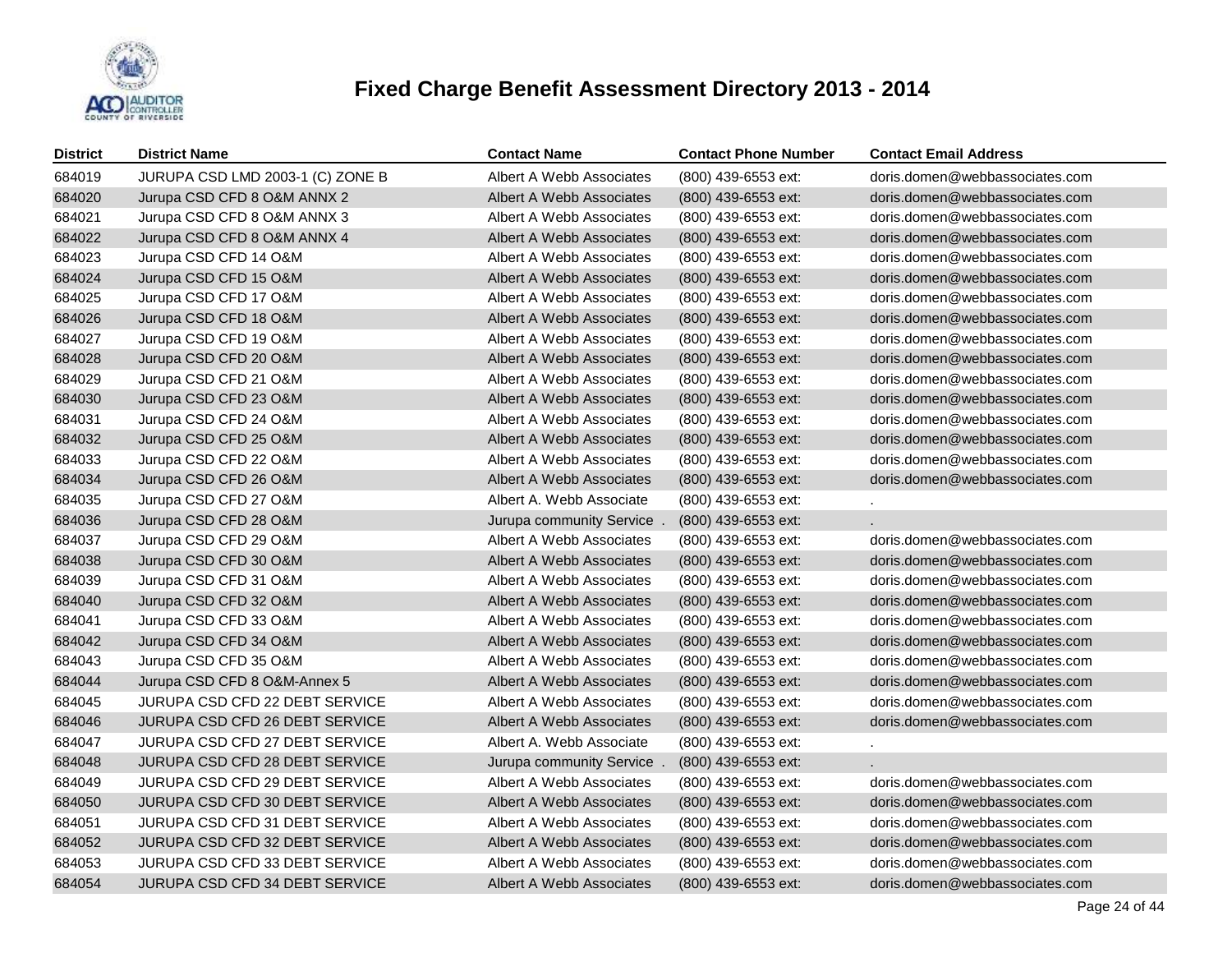

| <b>District</b> | <b>District Name</b>                  | <b>Contact Name</b>             | <b>Contact Phone Number</b> | <b>Contact Email Address</b>      |
|-----------------|---------------------------------------|---------------------------------|-----------------------------|-----------------------------------|
| 684055          | <b>JURUPA CSD CFD 35 DEBT SERVICE</b> | Albert A Webb Associates        | (800) 439-6553 ext:         | doris.domen@webbassociates.com    |
| 684061          | Citrus Pest Control 2                 | <b>NBS</b>                      | (800) 676-7516 ext:         | info@nbsgov.com                   |
| 684063          | Jurupa CSD LMD 2001-1 Zone BB         | Albert A Webb Associates        | (800) 439-6553 ext:         | doris.domen@webbassociates.com    |
| 684064          | Jurupa CSD LMD 2001-1 Zone CC         | Albert A Webb Associates        | (800) 439-6553 ext:         | doris.domen@webbassociates.com    |
| 684065          | Jurupa CSD LMD 2001-1 Zone V          | Albert A Webb Associates        | (800) 439-6553 ext:         | doris.domen@webbassociates.com    |
| 684066          | Jurupa CSD LMD 2001-2 Zone I          | Albert A Webb Associates        | (800) 439-6553 ext:         | doris.domen@webbassociates.com    |
| 684067          | Jurupa CSD LMD 2001-2 Zone J          | Albert A Webb Associates        | (800) 439-6553 ext:         | doris.domen@webbassociates.com    |
| 684068          | Jurupa CSD LMD 2001-2 Zone K          | Albert A Webb Associates        | (800) 439-6553 ext:         | doris.domen@webbassociates.com    |
| 684069          | JURUPA CSD LMD 2001-3 ZONE AAA        | Albert A Webb Associates        | (800) 439-6553 ext:         | doris.domen@webbassociates.com    |
| 684070          | JURUPA CSD LMD 2001-3 ZONE BBB        | Albert A Webb Associates        | (800) 439-6553 ext:         | doris.domen@webbassociates.com    |
| 684071          | JURUPA CSD LMD 2001-3 ZONE CCC        | Albert A Webb Associates        | (800) 439-6553 ext:         | doris.domen@webbassociates.com    |
| 684072          | Jurupa CSD LMD 2001-3 Zone JJ         | Albert A Webb Associates        | (800) 439-6553 ext:         | doris.domen@webbassociates.com    |
| 684073          | Jurupa CSD LMD 2001-3 Zone KK         | Albert A Webb Associates        | (800) 439-6553 ext:         | doris.domen@webbassociates.com    |
| 684074          | Jurupa CSD LMD 2001-3 Zone LL         | Albert A Webb Associates        | (800) 439-6553 ext:         | doris.domen@webbassociates.com    |
| 684075          | Jurupa CSD LMD 2001-3 Zone MM         | Albert A Webb Associates        | (800) 439-6553 ext:         | doris.domen@webbassociates.com    |
| 684076          | Jurupa CSD LMD 2001-3 Zone NN         | Albert A Webb Associates        | (800) 439-6553 ext:         | doris.domen@webbassociates.com    |
| 684077          | Jurupa CSD LMD 2001-3 Zone OO         | Albert A Webb Associates        | (800) 439-6553 ext:         | doris.domen@webbassociates.com    |
| 684078          | Jurupa CSD LMD 2001-3 Zone PP         | Albert A Webb Associates        | (800) 439-6553 ext:         | doris.domen@webbassociates.com    |
| 684079          | Jurupa CSD LMD 2001-3 Zone QQ         | Albert A Webb Associates        | (800) 439-6553 ext:         | doris.domen@webbassociates.com    |
| 684080          | Jurupa CSD LMD 2001-3 Zone RR         | Albert A Webb Associates        | (800) 439-6553 ext:         | doris.domen@webbassociates.com    |
| 684081          | Jurupa CSD LMD 2001-3 Zone SS         | Albert A Webb Associates        | (800) 439-6553 ext:         | doris.domen@webbassociates.com    |
| 684082          | Jurupa CSD LMD 2001-3 Zone TT         | Albert A Webb Associates        | (800) 439-6553 ext:         | doris.domen@webbassociates.com    |
| 684083          | Jurupa CSD LMD 2001-3 Zone UU         | Albert A Webb Associates        | (800) 439-6553 ext:         | doris.domen@webbassociates.com    |
| 684084          | Jurupa CSD LMD 2001-3 Zone VV         | Albert A Webb Associates        | (800) 439-6553 ext:         | doris.domen@webbassociates.com    |
| 684085          | Jurupa CSD LMD 2001-3 Zone WW         | Albert A Webb Associates        | (800) 439-6553 ext:         | doris.domen@webbassociates.com    |
| 684086          | Jurupa CSD LMD 2001-3 Zone XX         | Albert A Webb Associates        | (800) 439-6553 ext:         | doris.domen@webbassociates.com    |
| 684087          | JURUPA CSD LMD 2001-3 ZONE FFF        | Albert A Webb Associates        | (800) 439-6553 ext:         | doris.domen@webbassociates.com    |
| 684089          | JURUPA CSD LMD 2001-1 ZONE EE         | Albert A Webb Associates        | (800) 439-6553 ext:         | doris.domen@webbassociates.com    |
| 684091          | JURUPA CSD LMD 2001-3 ZONE GGG        | Albert A Webb Associates        | (800) 439-6553 ext:         | doris.domen@webbassociates.com    |
| 684092          | Jurupa CSD CFD 42 O & M               | Albert A. Webb Associate        | (800) 439-6553 ext:         | doris.domen@webbassociates.com    |
| 684093          | Jurupa CSD CFD 42 DEBT                | Albert A. Webb Associate        | (800) 439-6553 ext:         | doris.domen@webbassociates.com    |
| 684115          | CATHEDRAL CITY WASTE DISPOSAL CG      | <b>Customer Service</b>         | (760) 340-2113 ext:         | customerservice@burrtecdesert.com |
| 684121          | EDGEMONT COMM SERV SEWER CHG          | <b>Edgemont Community Servi</b> | (951) 784-2632 ext:         | $\mathcal{L}_{\mathcal{A}}$       |
| 684126          | EDGEMONT COMM SERV LIGHTING CHG       | <b>Edgemont Community Servi</b> | (951) 784-2632 ext:         |                                   |
| 684128          | Jurupa CSD LLMD 2001-3 Zone D         | Albert A Webb Associates        | (800) 439-6553 ext:         | doris.domen@webbassociates.com    |
| 684129          | Jurupa CSD LLMD 2001-3 Zone E         | Albert A Webb Associates        | (800) 439-6553 ext:         | doris.domen@webbassociates.com    |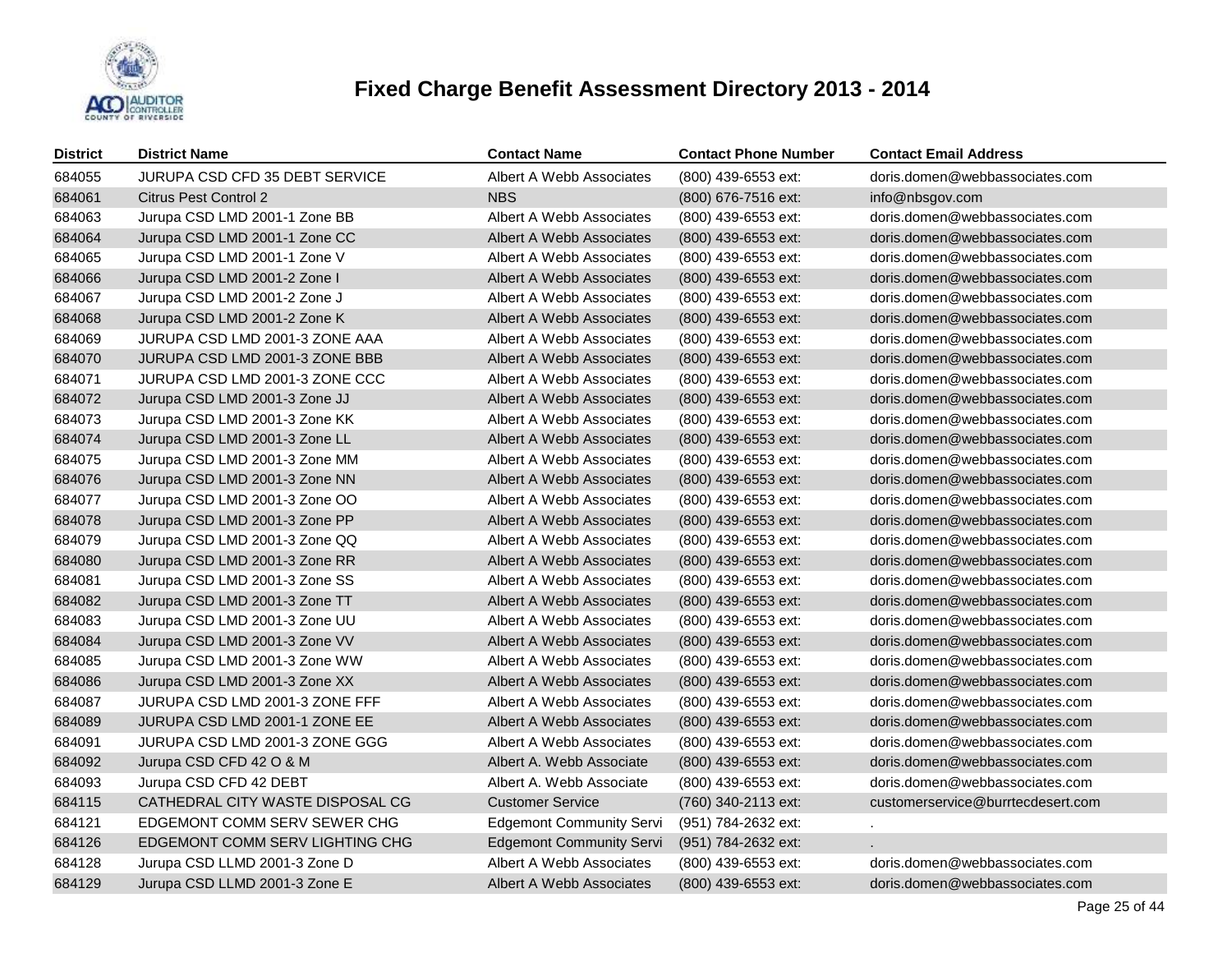

| <b>District</b> | <b>District Name</b>           | <b>Contact Name</b>      | <b>Contact Phone Number</b> | <b>Contact Email Address</b>   |
|-----------------|--------------------------------|--------------------------|-----------------------------|--------------------------------|
| 684130          | Jurupa CSD LLMD 2001-3 Zone F  | Albert A Webb Associates | (800) 439-6553 ext:         | doris.domen@webbassociates.com |
| 684131          | Jurupa CSD LLMD 2001-1 Zone F  | Albert A Webb Associates | (800) 439-6553 ext:         | doris.domen@webbassociates.com |
| 684132          | Jurupa CSD LLMD 2001-3 Zone G  | Albert A Webb Associates | (800) 439-6553 ext:         | doris.domen@webbassociates.com |
| 684133          | Jurupa CSD LLMD 2001-3 Zone H  | Albert A Webb Associates | (800) 439-6553 ext:         | doris.domen@webbassociates.com |
| 684134          | Jurupa CSD LLMD 98-1 Zone F    | Albert A Webb Associates | (800) 439-6553 ext:         | doris.domen@webbassociates.com |
| 684135          | Jurupa CSD LLMD 98-1 Zone G    | Albert A Webb Associates | (800) 439-6553 ext:         | doris.domen@webbassociates.com |
| 684136          | JURUPA CSD LLMD 98-2 ANNEX #1  | Albert A Webb Associates | (800) 439-6553 ext:         | doris.domen@webbassociates.com |
| 684137          | JURUPA CSD LLMD 98-2 ANNEX #2  | Albert A Webb Associates | (800) 439-6553 ext:         | doris.domen@webbassociates.com |
| 684138          | JURUPA CSD LLMD 98-2 ANNEX #3  | Albert A Webb Associates | (800) 439-6553 ext:         | doris.domen@webbassociates.com |
| 684139          | JURUPA CSD LLMD 98-2 ANNEX #4  | Albert A Webb Associates | (800) 439-6553 ext:         | doris.domen@webbassociates.com |
| 684140          | JURUPA CSD LLMD 98-2 ANNEX #6  | Albert A Webb Associates | (800) 439-6553 ext:         | doris.domen@webbassociates.com |
| 684141          | Jurupa CSD LLMD 2001-1 Zone B  | Albert A Webb Associates | (800) 439-6553 ext:         | doris.domen@webbassociates.com |
| 684142          | Jurupa CSD LLMD 2001-1 Zone C  | Albert A Webb Associates | (800) 439-6553 ext:         | doris.domen@webbassociates.com |
| 684143          | Jurupa CSD LLMD 2001-1 Zone D  | Albert A Webb Associates | (800) 439-6553 ext:         | doris.domen@webbassociates.com |
| 684144          | Jurupa CSD LLMD 2001-1 Zone E  | Albert A Webb Associates | (800) 439-6553 ext:         | doris.domen@webbassociates.com |
| 684145          | Jurupa CSD LLMD 2001-2 Zone B  | Albert A Webb Associates | (800) 439-6553 ext:         | doris.domen@webbassociates.com |
| 684146          | Jurupa CSD LLMD 2001-2 Zone C  | Albert A Webb Associates | (800) 439-6553 ext:         | doris.domen@webbassociates.com |
| 684147          | Jurupa CSD LLMD 2001-3 Zone A  | Albert A Webb Associates | $(800)$ 439-6553 ext:       | doris.domen@webbassociates.com |
| 684148          | Jurupa CSD LLMD 2001-3 Zone B  | Albert A Webb Associates | (800) 439-6553 ext:         | doris.domen@webbassociates.com |
| 684149          | Jurupa CSD LLMD 2001-3 Zone C  | Albert A Webb Associates | (800) 439-6553 ext:         | doris.domen@webbassociates.com |
| 684156          | <b>JCSD ILLUMINATION NO 2</b>  | Albert A Webb Associates | (800) 439-6553 ext:         | doris.domen@webbassociates.com |
| 684157          | JURUPA CSD CFD #2-DEBT SERVICE | Albert A Webb Associates | (800) 439-6553 ext:         | doris.domen@webbassociates.com |
| 684158          | Jurupa CFD #1                  | Albert A Webb Associates | (800) 439-6553 ext:         | doris.domen@webbassociates.com |
| 684159          | Jurupa CSD LLMD 91-1 Zone 1    | Albert A Webb Associates | (800) 439-6553 ext:         | doris.domen@webbassociates.com |
| 684162          | Jurupa CSD LLMD 98-1 Zone A    | Albert A Webb Associates | (800) 439-6553 ext:         | doris.domen@webbassociates.com |
| 684163          | JURUPA LLMD 98-2 ORIGINAL AREA | Albert A Webb Associates | (800) 439-6553 ext:         | doris.domen@webbassociates.com |
| 684164          | Jurupa CSD LLMD 91-1 Zone 2    | Albert A Webb Associates | (800) 439-6553 ext:         | doris.domen@webbassociates.com |
| 684165          | Jurupa CSD LLMD 98-1 Zone B    | Albert A Webb Associates | (800) 439-6553 ext:         | doris.domen@webbassociates.com |
| 684166          | Jurupa CSD LLMD 98-1 Zone C    | Albert A Webb Associates | (800) 439-6553 ext:         | doris.domen@webbassociates.com |
| 684167          | Jurupa CSD LLMD 98-1 Zone D    | Albert A Webb Associates | (800) 439-6553 ext:         | doris.domen@webbassociates.com |
| 684168          | Jurupa CSD LLMD 98-1 Zone E    | Albert A Webb Associates | (800) 439-6553 ext:         | doris.domen@webbassociates.com |
| 684169          | Jurupa CSD LLMD 2001-1 Zone A  | Albert A Webb Associates | (800) 439-6553 ext:         | doris.domen@webbassociates.com |
| 684170          | Jurupa CSD LLMD 2001-2 Zone A  | Albert A Webb Associates | (800) 439-6553 ext:         | doris.domen@webbassociates.com |
| 684171          | DE LUZ COM SERV BENEFIT CHG    | Marjorie Hollinger       | (909) 793-2855 ext:         | rapiddatainc@aol.com           |
| 684173          | DE LUZ CSD AD 90-1             | De Luz community Service | (951) 296-3176 ext:         |                                |
| 684174          | DE LUZ CSD SHERIFF SPEC TAX    | Marjorie Hollinger       | (909) 793-2855 ext:         | rapiddatainc@aol.com           |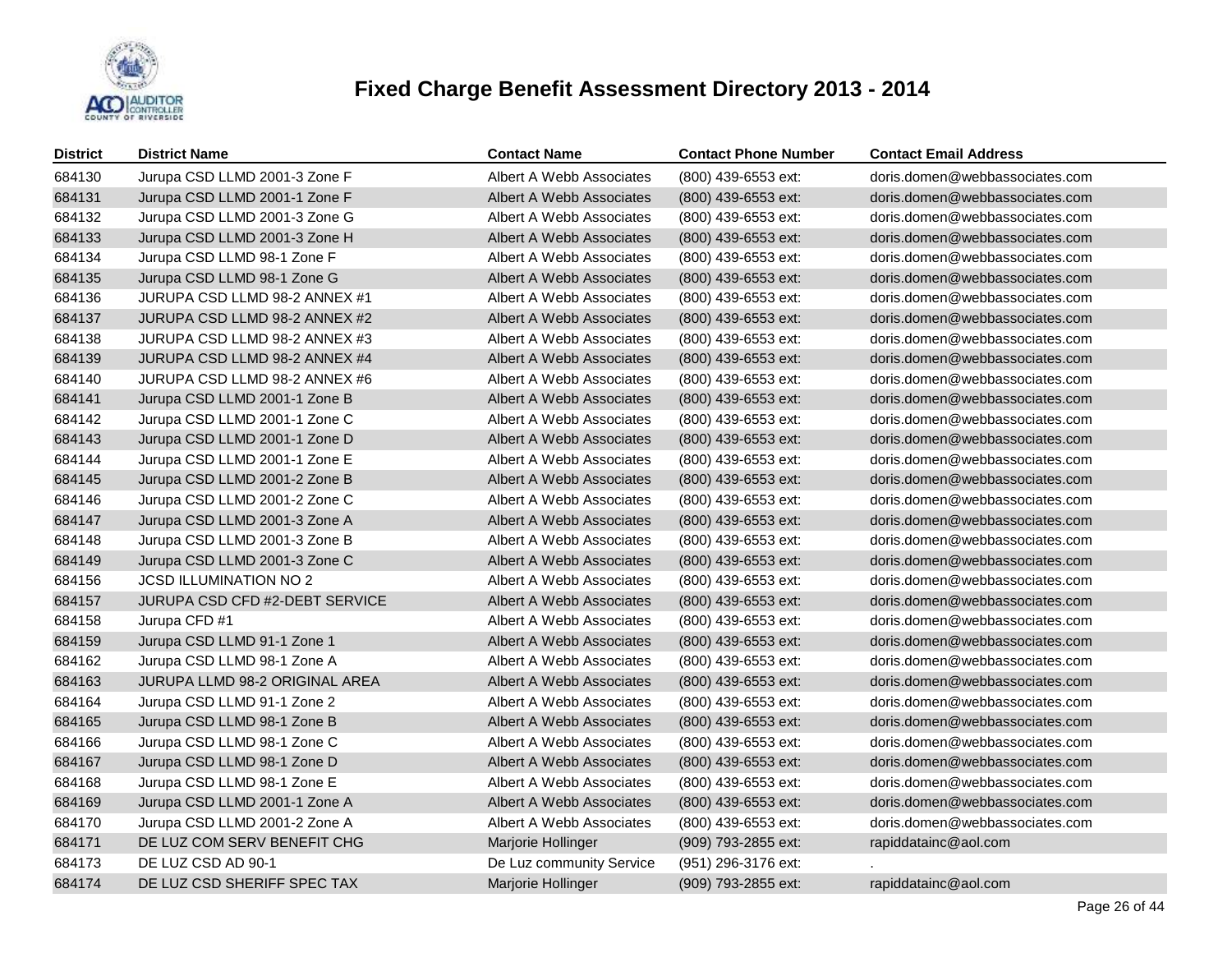

| <b>District</b> | <b>District Name</b>             | <b>Contact Name</b>      | <b>Contact Phone Number</b> | <b>Contact Email Address</b>   |
|-----------------|----------------------------------|--------------------------|-----------------------------|--------------------------------|
| 684181          | SO COACHELLA VALLEY CSD          | Glenn Crowson            | (760) 329-2813 ext:         | crowsonmgt@aol.com             |
| 684182          | JURUPA CSD CFD 14 DEBT SERVICE   | Albert A Webb Associates | (800) 439-6553 ext:         | doris.domen@webbassociates.com |
| 684183          | JURUPA CSD CFD 15 DEBT SERVICE   | Albert A Webb Associates | (800) 439-6553 ext:         | doris.domen@webbassociates.com |
| 684184          | JURUPA CSD CFD 17 DEBT SERVICE   | Albert A Webb Associates | (800) 439-6553 ext:         | doris.domen@webbassociates.com |
| 684185          | JURUPA CSD CFD 18 DEBT SERVICE   | Albert A Webb Associates | (800) 439-6553 ext:         | doris.domen@webbassociates.com |
| 684186          | JURUPA CSD CFD 19 DEBT SERVICE   | Albert A Webb Associates | (800) 439-6553 ext:         | doris.domen@webbassociates.com |
| 684187          | JURUPA CSD CFD 21 DEBT SERVICE   | Albert A Webb Associates | (800) 439-6553 ext:         | doris.domen@webbassociates.com |
| 684188          | JURUPA CSD CFD 23 DEBT SERVICE   | Albert A Webb Associates | (800) 439-6553 ext:         | doris.domen@webbassociates.com |
| 684189          | JURUPA CSD CFD 24 DEBT SERVICE   | Albert A Webb Associates | (800) 439-6553 ext:         | doris.domen@webbassociates.com |
| 684190          | Jurupa CSD LLMD 2001-3 Zone I    | Albert A Webb Associates | (800) 439-6553 ext:         | doris.domen@webbassociates.com |
| 684191          | Jurupa CSD LLMD 2001-3 Zone J    | Albert A Webb Associates | (800) 439-6553 ext:         | doris.domen@webbassociates.com |
| 684192          | JURUPA CSD CFD 25 DEBT SERVICE   | Albert A Webb Associates | (800) 439-6553 ext:         | doris.domen@webbassociates.com |
| 684200          | JURUPA CSD CFD #2 - O&M          | Albert A Webb Associates | (800) 439-6553 ext:         | doris.domen@webbassociates.com |
| 684201          | JURUPA CSD CFD #3 - DEBT SERVICE | Albert A Webb Associates | (800) 439-6553 ext:         | doris.domen@webbassociates.com |
| 684202          | JURUPA CSD CFD #3 - O&M          | Albert A Webb Associates | (800) 439-6553 ext:         | doris.domen@webbassociates.com |
| 684203          | JURUPA CSD CFD #4 - DEBT SERVICE | Albert A Webb Associates | (800) 439-6553 ext:         | doris.domen@webbassociates.com |
| 684204          | JURUPA CSD CFD #4 - O&M          | Albert A Webb Associates | (800) 439-6553 ext:         | doris.domen@webbassociates.com |
| 684205          | JURUPA CSD CFD #5 - DEBT SERVICE | Albert A Webb Associates | (800) 439-6553 ext:         | doris.domen@webbassociates.com |
| 684206          | JURUPA CSD CFD #5 - O&M          | Albert A Webb Associates | (800) 439-6553 ext:         | doris.domen@webbassociates.com |
| 684207          | JURUPA CSD CFD #6 - DEBT SERVICE | Albert A Webb Associates | (800) 439-6553 ext:         | doris.domen@webbassociates.com |
| 684208          | JURUPA CSD CFD #6 - O&M          | Albert A Webb Associates | (800) 439-6553 ext:         | doris.domen@webbassociates.com |
| 684209          | JURUPA CSD CFD #7 - DEBT SERVICE | Albert A Webb Associates | (800) 439-6553 ext:         | doris.domen@webbassociates.com |
| 684210          | JURUPA CSD CFD #7 - O&M          | Albert A Webb Associates | (800) 439-6553 ext:         | doris.domen@webbassociates.com |
| 684211          | JURUPA CSD CFD #8 - O&M          | Albert A Webb Associates | (800) 439-6553 ext:         | doris.domen@webbassociates.com |
| 684212          | JURUPA CSD CFD #9 - O&M          | Albert A Webb Associates | (800) 439-6553 ext:         | doris.domen@webbassociates.com |
| 684213          | JURUPA CSD CFD #10 DEBT SERVICE  | Albert A Webb Associates | (800) 439-6553 ext:         | doris.domen@webbassociates.com |
| 684214          | JURUPA CSD CFD #10 - O&M         | Albert A Webb Associates | (800) 439-6553 ext:         | doris.domen@webbassociates.com |
| 684215          | JURUPA CSD CFD #13 - O&M         | Albert A Webb Associates | (800) 439-6553 ext:         | doris.domen@webbassociates.com |
| 684216          | JURUPA CSD LTGMT DST 2001-2 ZN D | Albert A Webb Associates | (800) 439-6553 ext:         | doris.domen@webbassociates.com |
| 684217          | JURUPA CSD LTGMT DST 2001-2 ZN E | Albert A Webb Associates | (800) 439-6553 ext:         | doris.domen@webbassociates.com |
| 684218          | JURUPA CSD LTGMT DST 2001-2 ZN F | Albert A Webb Associates | (800) 439-6553 ext:         | doris.domen@webbassociates.com |
| 684219          | JURUPA CSD LTGMT DST 2001-2 ZN G | Albert A Webb Associates | (800) 439-6553 ext:         | doris.domen@webbassociates.com |
| 684220          | JURUPA CSD LTGMT DST 2001-1 ZN G | Albert A Webb Associates | (800) 439-6553 ext:         | doris.domen@webbassociates.com |
| 684221          | JURUPA CSD LTGMT DST 2001-1 ZN H | $\cdot$ $\cdot$          | (800) 439-6553 ext:         |                                |
| 684222          | JURUPA CSD LTGMT DST 2001-1 ZN I | Albert A Webb Associates | (800) 439-6553 ext:         | doris.domen@webbassociates.com |
| 684223          | JURUPA CSD LTGMT DST 2001-1 ZN J | Albert A Webb Associates | (800) 439-6553 ext:         | doris.domen@webbassociates.com |
|                 |                                  |                          |                             |                                |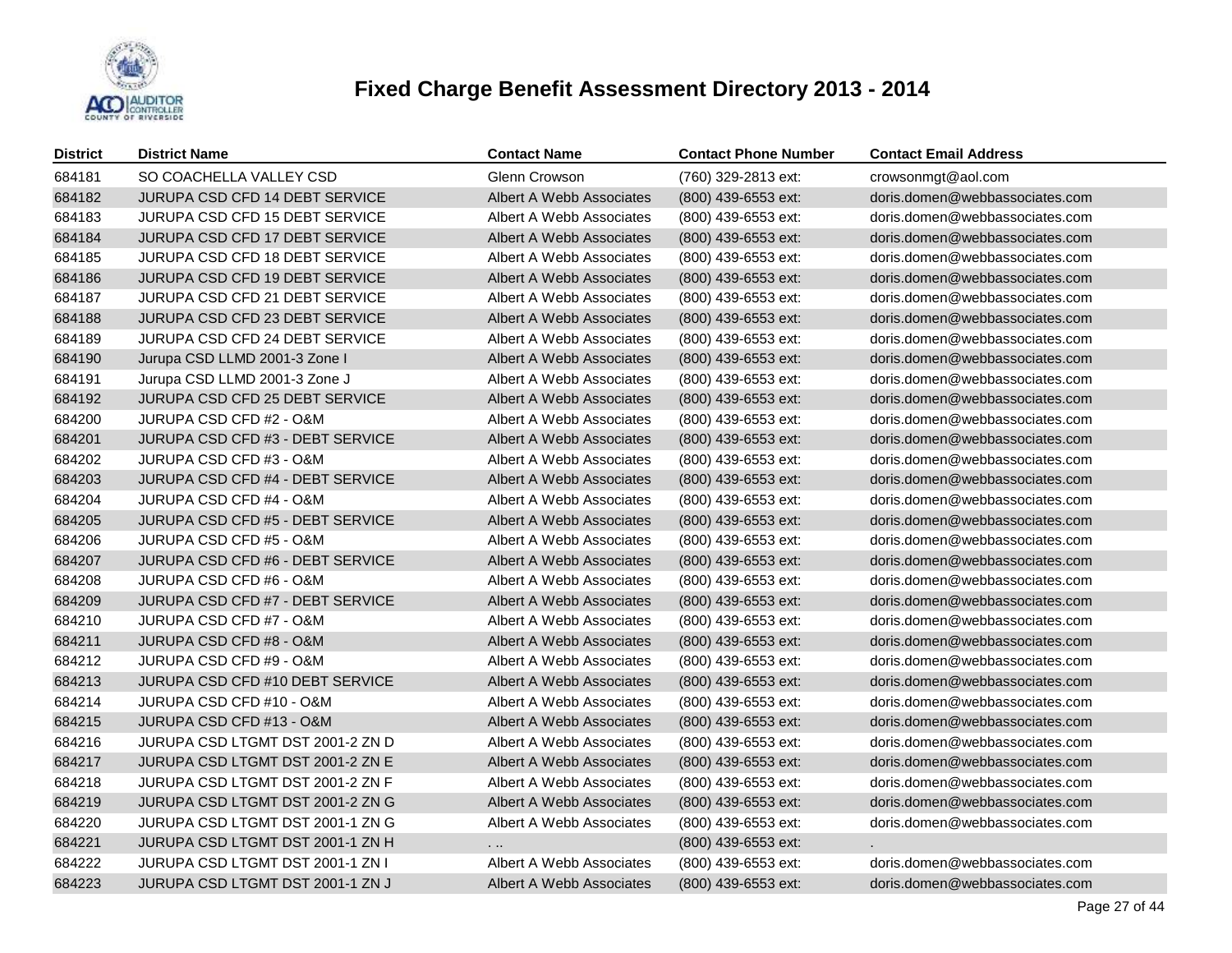

| <b>District</b> | <b>District Name</b>                  | <b>Contact Name</b>      | <b>Contact Phone Number</b> | <b>Contact Email Address</b>   |
|-----------------|---------------------------------------|--------------------------|-----------------------------|--------------------------------|
| 684224          | JURUPA CSD LTGMT DST 2001-3 ZN K      | Albert A Webb Associates | (800) 439-6553 ext:         | doris.domen@webbassociates.com |
| 684225          | JURUPA CSD LTGMT DST 2001-3 ZN L      | Albert A Webb Associates | (800) 439-6553 ext:         | doris.domen@webbassociates.com |
| 684226          | JURUPA CSD LTGMT DST 2001-3 ZN M      | Albert A Webb Associates | (800) 439-6553 ext:         | doris.domen@webbassociates.com |
| 684227          | JURUPA CSD LTGMT DST 2001-3 ZN N      | Albert A Webb Associates | (800) 439-6553 ext:         | doris.domen@webbassociates.com |
| 684228          | JURUPA CSD LTGMT DST 2001-3 ZN O      | Albert A Webb Associates | (800) 439-6553 ext:         | doris.domen@webbassociates.com |
| 684229          | JURUPA CSD LTGMT DST 2001-3 ZN P      | Albert A Webb Associates | (800) 439-6553 ext:         | doris.domen@webbassociates.com |
| 684230          | JURUPA CSD LTGMT DST 2001-3 ZN Q      | Albert A Webb Associates | (800) 439-6553 ext:         | doris.domen@webbassociates.com |
| 684231          | JURUPA CSD LTGMD 2003-1 C ZN A        | Albert A Webb Associates | (800) 439-6553 ext:         | doris.domen@webbassociates.com |
| 684232          | Jurupa CSD CFD 11 O&M                 | Albert A Webb Associates | (800) 439-6553 ext:         | doris.domen@webbassociates.com |
| 684233          | JURUPA CSD CFD 11 DEBT SERVICE        | Albert A Webb Associates | (800) 439-6553 ext:         | doris.domen@webbassociates.com |
| 684234          | Jurupa CSD CFD 12 O&M                 | Albert A Webb Associates | (800) 439-6553 ext:         | doris.domen@webbassociates.com |
| 684235          | JURUPA CSD CFD 12 DEBT SERVICE        | Albert A Webb Associates | (800) 439-6553 ext:         | doris.domen@webbassociates.com |
| 684236          | Jurupa CSD CFD 16 O&M                 | Albert A Webb Associates | (800) 439-6553 ext:         | doris.domen@webbassociates.com |
| 684237          | <b>JURUPA CSD CFD 16 DEBT SERVICE</b> | Albert A Webb Associates | (800) 439-6553 ext:         | doris.domen@webbassociates.com |
| 684238          | JURUPA CSD CFD #8 ANNEX NO.1 O&M      | Albert A Webb Associates | (800) 439-6553 ext:         | doris.domen@webbassociates.com |
| 684239          | Jurupa CSD LMD 98-1 Zone H            | Albert A Webb Associates | (800) 439-6553 ext:         | doris.domen@webbassociates.com |
| 684240          | Jurupa CSD LMD 2001-2 Zone H          | Albert A Webb Associates | (800) 439-6553 ext:         | doris.domen@webbassociates.com |
| 684241          | Jurupa CSD LMD 98-1 Zone I            | Albert A Webb Associates | (800) 439-6553 ext:         | doris.domen@webbassociates.com |
| 684242          | Jurupa CSD LMD 98-1 Zone J            | Albert A Webb Associates | (800) 439-6553 ext:         | doris.domen@webbassociates.com |
| 684243          | Jurupa CSD LMD 2001-1 Zone K          | Albert A Webb Associates | (800) 439-6553 ext:         | doris.domen@webbassociates.com |
| 684244          | Jurupa CSD LMD 2001-1 Zone L          | Albert A Webb Associates | (800) 439-6553 ext:         | doris.domen@webbassociates.com |
| 684245          | Jurupa CSD LMD 2001-1 Zone M          | Albert A Webb Associates | (800) 439-6553 ext:         | doris.domen@webbassociates.com |
| 684246          | Jurupa CSD LMD 2001-1 Zone N          | Albert A Webb Associates | (800) 439-6553 ext:         | doris.domen@webbassociates.com |
| 684247          | Jurupa CSD LMD 2001-1 Zone O          | Albert A Webb Associates | (800) 439-6553 ext:         | doris.domen@webbassociates.com |
| 684248          | Jurupa CSD LMD 2001-1 Zone P          | Albert A Webb Associates | (800) 439-6553 ext:         | doris.domen@webbassociates.com |
| 684249          | Jurupa CSD LMD 2001-1 Zone Q          | Albert A Webb Associates | (800) 439-6553 ext:         | doris.domen@webbassociates.com |
| 684250          | Jurupa CSD LMD 2001-1 Zone R          | Albert A Webb Associates | (800) 439-6553 ext:         | doris.domen@webbassociates.com |
| 684251          | Jurupa CSD LMD 2001-1 Zone S          | Albert A Webb Associates | $(800)$ 439-6553 ext:       | doris.domen@webbassociates.com |
| 684252          | Jurupa CSD LMD 2001-1 Zone T          | Albert A Webb Associates | (800) 439-6553 ext:         | doris.domen@webbassociates.com |
| 684253          | Jurupa CSD LMD 2001-1 Zone U          | Albert A Webb Associates | (800) 439-6553 ext:         | doris.domen@webbassociates.com |
| 684254          | Jurupa CSD LMD 98-1 Zone K            | Albert A Webb Associates | (800) 439-6553 ext:         | doris.domen@webbassociates.com |
| 684255          | Jurupa CSD LMD 2001-3 Zone ZZ         | Albert A Webb Associates | (800) 439-6553 ext:         | doris.domen@webbassociates.com |
| 684256          | Jurupa CSD LMD 2001-3 Zone YY         | Albert A Webb Associates | (800) 439-6553 ext:         | doris.domen@webbassociates.com |
| 684257          | RUBIDOUX COMM SVS WEED CONTROL        | Joe Lewis                | (909) 892-1390 ext:         |                                |
| 684259          | TENAJA AD 2004-1 TENAJA RD MAINT      | Marjorie Hollinger       | (909) 793-2855 ext:         | rapiddatainc@aol.com           |
| 684260          | TENAJA COMM SVC                       | Marjorie Hollinger       | (909) 793-2855 ext:         | rapiddatainc@aol.com           |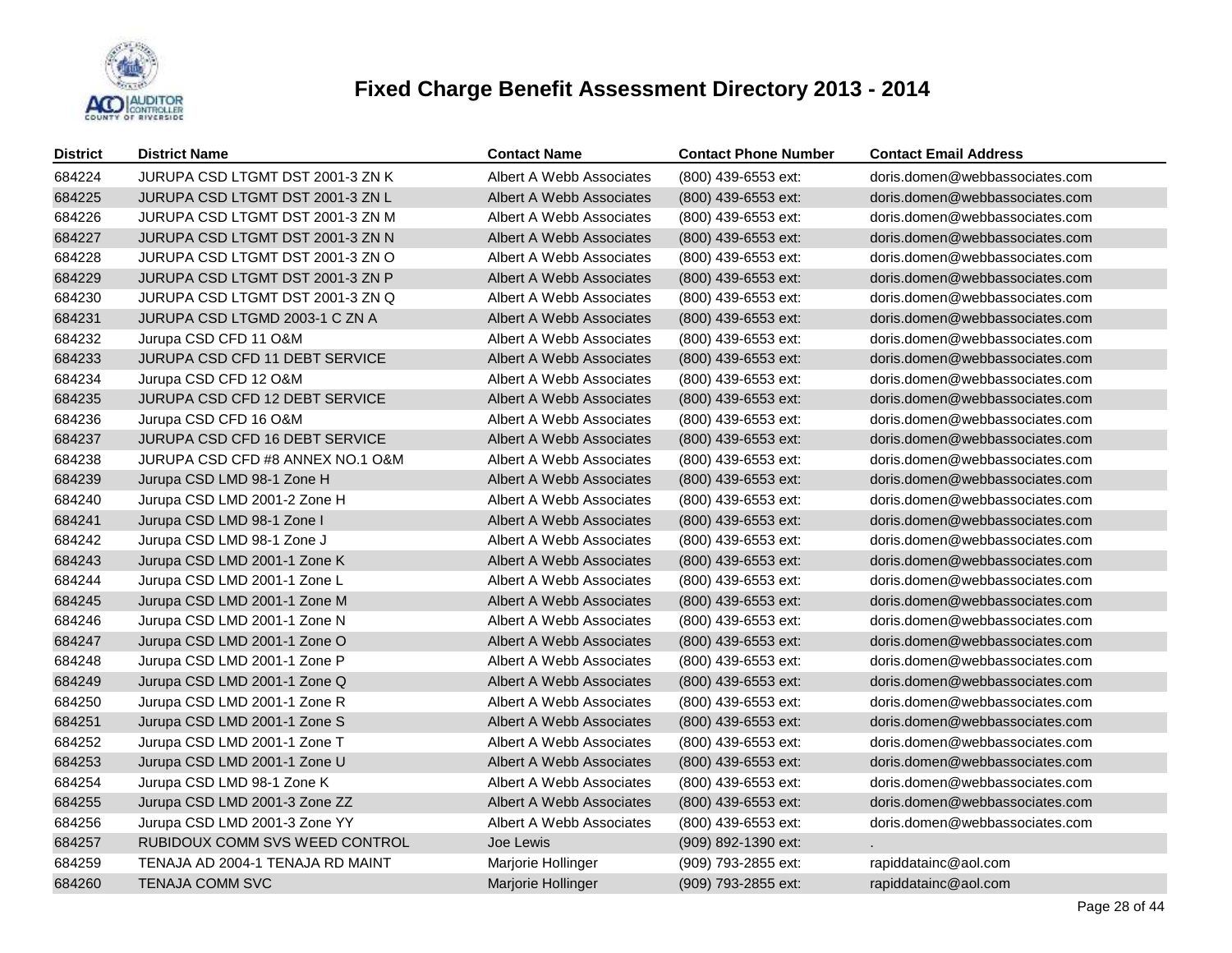

| <b>District</b> | <b>District Name</b>             | <b>Contact Name</b>              | <b>Contact Phone Number</b> | <b>Contact Email Address</b> |
|-----------------|----------------------------------|----------------------------------|-----------------------------|------------------------------|
| 684262          | Tenaja Zone of Benefit           | Marjorie Hollinger               | (909) 793-2855 ext:         | rapiddatainc@aol.com         |
| 684264          | CITY OF MURRIETA REFUS & RECYC   | <b>Nancy Driggers</b>            | (951) 461-6008 ext:         | ndriggers@murrieta.org       |
| 684265          | Murrieta CSD                     | Susan Medina                     | (866) 807-6864 ext:         | smedina@willdan.com          |
| 684266          | Murrieta Parks & Rec             | <b>Willdan Financial Service</b> | (866) 807-6864 ext:         | jperezmoses@willdan.com      |
| 684267          | MURRIETA AD 98-1 GRIZZLEY RIDGE  | <b>Willdan Financial Service</b> | (866) 807-6864 ext:         | jperezmoses@willdan.com      |
| 684268          | Murrieta L&L 2                   | Susan Medina                     | (866) 807-6864 ext:         | smedina@willdan.com          |
| 684269          | Murrieta L&L 1                   | Susan Medina                     | (866) 807-6864 ext:         | smedina@willdan.com          |
| 684270          | MORENO VL CSD ZN S SUNNYMEAD MNT | <b>Candace Cassel</b>            | (951) 413-3480 ext:         | specialdistricts@moval.org   |
| 684271          | MORENO VALLEY CS ZNA             | <b>Candace Cassel</b>            | (951) 413-3480 ext:         | specialdistricts@moval.org   |
| 684272          | MORENO VALLEY CS ZNB             | <b>Candace Cassel</b>            | (951) 413-3480 ext:         | specialdistricts@moval.org   |
| 684274          | MORENO VALLEY CS ZN C            | <b>Candace Cassel</b>            | (951) 413-3480 ext:         | specialdistricts@moval.org   |
| 684275          | MORENO VALLEY CS ZN D            | <b>Candace Cassel</b>            | (951) 413-3480 ext:         | specialdistricts@moval.org   |
| 684276          | MORENO VALLEY CS ZN E            | <b>Candace Cassel</b>            | (951) 413-3480 ext:         | specialdistricts@moval.org   |
| 684277          | MORENO VALLEY TRASH DISPOSAL DEL | .                                | (800) 423-9986 ext:         | WMSERVICE@WM.COM             |
| 684281          | MORENO VAL E-1A RENAISSANCE PK   | <b>Candace Cassel</b>            | (951) 413-3480 ext:         | specialdistricts@moval.org   |
| 684282          | MORENO VALLEY E-4A DAYBREAK LS   | <b>Candace Cassel</b>            | (951) 413-3480 ext:         | specialdistricts@moval.org   |
| 684283          | MORENO VALLEY ZNM COM/IND MEDIAN | <b>Candace Cassel</b>            | (951) 413-3480 ext:         | specialdistricts@moval.org   |
| 684284          | Moreno Valley E-3A               | <b>Candace Cassel</b>            | (951) 413-3480 ext:         | specialdistricts@moval.org   |
| 684290          | MORENO VALLEY FED MANDATED NPDES | Kent Weglin                      | (951) 413-3497 ext:         | Kentw@moval.org              |
| 684292          | MORENO VL CFD 4 MAINTENANCE      | <b>Candace Cassel</b>            | (951) 413-3480 ext:         | specialdistricts@moval.org   |
| 684293          | Moreno Valley CFD 5              | Candace Cassel                   | (951) 413-3480 ext:         | specialdistricts@moval.org   |
| 684331          | <b>Idyllwild Fire Protection</b> | Marjorie Hollinger               | (909) 793-2855 ext:         | rapiddatainc@aol.com         |
| 684341          | <b>Murrieta Fire Protection</b>  | <b>Willdan Financial Service</b> | (866) 807-6864 ext:         | jperezmoses@willdan.com      |
| 684350          | MURRIETA AD 95-1 MURRIETA OAKS   | <b>Willdan Financial Service</b> | (866) 807-6864 ext:         | jperezmoses@willdan.com      |
| 684358          | Murrieta L&L 24                  | Susan Medina                     | (866) 807-6864 ext:         | smedina@willdan.com          |
| 684359          | Murrieta L&L 23                  | Susan Medina                     | (866) 807-6864 ext:         | smedina@willdan.com          |
| 684360          | <b>MURRIETA L&amp;L 3</b>        | Susan Medina                     | (866) 807-6864 ext:         | smedina@willdan.com          |
| 684361          | MURRIETA L&L 4                   | Susan Medina                     | (866) 807-6864 ext:         | smedina@willdan.com          |
| 684362          | Murrieta L&L 5                   | Susan Medina                     | (866) 807-6864 ext:         | smedina@willdan.com          |
| 684363          | Murrieta L&L 6                   | Susan Medina                     | (866) 807-6864 ext:         | smedina@willdan.com          |
| 684364          | Murrieta L&L 7                   | Susan Medina                     | (866) 807-6864 ext:         | smedina@willdan.com          |
| 684365          | Murrieta L&L 8                   | Susan Medina                     | (866) 807-6864 ext:         | smedina@willdan.com          |
| 684366          | Murrieta L&L 9                   | Susan Medina                     | (866) 807-6864 ext:         | smedina@willdan.com          |
| 684367          | Murrieta L&L 10                  | Susan Medina                     | (866) 807-6864 ext:         | smedina@willdan.com          |
| 684368          | Murrieta L&L 11                  | Susan Medina                     | (866) 807-6864 ext:         | smedina@willdan.com          |
| 684369          | Murrieta L&L 12                  | Susan Medina                     | (866) 807-6864 ext:         | smedina@willdan.com          |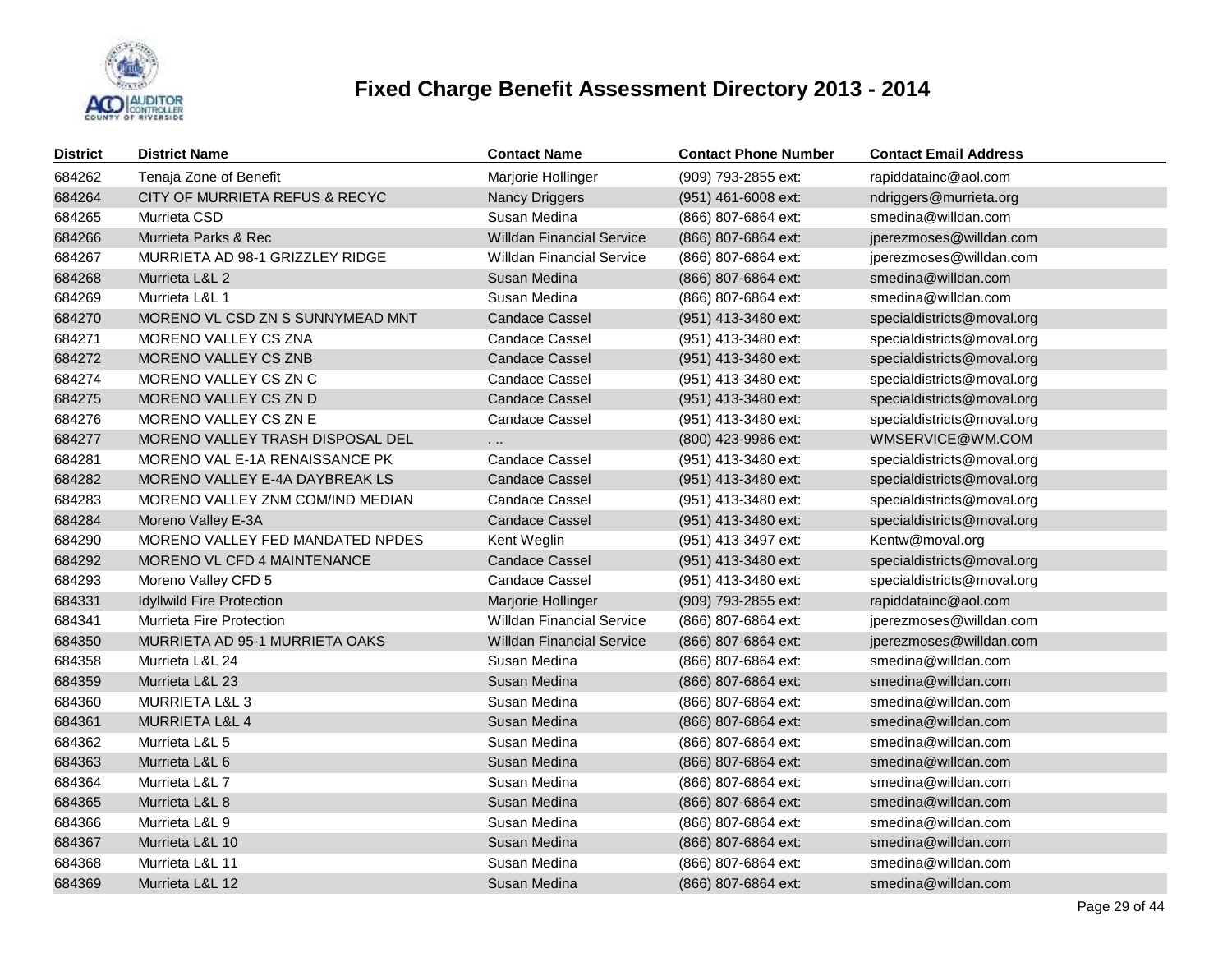

| <b>District</b> | <b>District Name</b>             | <b>Contact Name</b>              | <b>Contact Phone Number</b> | <b>Contact Email Address</b> |
|-----------------|----------------------------------|----------------------------------|-----------------------------|------------------------------|
| 684370          | Murrieta L&L 13                  | Susan Medina                     | (866) 807-6864 ext:         | smedina@willdan.com          |
| 684371          | Murrieta L&L 14                  | Susan Medina                     | (866) 807-6864 ext:         | smedina@willdan.com          |
| 684372          | Murrieta L&L 15                  | Susan Medina                     | (866) 807-6864 ext:         | smedina@willdan.com          |
| 684373          | Murrieta L&L 16                  | Susan Medina                     | (866) 807-6864 ext:         | smedina@willdan.com          |
| 684374          | Murrieta L&L 17                  | Susan Medina                     | (866) 807-6864 ext:         | smedina@willdan.com          |
| 684375          | Murrieta L&L 18                  | Susan Medina                     | (866) 807-6864 ext:         | smedina@willdan.com          |
| 684376          | Murrieta L&L 19                  | Susan Medina                     | (866) 807-6864 ext:         | smedina@willdan.com          |
| 684377          | Murrieta L&L 20                  | Susan Medina                     | (866) 807-6864 ext:         | smedina@willdan.com          |
| 684378          | Murrieta L&L 21                  | Susan Medina                     | (866) 807-6864 ext:         | smedina@willdan.com          |
| 684379          | Murrieta L&L 22                  | Susan Medina                     | (866) 807-6864 ext:         | smedina@willdan.com          |
| 684380          | MURRIETA CFD 2000-1 GREER RANCH  | <b>Willdan Financial Service</b> | (866) 807-6864 ext:         | jperezmoses@willdan.com      |
| 684381          | MURRIETA CFD 2001-1 MUR HIGHLAND | <b>Willdan Financial Service</b> | (866) 807-6864 ext:         | jperezmoses@willdan.com      |
| 684382          | Murrieta CFD 2003-2 Blackmore    | <b>Willdan Financial Service</b> | (866) 807-6864 ext:         | jperezmoses@willdan.com      |
| 684383          | Murrieta CFD 2003-4 Bluestone    | <b>Willdan Financial Service</b> | (866) 807-6864 ext:         | jperezmoses@willdan.com      |
| 684384          | Murrieta CFD 2000-2 The Oaks     | <b>Willdan Financial Service</b> | (866) 807-6864 ext:         | jperezmoses@willdan.com      |
| 684385          | MURRIETA CFD 2003-1 MUR SPRINGS  | <b>Willdan Financial Service</b> | (866) 807-6864 ext:         | jperezmoses@willdan.com      |
| 684386          | Murrieta CFD 2003-3 Creekside    | <b>Willdan Financial Service</b> | (866) 807-6864 ext:         | jperezmoses@willdan.com      |
| 684387          | Murrieta CFD 2004-1 Bremerton    | <b>Willdan Financial Service</b> | (866) 807-6864 ext:         | jperezmoses@willdan.com      |
| 684388          | MURRIETA CFD 2004-2 MUR FIELDS   | <b>Willdan Financial Service</b> | (866) 807-6864 ext:         | jperezmoses@willdan.com      |
| 684389          | MURRIETA CFD 2005-1 SPRINGBROOK  | <b>Willdan Financial Service</b> | (866) 807-6864 ext:         | jperezmoses@willdan.com      |
| 684390          | MURRIETA CFD 2001-1B HIGHLANDS   | <b>Willdan Financial Service</b> | (866) 807-6864 ext:         | jperezmoses@willdan.com      |
| 684391          | Murrieta CFD 2000-2B The Oaks    | <b>Willdan Financial Service</b> | (866) 807-6864 ext:         | jperezmoses@willdan.com      |
| 684392          | Murrieta CFD 2004-3              | <b>Willdan Financial Service</b> | (866) 807-6864 ext:         | jperezmoses@willdan.com      |
| 684393          | Murrieta L&L 26                  | Susan Medina                     | (866) 807-6864 ext:         | smedina@willdan.com          |
| 684394          | Murrieta L&L Zone 27             | Susan Medina                     | (866) 807-6864 ext:         | smedina@willdan.com          |
| 684395          | Murrieta L&L Zone 28             | Susan Medina                     | (866) 807-6864 ext:         | smedina@willdan.com          |
| 684400          | CITY OF LAKE ELSINORE CFD 2005-6 | Dennis Anderson                  | (866) 427-4304 ext:         |                              |
| 684556          | COACHELLA VALLEY MOSQUITO & RIFA | <b>Willdan Financial Service</b> | (866) 807-6864 ext:         | sreynods@willdan.com         |
| 684571          | N.W. MOSQUITO & VECTOR CONT DIST | <b>NWMVCD</b>                    | (951) 340-9792 ext:         | mhillon@northwestmvcd.org    |
| 684572          | NW MOSQUITO & VECTOR CANYON LAKE | <b>Susan Barnes</b>              | (707) 430-4300 ext:         | susan.barnes@sci-cg.com      |
| 684573          | NW MOSQUITO & VECTOR-RIVERSIDE   | <b>Susan Barnes</b>              | (707) 430-4300 ext:         | susan.barnes@sci-cg.com      |
| 684612          | Desert Rec Dist AD 93-1          | <b>Willdan Financial Service</b> | (866) 807-6864 ext:         | sreynods@willdan.com         |
| 684613          | DESERT REC DIST T.P. AD 97-1     | <b>Willdan Financial Service</b> | (866) 807-6864 ext:         | sreynods@willdan.com         |
| 684614          | Desert Rec Dist AD 01-1 Indio    | <b>Willdan Financial Service</b> | (866) 807-6864 ext:         | sreynods@willdan.com         |
| 684615          | Desert Rec Dist L&L AD 02-1      | <b>Willdan Financial Service</b> | (866) 807-6864 ext:         | sreynods@willdan.com         |
| 684616          | DESERT REC DIST L&L AD 03-1      | <b>Willdan Financial Service</b> | (866) 807-6864 ext:         | sreynods@willdan.com         |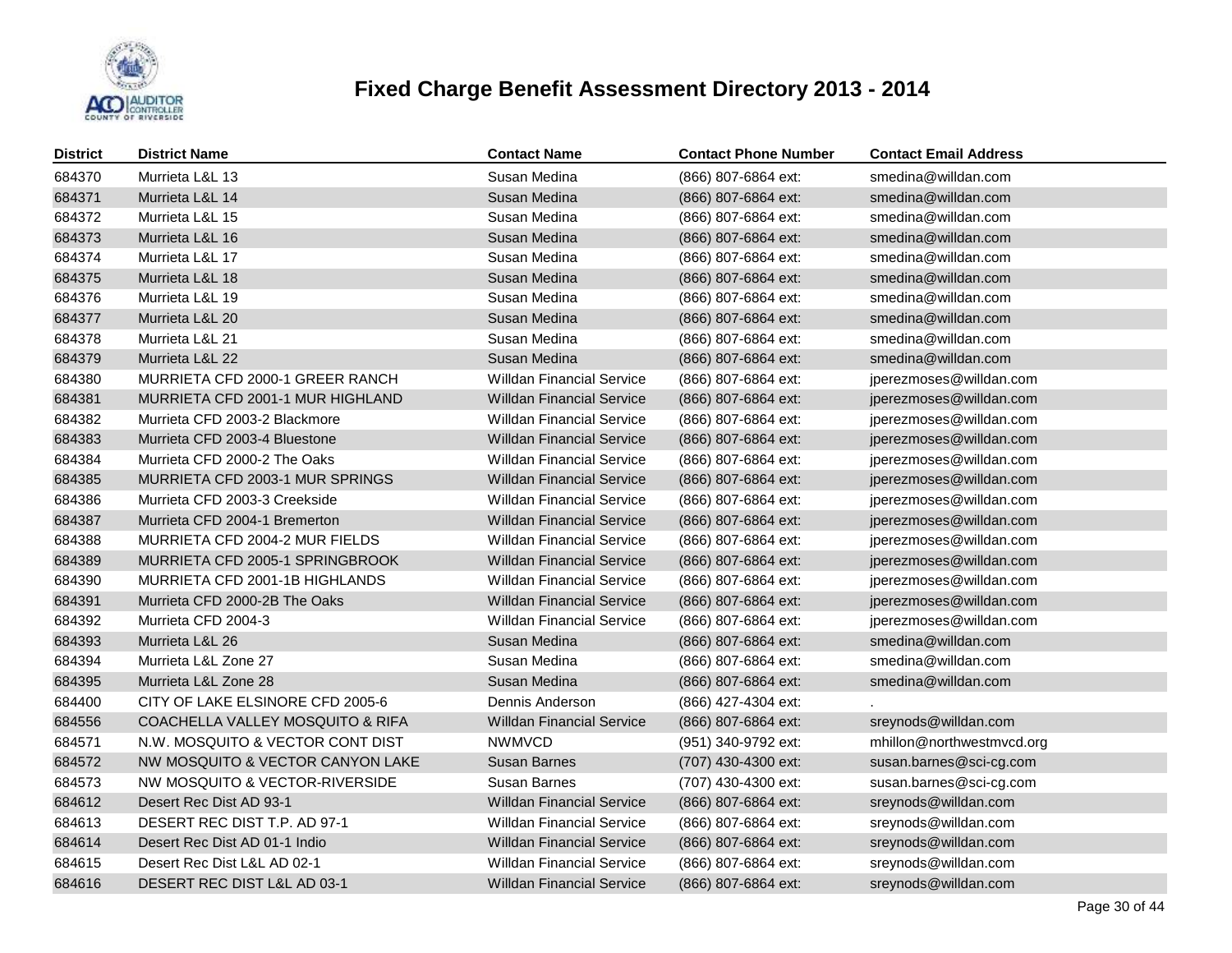

| <b>District</b> | <b>District Name</b>                  | <b>Contact Name</b>              | <b>Contact Phone Number</b> | <b>Contact Email Address</b> |
|-----------------|---------------------------------------|----------------------------------|-----------------------------|------------------------------|
| 684622          | Jurupa Park & Rec Maint               | Koppel & Gruber Public Fi        | (888) 510-0290 ext:         | info@kgpf.net                |
| 684636          | Jurupa Rec & Park CFD 2004-1          | Koppel & Gruber Public Fi        | (888) 510-0290 ext:         | info@kgpf.net                |
| 684637          | JURUPA REC & PARK CFD 2004-2          | Koppel & Gruber Public Fi        | (888) 510-0290 ext:         | info@kgpf.net                |
| 684638          | Jurupa Rec & Park CFD 2005-1          | Koppel & Gruber Public Fi        | (888) 510-0290 ext:         | info@kgpf.net                |
| 684639          | Jurupa Rec & Park CFD 2005-2          | Koppel & Gruber Public Fi        | (888) 510-0290 ext:         | info@kgpf.net                |
| 684640          | Jurupa Rec & Park CFD 2006-1          | Koppel & Gruber Public Fi        | (888) 510-0290 ext:         | info@kgpf.net                |
| 684642          | Comm Service Area #22 LTG             | Albert Webb Associates.          | (800) 439-6553 ext:         |                              |
| 684643          | Comm Service Area #142 LTG            | Albert Webb Associates.          | (800) 439-6553 ext:         |                              |
| 684644          | Comm Serv Area 1#103 Drain LD         | Albert Webb Associates.          | (800) 439-6553 ext:         | $\mathbf{r}$                 |
| 684645          | Comm Serv Area #103 LTG               | Albert Webb Associates.          | (800) 439-6553 ext:         |                              |
| 684646          | V-Wide Menifee Fac, LMD 88-1          | <b>NBS</b>                       | (800) 676-7516 ext:         | info@nbsgov.com              |
| 684647          | V-WIDE REGIONAL FAC.LMD 88-1          | <b>NBS</b>                       | (800) 676-7516 ext:         | info@nbsgov.com              |
| 684652          | V-Wide LMD French Valley              | <b>NBS</b>                       | (800) 676-7516 ext:         | info@nbsgov.com              |
| 684653          | V-Wide LMD Menifee North Park         | <b>NBS</b>                       | (800) 676-7516 ext:         | info@nbsgov.com              |
| 684654          | V-Wide LMD Menifee South Park         | <b>NBS</b>                       | (800) 676-7516 ext:         | info@nbsgov.com              |
| 684655          | VALLEYWIDE WINCHESTER LMD             | <b>NBS</b>                       | (800) 676-7516 ext:         | info@nbsgov.com              |
| 684656          | V-WIDE RIVERCREST ZONE                | <b>NBS</b>                       | (800) 676-7516 ext:         | info@nbsgov.com              |
| 684681          | VAL SANITARY AD2004 SHADOW HILLS      | .                                | (800) 641-8403 ext:         |                              |
| 684682          | Valley Sanitary Sewer Service         | Shawna Kramer                    | (760) 238-5409 ext:         | skramer@valley-sanitary.org  |
| 684815          | Cabazon County Water Standby          | Calvin Louie                     | (951) 849-4422 ext:         | clouie@cabazonwater.org      |
| 684817          | CVWD ASST DIST 33 AD                  | <b>Willdan Financial Service</b> | (866) 807-6864 ext:         | sreynods@willdan.com         |
| 684818          | CVWD AD 70                            | <b>Willdan Financial Service</b> | (866) 807-6864 ext:         | sreynods@willdan.com         |
| 684819          | CVWD AD 68                            | <b>Willdan Financial Service</b> | (866) 807-6864 ext:         | sreynods@willdan.com         |
| 684820          | CVWD AD 67                            | <b>Willdan Financial Service</b> | (866) 807-6864 ext:         | sreynods@willdan.com         |
| 684821          | <b>CVWD Delinquent Water Charges</b>  | CVWD.                            | (760) 391-9600 ext:         | Customerbilling@cvwd.org     |
| 684822          | DELINQUENT CANAL CHARGES              | CVWD.                            | (760) 391-9600 ext:         | Customerbilling@cvwd.org     |
| 684823          | CVWD DELINQ. IRRIG. AVAILABILITY      | CVWD.                            | (760) 391-9600 ext:         | Customerbilling@cvwd.org     |
| 684824          | CVWD SCC DELINQUENCY-CC80             | CVWD.                            | (760) 391-9600 ext:         | Customerbilling@cvwd.org     |
| 684827          | <b>CVWD AVAILABILITY-DOMESTIC ID6</b> | CVWD.                            | (760) 391-9600 ext:         | Customerbilling@cvwd.org     |
| 684828          | CVWD AVAILABILITY-DOMESTIC ID8        | CVWD.                            | (760) 391-9600 ext:         | Customerbilling@cvwd.org     |
| 684832          | <b>CVWD SEWER SERVICE CHARGE ID50</b> | CVWD.                            | (760) 391-9600 ext:         | Customerbilling@cvwd.org     |
| 684834          | <b>CVWD SEWER SERVICE CHARGE ID55</b> | CVWD.                            | (760) 391-9600 ext:         | Customerbilling@cvwd.org     |
| 684836          | CVWD SEWER SERVICE CHARGE ID80        | CVWD.                            | (760) 391-9600 ext:         | Customerbilling@cvwd.org     |
| 684837          | CVWD SEWER SERVICE CHARGE ID81        | CVWD.                            | (760) 391-9600 ext:         | Customerbilling@cvwd.org     |
| 684844          | CVWD AVAILABILITY-DOMESTIC ID13       | CVWD.                            | (760) 391-9600 ext:         | Customerbilling@cvwd.org     |
| 684849          | CVWD AVAILABILITY-SEWER ID50          | CVWD.                            | (760) 391-9600 ext:         | Customerbilling@cvwd.org     |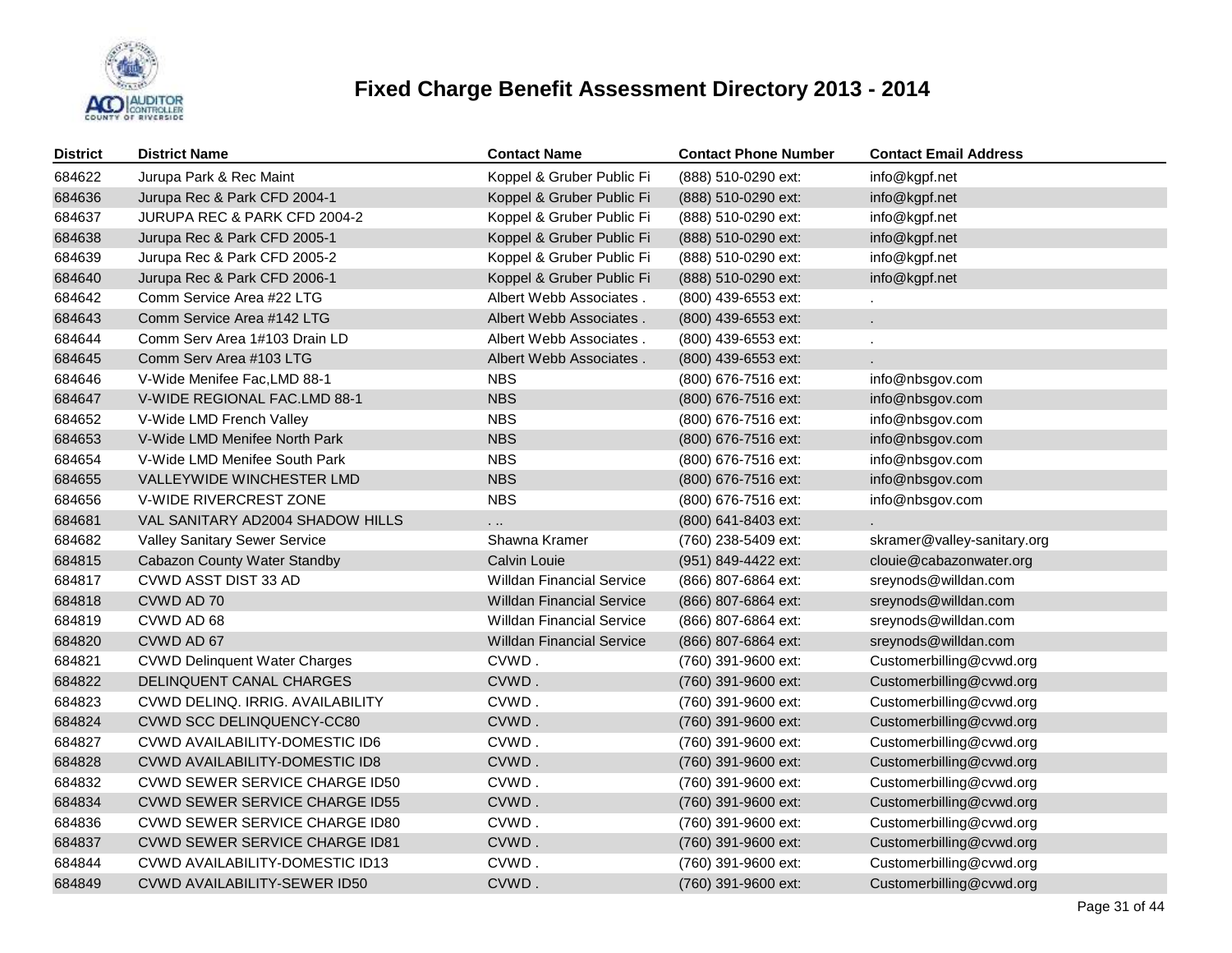

| <b>District</b> | <b>District Name</b>                | <b>Contact Name</b>              | <b>Contact Phone Number</b> | <b>Contact Email Address</b>         |
|-----------------|-------------------------------------|----------------------------------|-----------------------------|--------------------------------------|
| 684853          | Mission Springs ID B Stdby          | Mission Springs Water Dis        | (760) 329-6448 ext:         | sh_s_inc@pacbell.net                 |
| 684854          | MISSION SPRINGS DELINQ WTR/SEWER    | Mission Springs Water Dis        | (760) 329-6448 ext:         | sh_s_inc@pacbell.net                 |
| 684856          | Mission Springs ID 2 Stdby          | Mission Springs Water Dis        | (760) 329-6448 ext:         | sh_s_inc@pacbell.net                 |
| 684859          | MISSION SPRINGS SVC AREA 2 STDBY    | Mission Springs Water Dis        | (760) 329-6448 ext:         | sh_s_inc@pacbell.net                 |
| 684861          | MISSION SPRINGS WTR AD 11 S-2       | <b>Mission Springs Water Dis</b> | (760) 329-6448 ext:         | sh_s_inc@pacbell.net                 |
| 684863          | Mission Springs AD 12 Phase I       | <b>Mission Springs Water Dis</b> | (760) 329-6448 ext:         | sh_s_inc@pacbell.net                 |
| 684864          | MISSION SPRINGS AD #4               | Mission Springs Water Dis        | (760) 329-6448 ext:         | sh_s_inc@pacbell.net                 |
| 684865          | Mission Springs AD 13               | Albert A. Webb Associates        | (800) 439-6553 ext:         | Charmaine.mccarvel@Webbassocites.com |
| 684866          | MISSION SPRINGS ID G STDBY          | Mission Springs Water Dis        | (760) 329-6448 ext:         | sh_s_inc@pacbell.net                 |
| 684868          | Mission Springs ID F Stdby          | <b>Mission Springs Water Dis</b> | (760) 329-6448 ext:         | sh_s_inc@pacbell.net                 |
| 684869          | MISSION SPRINGS AD #7               | Mission Springs Water Dis        | (760) 329-6448 ext:         | sh_s_inc@pacbell.net                 |
| 684870          | MISSION SPRINGS I.D. S STANDBY      | Mission Springs Water Dis        | (760) 329-6448 ext:         | sh_s_inc@pacbell.net                 |
| 684871          | <b>IDYLLWILD CO WTR STDBY</b>       | Marjorie Hollinger               | (909) 793-2855 ext:         | rapiddatainc@aol.com                 |
| 684872          | <b>IDYLLWILD CO WTR IMP 1 STDBY</b> | Marjorie Hollinger               | (909) 793-2855 ext:         | rapiddatainc@aol.com                 |
| 684876          | Western Muni CFD 99-1               | Albert A. Webb Associates        | (800) 439-6553 ext:         |                                      |
| 684877          | WESTERN MUNI WATER STANDBY          | Albert A. Webb Associates        | (800) 439-6553 ext:         | ¥.                                   |
| 684878          | WESTERN MUNI SEWER STANDY           | Albert A. Webb Associates        | (800) 439-6553 ext:         |                                      |
| 684879          | Western Muni CFD 88-1               | Albert A. Webb Associates        | (800) 439-6553 ext:         | Charmaine.mccarvel@Webbassocites.com |
| 684880          | Western Muni Wtr 1A #2              | Albert A. Associates             | (800) 439-6553 ext:         |                                      |
| 684882          | CVWD AVAILABILITY-DOMESTIC SA35     | CVWD.                            | (760) 391-9600 ext:         | Customerbilling@cvwd.org             |
| 684883          | CVWD AVAILABILITY-DOMESTIC ID10     | CVWD.                            | (760) 391-9600 ext:         | Customerbilling@cvwd.org             |
| 684884          | CVWD AVAILABILITY-DOMESTIC ID7      | CVWD.                            | (760) 391-9600 ext:         | Customerbilling@cvwd.org             |
| 684887          | CVWD AVAILABILITY-SEWER ID80        | CVWD.                            | (760) 391-9600 ext:         | Customerbilling@cvwd.org             |
| 684892          | <b>Pinion Pines County Water</b>    | <b>Christy Huss</b>              | (760) 349-3261 ext:         | chuss@pinyonpinescwd.ca.gov          |
| 684893          | PINE COVE COUNTY WATER STDBY        | <b>Becky Smith</b>               | (951) 659-2675 ext:         | becky@pcwd.org                       |
| 684901          | YUCAIPA VAL WTR SEWER EXPANSION     | Erin Anton                       | (909) 790-3308 ext:         | eanton@yvwd.dst.ca.us                |
| 685000          | West Valley Water Dist              | <b>NBS</b>                       | (800) 676-7516 ext:         | info@nbsgov.com                      |
| 685230          | <b>Elsinore Water Standby</b>       | <b>Art Landeros</b>              | (951) 674-3146 ext:         | alanderos@evmwd.net                  |
| 685252          | FERN VALLEY WATER DIST AD 96-1      | Jessica Priefer                  | (951) 659-2200 ext:         | fywd@yerizon.net                     |
| 685256          | <b>HIGH VALLEY WTR STDBY</b>        | Marjorie Hollinger               | (909) 793-2855 ext:         | rapiddatainc@aol.com                 |
| 685260          | Lee Lake Water Standby              | <b>Willdan Financial Service</b> | (866) 807-6864 ext:         | jperezmoses@willdan.com              |
| 685261          | Lee Lake Imp I Standby              | <b>Willdan Financial Service</b> | (866) 807-6864 ext:         | jperezmoses@willdan.com              |
| 685262          | Lee Lake Imp 2                      | Willdan Financial Service        | (866) 807-6864 ext:         | jperezmoses@willdan.com              |
| 685263          | Lee Lake Water CFD 2                | <b>Willdan Financial Service</b> | (866) 807-6864 ext:         | jperezmoses@willdan.com              |
| 685264          | Lee Lake Water CFD 1                | <b>Willdan Financial Service</b> | (866) 807-6864 ext:         | jperezmoses@willdan.com              |
| 685265          | Lee Lake Water CFD 3                | <b>Willdan Financial Service</b> | (866) 807-6864 ext:         | jperezmoses@willdan.com              |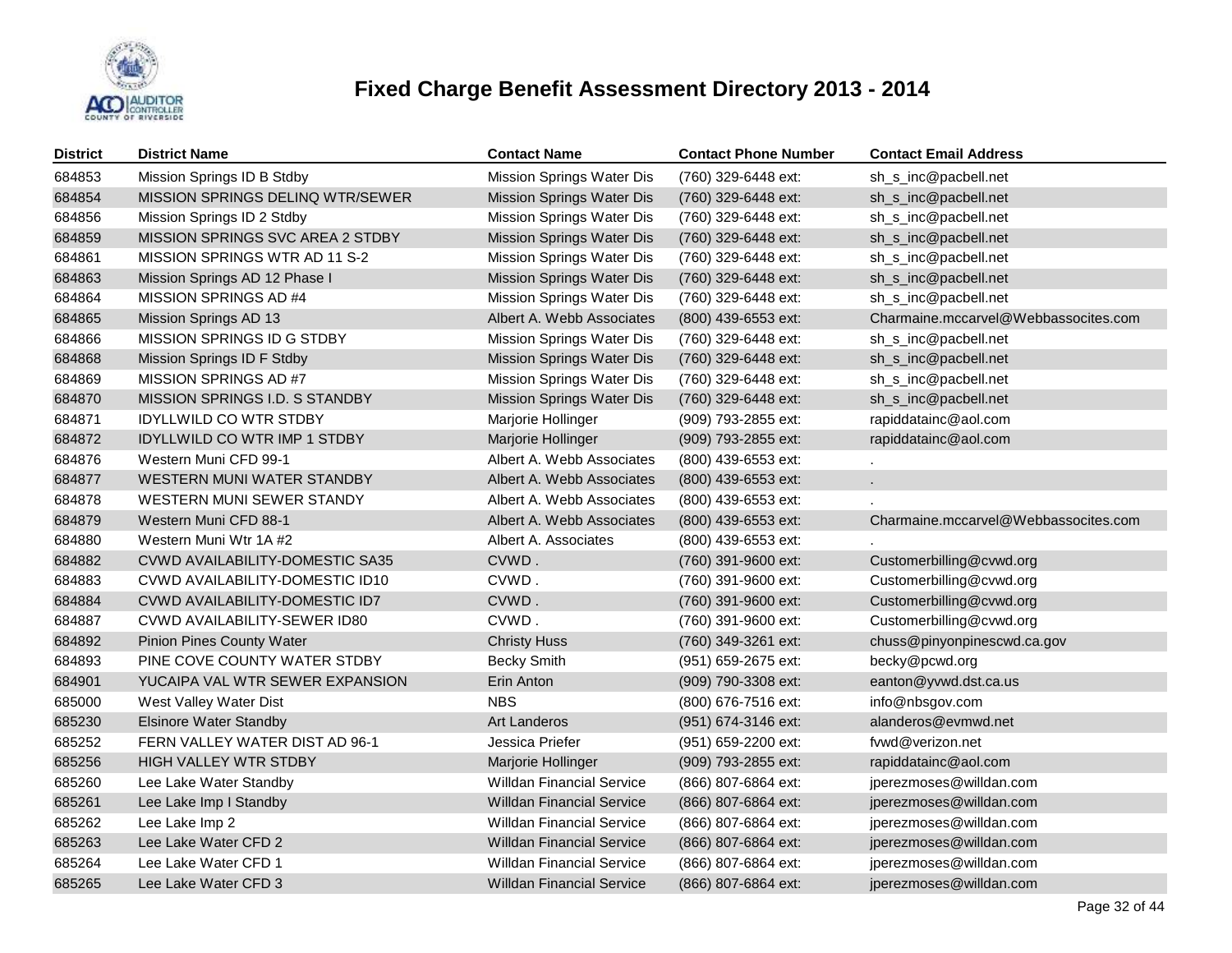

| <b>District</b> | <b>District Name</b>             | <b>Contact Name</b>              | <b>Contact Phone Number</b> | <b>Contact Email Address</b>      |
|-----------------|----------------------------------|----------------------------------|-----------------------------|-----------------------------------|
| 685270          | Rancho CA Water AD 32A           | David Taussig & Associate.       | (800) 969-4382 ext:         |                                   |
| 685274          | Rancho CA Water Fire Service     | <b>Corry Smith</b>               | (951) 296-6900 ext:         | smith.corry@ranchowater.com       |
| 685279          | SANTA ROSA AD#2 SEWER STANDBY    | Corry Smith                      | (951) 296-6900 ext:         | smith.corry@ranchowater.com       |
| 685280          | RANCHO CA WTR-DELINQ CHGS        | <b>Corry Smith</b>               | (951) 296-6900 ext:         | smith.corry@ranchowater.com       |
| 685291          | Rancho CA Water Del Chrg SR      | Corry Smith                      | (951) 296-6900 ext:         | smith.corry@ranchowater.com       |
| 685292          | SANTA ROSA RANCHES WATER STDBY   | <b>Corry Smith</b>               | (951) 296-6900 ext:         | smith.corry@ranchowater.com       |
| 685294          | Nature Conservancy               | Corry Smith                      | (951) 296-6900 ext:         | smith.corry@ranchowater.com       |
| 685295          | SANTA ROSA ID2 SEWER STBY        | <b>Corry Smith</b>               | (951) 296-6900 ext:         | smith.corry@ranchowater.com       |
| 685296          | Santa Rosa Water Fire Service    | Corry Smith                      | (951) 296-6900 ext:         | smith.corry@ranchowater.com       |
| 685297          | RCWD CFD 88-3 Special Tax A      | David Taussig & Associate        | (800) 969-4382 ext:         | $\mathbf{r}$                      |
| 685300          | RCWD CFD 99-1 Imp A              | David Taussig & Associate.       | (800) 969-4382 ext:         |                                   |
| 685301          | RCWD CFD 99-1 Imp B              | David Taussig & Associate.       | (800) 969-4382 ext:         |                                   |
| 685302          | RCWD CFD 99-2                    | David Taussig & Associate.       | (800) 969-4382 ext:         |                                   |
| 685305          | <b>MWD STANDBY EAST</b>          | <b>Beatrice Medina</b>           | (951) 587-3554 ext:         | bmedina@willdan.com               |
| 685360          | MWD STANDBY WEST                 | <b>Beatrice Medina</b>           | (951) 587-3554 ext:         | bmedina@willdan.com               |
| 685374          | EMWD CFD 2003-14 CLIN KEITH IA A | Albert A. Webb Associates        | (800) 439-6553 ext:         | heidi.schoeppe@webbassociates.com |
| 685375          | EMWD CFD 2003-14 CLIN KEITH IA B | Albert A. Webb Associates        | (800) 439-6553 ext:         | heidi.schoeppe@webbassociates.com |
| 685376          | EMWD CFD 2003-14 CLIN KEITH IA C | Albert A. Webb Associates        | (800) 439-6553 ext:         | heidi.schoeppe@webbassociates.com |
| 685377          | EMWD CFD 2003-19 E&W RIDGE IA A  | Albert A. Webb Associates        | (800) 439-6553 ext:         | heidi.schoeppe@webbassociates.com |
| 685378          | EMWD CFD 2003-19 E&W RIDGE IA B  | Albert A. Webb Associates        | (800) 439-6553 ext:         | heidi.schoeppe@webbassociates.com |
| 685379          | EMWD CFD2005-38 AUTUMN RIDG IA A | Albert A. Webb Associates        | (800) 439-6553 ext:         | heidi.schoeppe@webbassociates.com |
| 685380          | EMWD CFD2005-38 AUTUMN RIDG IA B | Albert A. Webb Associates        | (800) 439-6553 ext:         | heidi.schoeppe@webbassociates.com |
| 685381          | EMWD CFD 2003-20 CORMAN L. IA A  | Albert A. Webb Associates        | (800) 439-6553 ext:         | heidi.schoeppe@webbassociates.com |
| 685382          | EMWD CFD 2003-20 CORMAN L. IA B  | Albert A. Webb Associates        | (800) 439-6553 ext:         | heidi.schoeppe@webbassociates.com |
| 685383          | EMWD CFD 2002-05 CROWN VALLEY    | Special District Financin        | (888) 683-5234 ext:         | sdf@psomas.com                    |
| 685384          | EMWD CFD 2002-08 SERENA HILLS    | Special District Financin        | (888) 683-5234 ext:         | sdf@psomas.com                    |
| 685385          | EMWD CFD 2002-10 SUMMIT RIDGE    | Special District Financin        | (888) 683-5234 ext:         | sdf@psomas.com                    |
| 685386          | EMWD CFD 2003-12 TEM CREEK 1A A  | Special District Financin        | (888) 683-5234 ext:         | sdf@psomas.com                    |
| 685387          | EMWD CFD 2003-12 TEM CREEK 1A B  | Special District Financin        | (888) 683-5234 ext:         | sdf@psomas.com                    |
| 685388          | EMWD CFD 2003-16 PROMONTORY      | Special District Financin        | (888) 683-5234 ext:         | sdf@psomas.com                    |
| 685389          | EMWD CFD 2001-01 FRENCH VL IA B  | Special District Financin        | (888) 683-5234 ext:         | sdf@psomas.com                    |
| 685390          | EMWD CFD 2002-04 SHEFLD RBV IA 1 | Special District Financin        | (888) 683-5234 ext:         | sdf@psomas.com                    |
| 685391          | EMWD CFD 2002-04 SHEFLD/RBV IA 2 | Special District Financin        | (888) 683-5234 ext:         | sdf@psomas.com                    |
| 685392          | EMWD CFD 2002-04 SHEFLD/RBV IA 3 | Special District Financin        | (888) 683-5234 ext:         | sdf@psomas.com                    |
| 685393          | EMWD CFD 2002-04 SHEFLD/RBV IA 4 | Special District Financin        | (888) 683-5234 ext:         | sdf@psomas.com                    |
| 685394          | EMWD CFD 2002-04 SHEFLD/RBV IA 5 | <b>Special District Financin</b> | (888) 683-5234 ext:         | sdf@psomas.com                    |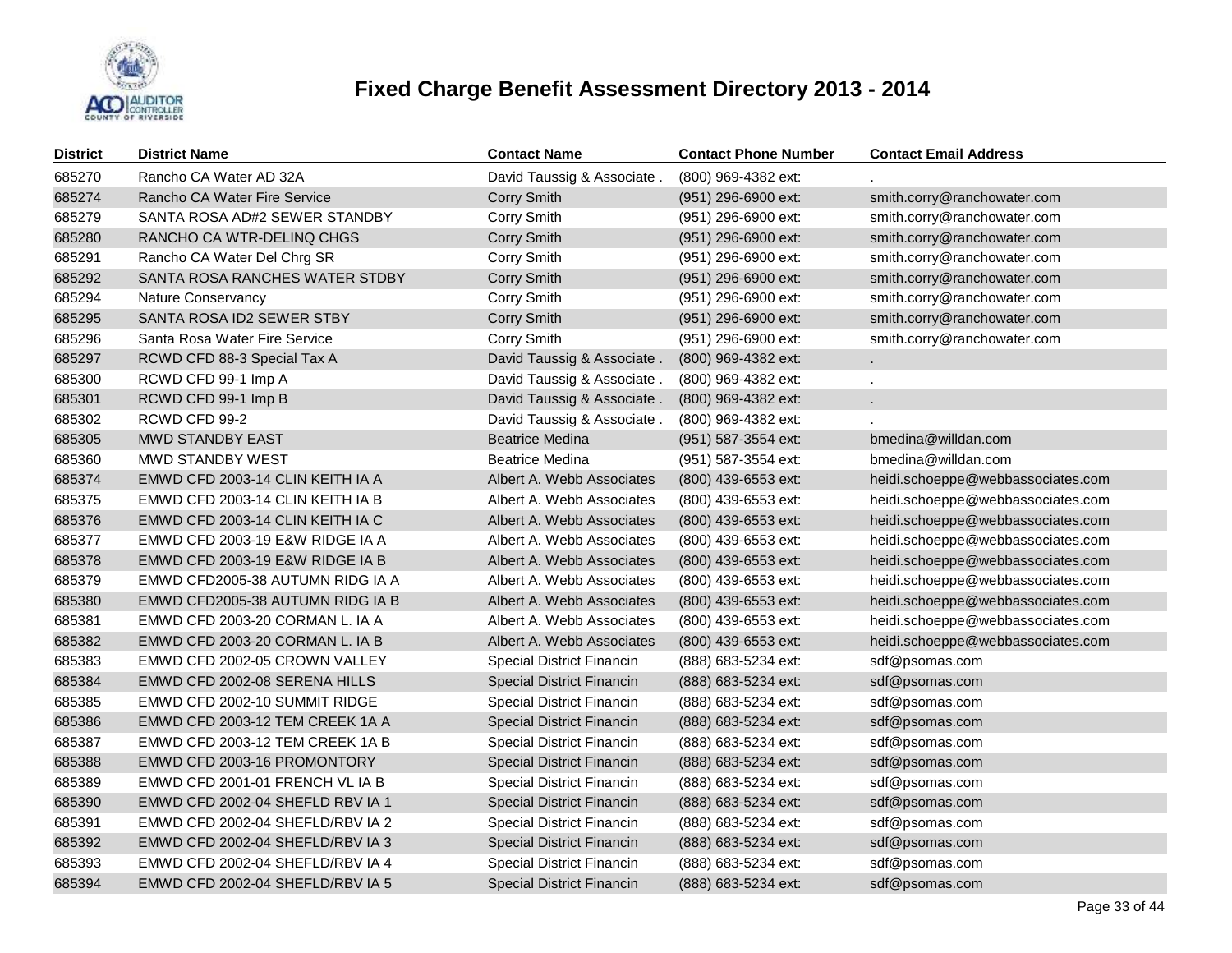

| <b>District</b> | <b>District Name</b>             | <b>Contact Name</b>               | <b>Contact Phone Number</b> | <b>Contact Email Address</b>      |
|-----------------|----------------------------------|-----------------------------------|-----------------------------|-----------------------------------|
| 685395          | EMWD CFD 2002-06 A MORGAN HILL   | Special District Financin         | (888) 683-5234 ext:         | sdf@psomas.com                    |
| 685396          | EMWD CFD 2002-06 B MORGAN HILL   | Special District Financin         | (888) 683-5234 ext:         | sdf@psomas.com                    |
| 685398          | EMWD CFD 2002-09 WOODSIDE        | Special District Financin         | (888) 683-5234 ext:         | sdf@psomas.com                    |
| 685399          | EMWD CFD2001-2 A SPGFLD/ARB GLEN | Special District Financin         | (888) 683-5234 ext:         | sdf@psomas.com                    |
| 685400          | EMWD CFD2001-2 B SPGFLD/ARB GLEN | Special District Financin         | (888) 683-5234 ext:         | sdf@psomas.com                    |
| 685402          | EMWD STANDBY-COMBINED CHARGE,    | Pamela Moore                      | (951) 928-3777 ext: 4429    | moorep@emwd.org                   |
| 685415          | EMWD AD 19-A Glenoaks Water      | Pamela Moore                      | (951) 928-3777 ext: 4429    | moorep@emwd.org                   |
| 685418          | EMWD ROMOLAND AREA SEWERS AD #5  | Pamela Moore                      | (951) 928-3777 ext: 4429    | moorep@emwd.org                   |
| 685419          | EMWD HOMELAND GREEN ACRES AD #7  | Pamela Moore                      | (951) 928-3777 ext: 4429    | moorep@emwd.org                   |
| 685422          | <b>EMWD AD 8 STAGECOACH</b>      | Pamela Moore                      | (951) 928-3777 ext: 4429    | moorep@emwd.org                   |
| 685423          | <b>EMWD AD12 PIGEON PASS</b>     | Pamela Moore                      | (951) 928-3777 ext: 4429    | moorep@emwd.org                   |
| 685424          | EMWD AD 20 Menifee Dev           | Pamela Moore                      | (951) 928-3777 ext: 4429    | moorep@emwd.org                   |
| 685425          | CFD 2001-01A FRENCH VALLEY       | Special District Financin         | (888) 683-5234 ext:         | sdf@psomas.com                    |
| 685426          | EMWD CFD 2002-03 WILLOWS         | <b>Special District Financin</b>  | (888) 683-5234 ext:         | sdf@psomas.com                    |
| 685427          | EMWD CFD 2004-30 BARRINGTON HGTS | Special District Financin         | (888) 683-5234 ext:         | sdf@psomas.com                    |
| 685428          | EMWD CFD 2004-26 SAN JACINTO IAA | Albert A. Webb Associates         | (800) 439-6553 ext:         | heidi.schoeppe@webbassociates.com |
| 685429          | EMWD CFD 2004-28 QUINTA DO LARGO | Albert A. Webb Associates         | (800) 439-6553 ext:         | heidi.schoeppe@webbassociates.com |
| 685430          | EMWD CFD 2003-15 MORGAN VALLEY   | <b>Special District Financin</b>  | (888) 683-5234 ext:         | sdf@psomas.com                    |
| 685432          | EMWD CFD2003-20 CORMANLEIGH IA C | Albert A. Webb Associates         | (800) 439-6553 ext:         | heidi.schoeppe@webbassociates.com |
| 685434          | CFD 2006-58 MEADOW/STEIN/CIMM    | <b>Special District Financing</b> | (888) 683-5234 ext:         |                                   |
| 685501          | ELSINORE VAL MWD STDBY           | <b>Art Landeros</b>               | (951) 674-3146 ext:         | alanderos@evmwd.net               |
| 685520          | ELSINORE VAL MWD CONNECTION FEES | Art Landeros                      | (951) 674-3146 ext:         | alanderos@evmwd.net               |
| 685580          | CFD 98-2 WILDOMAR PUBLIC FAC     | Jerry Wen                         | (949) 955-1500 ext:         | JerryW@Taussig.com                |
| 685581          | CFD 98-1 TEMESCAL VALLEY PROJECT | Jerry Wen                         | (949) 955-1500 ext:         | JerryW@Taussig.com                |
| 685582          | CFD 98-2 WILDOMAR-TVP            | Jerry Wen                         | (949) 955-1500 ext:         | JerryW@Taussig.com                |
| 685583          | ELS VAL MWD CFD 99-1 LA GONDA    | Jerry Wen                         | (949) 955-1500 ext:         | JerryW@Taussig.com                |
| 685584          | ELS VAL MWD CFD 2002-1           | Jerry Wen                         | (949) 955-1500 ext:         | JerryW@Taussig.com                |
| 685585          | ELS VAL MWD CFD 2003-2           | Jerry Wen                         | (949) 955-1500 ext:         | JerryW@Taussig.com                |
| 685586          | ELS VAL MWD CFD 2003-1           | Jerry Wen                         | (949) 955-1500 ext:         | JerryW@Taussig.com                |
| 685587          | ELSINORE VAL MWD CFD 2004-1      | Jerry Wen                         | (949) 955-1500 ext:         | JerryW@Taussig.com                |
| 685596          | ELS VAL M W D IMP U-2 W/S STBY   | Art Landeros                      | (951) 674-3146 ext:         | alanderos@evmwd.net               |
| 685597          | <b>EVMWD REGIONAL SEWER</b>      | Art Landeros                      | (951) 674-3146 ext:         | alanderos@evmwd.net               |
| 685598          | EVMWD SOUTHERN SEWER             | Art Landeros                      | (951) 674-3146 ext:         | alanderos@evmwd.net               |
| 685599          | EVMWD ANNUAL SEWER SERV CHG      | <b>Art Landeros</b>               | (951) 674-3146 ext:         | alanderos@evmwd.net               |
| 685604          | LAKE HEMET MUN WATER IMP A STDBY | <b>NBS</b>                        | (800) 676-7516 ext:         | info@nbsgov.com                   |
| 685611          | LAKE HEMET MUNI WTR IMP U-2 STY  | <b>NBS</b>                        | (800) 676-7516 ext:         | info@nbsgov.com                   |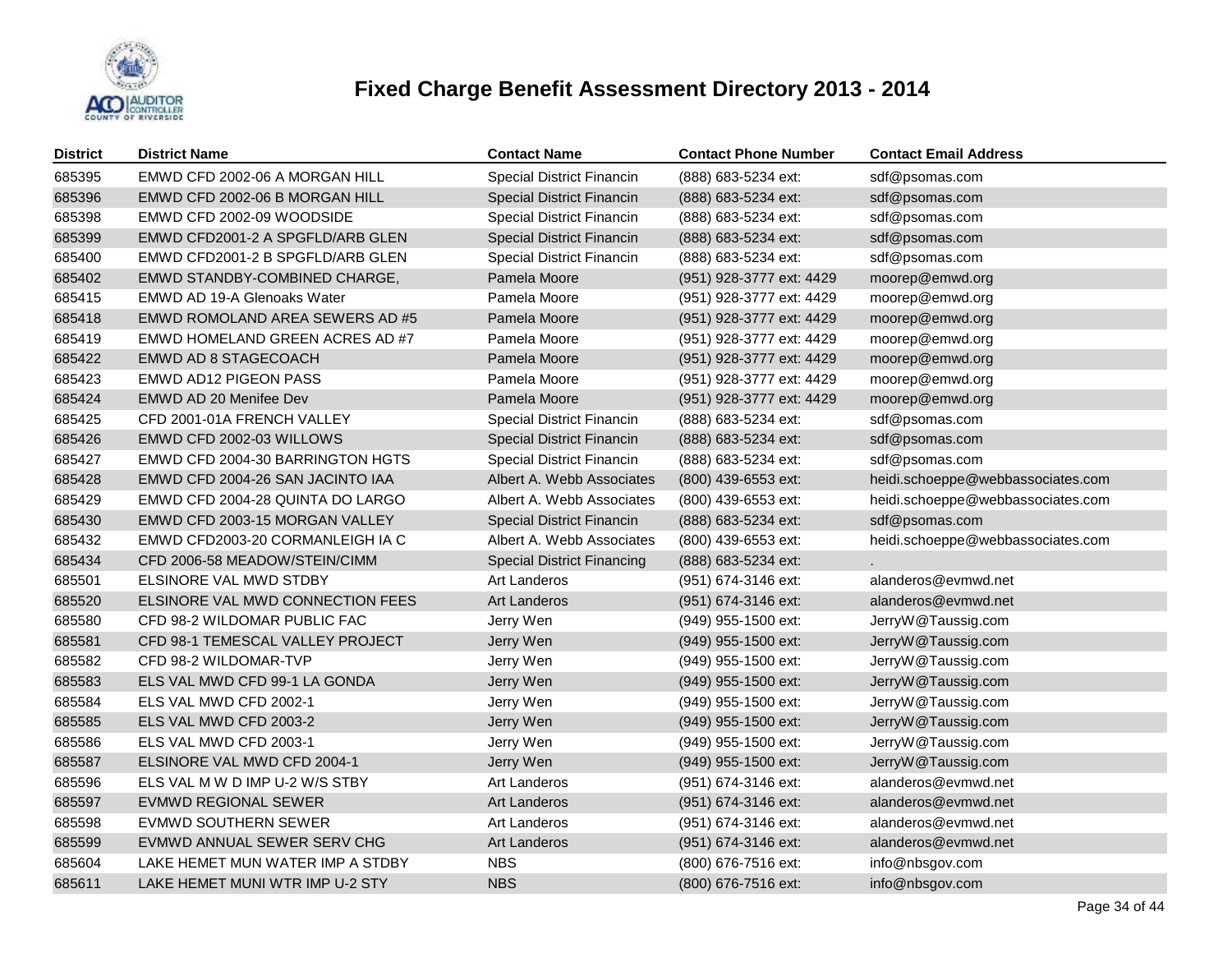

| <b>District</b> | <b>District Name</b>                   | <b>Contact Name</b>               | <b>Contact Phone Number</b> | <b>Contact Email Address</b>      |
|-----------------|----------------------------------------|-----------------------------------|-----------------------------|-----------------------------------|
| 685612          | LK HEMET MN WTR AD 2003-1 GARNER       | <b>NBS</b>                        | (800) 676-7516 ext:         | info@nbsgov.com                   |
| 685704          | WESTERN MUNI WTR AD 90-1               | Albert A. Webb Associates         | (800) 439-6553 ext:         |                                   |
| 685705          | WMWD FIXED SEWER CHGS                  | Kevin Mascaro                     | (951) 571-7100 ext:         | kmascaro@wmwd.com                 |
| 685820          | CVWD CFD 102 (THE RESERVE)             | <b>Willdan Financial Service</b>  | (866) 807-6864 ext:         | sreynods@willdan.com              |
| 685824          | <b>CVWD AVAILABILITY-DOMESTIC ID18</b> | CVWD.                             | (760) 391-9600 ext:         | Customerbilling@cvwd.org          |
| 685838          | CVWD AVAILABILITY-DOMESTIC ID19        | CVWD.                             | (760) 391-9600 ext:         | Customerbilling@cvwd.org          |
| 685858          | <b>CVWD AVAILABILITY-SEWER ID81</b>    | CVWD.                             | (760) 391-9600 ext:         | Customerbilling@cvwd.org          |
| 685859          | <b>CVWD AVAILABILITY-SEWER ID55</b>    | CVWD.                             | (760) 391-9600 ext:         | Customerbilling@cvwd.org          |
| 685867          | CVWD Assessment District #32           | <b>Willdan Financial Service</b>  | (866) 807-6864 ext:         | sreynods@willdan.com              |
| 685920          | EMWD CFD 2004-34 Faircrest             | Albert A. Webb Associates         | (800) 439-6553 ext:         | heidi.schoeppe@webbassociates.com |
| 685921          | EMWD CFD 2005-47 The Lakes             | Albert A. Webb Associates         | (800) 439-6553 ext:         | heidi.schoeppe@webbassociates.com |
| 685951          | EMWD CFD2003-25 PACIFIC COM IA C       | Albert A. Webb Associates         | (800) 439-6553 ext:         |                                   |
| 685952          | EMWD CFD2003-25 PACIFIC COM IA D       | Albert A. Webb Associates         | (800) 439-6553 ext:         | heidi.schoeppe@webbassociates.com |
| 685953          | EMWD CFD2004-26 SAN JACINTO IA 2       | Albert A. Webb Associates         | (800) 439-6553 ext:         | heidi.schoeppe@webbassociates.com |
| 685954          | EMWD CFD 2004-27 COTTONWOOD            | Albert A. Webb Associates         | (800) 439-6553 ext:         | heidi.schoeppe@webbassociates.com |
| 685955          | EMWD CFD 2004-29 SUN RANCH             | <b>Special District Financin</b>  | (888) 683-5234 ext:         | sdf@psomas.com                    |
| 685956          | EMWD CFD2004-32 RCH JACINTO IA A       | Albert A. Webb Associates         | (800) 439-6553 ext:         | heidi.schoeppe@webbassociates.com |
| 685957          | EMWD CFD2004-32 RCH JACINTO IA B       | Albert A. Webb Associates         | (800) 439-6553 ext:         | heidi.schoeppe@webbassociates.com |
| 685960          | EMWD CFD 2004-35 MTN GATE IA C         | Albert A. Webb Associates         | (800) 439-6553 ext:         | heidi.schoeppe@webbassociates.com |
| 685961          | EMWD CFD 2004-36 ADELINE'S FARM        | Albert A. Webb Associates         | (800) 439-6553 ext:         | heidi.schoeppe@webbassociates.com |
| 685962          | EMWD CFD 2005-40 MAHOGANY PROM         | Special District Financin         | (888) 683-5234 ext:         | sdf@psomas.com                    |
| 685963          | EMWD CFD2005-42 BELICA R MOSAICO       | Albert A. Webb Associates         | (800) 439-6553 ext:         | heidi.schoeppe@webbassociates.com |
| 685965          | EMWD CFD 2005-39 Marsden               | Albert A Webb Associates          | (800) 439-6553 ext:         |                                   |
| 685966          | EMWD CFD 2005-44 VISTA DEL VALLE       | <b>Special District Financing</b> | (888) 683-5234 ext:         |                                   |
| 685967          | EMWD CFD 2006-52 (NELSON)              | Special District Financin         | (888) 683-5234 ext:         | sdf@psomas.com                    |
| 685969          | CFD 2002-07IAA PACIFIC MAYFIELD        | <b>Special District Financing</b> | (888) 683-5234 ext:         |                                   |
| 686000          | Lake Elsinore USD CFD 2000-1           | Anabel Ednave-Bui                 | (877) 250-1503 ext:         | taxinfo@dolinkagroup.com          |
| 686001          | LK ELSINORE USD CFD 2003-1 IA-A        | Anabel Ednave-Bui                 | (877) 250-1503 ext:         | taxinfo@dolinkagroup.com          |
| 686002          | LK ELSINORE USD CFD 2003-1 IA-B        | Anabel Ednave-Bui                 | (877) 250-1503 ext:         | taxinfo@dolinkagroup.com          |
| 686003          | Lake Elsinore USD CFD 2004-1           | Anabel Ednave-Bui                 | (877) 250-1503 ext:         | taxinfo@dolinkagroup.com          |
| 686004          | Lake Elsinore USD CFD 2004-2           | Anabel Ednave-Bui                 | (877) 250-1503 ext:         | taxinfo@dolinkagroup.com          |
| 686005          | Lake Elsinore USD CFD 2004-3           | Anabel Ednave-Bui                 | (877) 250-1503 ext:         | taxinfo@dolinkagroup.com          |
| 686006          | Lake Elsinore USD CFD 2004-4           | Anabel Ednave-Bui                 | (877) 250-1503 ext:         | taxinfo@dolinkagroup.com          |
| 686007          | LK ELSINORE USD CFD 2005-1 IA A        | Anabel Ednave-Bui                 | (877) 250-1503 ext:         | taxinfo@dolinkagroup.com          |
| 686008          | LK ELSINORE USD CFD 2005-1 IA B        | Anabel Ednave-Bui                 | (877) 250-1503 ext:         | taxinfo@dolinkagroup.com          |
| 686009          | Lake Elsinore USD CFD 2005-3           | Anabel Ednave-Bui                 | (877) 250-1503 ext:         | taxinfo@dolinkagroup.com          |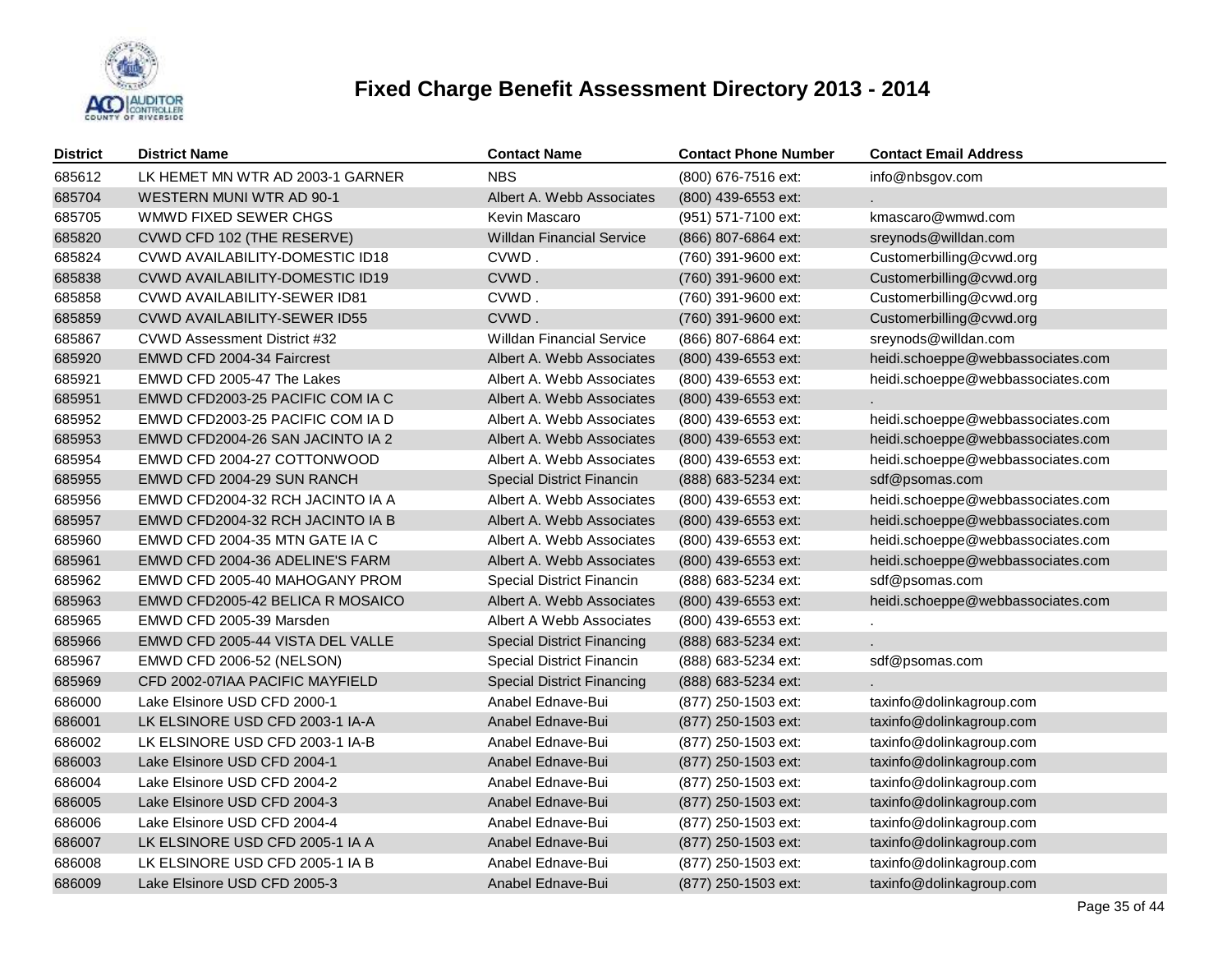

| <b>District</b> | <b>District Name</b>             | <b>Contact Name</b>              | <b>Contact Phone Number</b> | <b>Contact Email Address</b> |
|-----------------|----------------------------------|----------------------------------|-----------------------------|------------------------------|
| 686010          | Lake Elsinore USD CFD 2005-5     | Anabel Ednave-Bui                | (877) 250-1503 ext:         | taxinfo@dolinkagroup.com     |
| 686011          | LK ELSINORE USD CFD 2005-6 IA A  | Anabel Ednave-Bui                | (877) 250-1503 ext:         | taxinfo@dolinkagroup.com     |
| 686013          | Lake Elsinore USD CFD 2005-7     | Anabel Ednave-Bui                | (877) 250-1503 ext:         | taxinfo@dolinkagroup.com     |
| 686016          | LK ELSINORE USD CFD 2006-3 IA A  | Anabel Ednave-Bui                | (877) 250-1503 ext:         | taxinfo@dolinkagroup.com     |
| 686020          | LK ELSINORE USD CFD 2006-2 IA A  | Anabel Ednave-Bui                | (877) 250-1503 ext:         | taxinfo@dolinkagroup.com     |
| 686023          | LK ELSINORE USD CFD 2006-4       | Anabel Ednave-Bui                | (877) 250-1503 ext:         | taxinfo@dolinkagroup.com     |
| 686025          | LK ELSINORE USD CFD 2006-6       | Anabel Ednave-Bui                | (877) 250-1503 ext:         | taxinfo@dolinkagroup.com     |
| 686100          | ROMOLAND SCHOOL CFD 2004-1 IA 3  |                                  | (800) 969-4382 ext:         |                              |
| 686101          | Romoland School Dist CFD 91-1    | $\sim$ $\sim$                    | (800) 969-4382 ext:         |                              |
| 686102          | ROMOLAND SCHOOL DIST CFD 2001-1  | $\cdots$                         | (800) 969-4382 ext:         |                              |
| 686103          | ROMOLAND SCHOOL CFD 2002-1 IA A  | $\sim$ $\sim$                    | (800) 969-4382 ext:         |                              |
| 686105          | Romoland School CFD 2002-2       | $\cdots$                         | (800) 969-4382 ext:         |                              |
| 686106          | Romoland School CFD 2004-1 IA 1  | $\sim$ $\sim$                    | (800) 969-4382 ext:         |                              |
| 686107          | ROMOLAND SCHOOL CFD 2004-1 IA 2  | $\cdots$                         | (800) 969-4382 ext:         |                              |
| 686108          | Romoland School CFD 2006-1       | $\cdots$ .                       | (800) 969-4382 ext:         | $\mathbf{r}$                 |
| 686109          | ROMOLAND SD CFD NO 2004-1 IA 4   | $\cdots$                         | (800) 969-4382 ext:         |                              |
| 686200          | SAN JACINTO USD CFD 2003-1 ZN1 A | Willdan Financial Service        | (866) 807-6864 ext:         | jperezmoses@willdan.com      |
| 686206          | SAN JACINTO USD CFD 2003-3 TAX A | <b>Willdan Financial Service</b> | (866) 807-6864 ext:         | jperezmoses@willdan.com      |
| 686207          | SAN JACINTO USD CFD 2003-3 TAX B | <b>Willdan Financial Service</b> | (866) 807-6864 ext:         | jperezmoses@willdan.com      |
| 686209          | SAN JACINTO USD CFD 2003-2       | Willdan Financial Service        | (866) 807-6864 ext:         | jperezmoses@willdan.com      |
| 686210          | SAN JACINTO USD CFD 2004-3       | <b>Willdan Financial Service</b> | (866) 807-6864 ext:         | jperezmoses@willdan.com      |
| 686211          | SAN JACINTO USD CFD 2004-4       | <b>Willdan Financial Service</b> | (866) 807-6864 ext:         | jperezmoses@willdan.com      |
| 686212          | SAN JACINTO USD CFD 2004-5       | <b>Willdan Financial Service</b> | (866) 807-6864 ext:         | jperezmoses@willdan.com      |
| 686215          | SAN JACINTO USD CFD 2005-1 TAX A | <b>Willdan Financial Service</b> | (866) 807-6864 ext:         | jperezmoses@willdan.com      |
| 686216          | SAN JACINTO USD CFD 2005-1 TAX B | <b>Willdan Financial Service</b> | (866) 807-6864 ext:         | jperezmoses@willdan.com      |
| 686217          | SAN JACINTO USD CFD 2005-2 TAX A | <b>Willdan Financial Service</b> | (866) 807-6864 ext:         | jperezmoses@willdan.com      |
| 686218          | SAN JACINTO USD CFD 2005-2 TAX B | <b>Willdan Financial Service</b> | (866) 807-6864 ext:         | jperezmoses@willdan.com      |
| 686221          | SAN JACINTO USD CFD 2005-4 TAX A | <b>Willdan Financial Service</b> | (866) 807-6864 ext:         | jperezmoses@willdan.com      |
| 686222          | SAN JACINTO USD CFD 2005-4 TAX B | <b>Willdan Financial Service</b> | (866) 807-6864 ext:         | jperezmoses@willdan.com      |
| 686223          | SAN JACINTO USD CFD 2006-1 TAX A | <b>Willdan Financial Service</b> | (866) 807-6864 ext:         | jperezmoses@willdan.com      |
| 686224          | SAN JACINTO USD CFD 2006-1 TAX B | <b>Willdan Financial Service</b> | (866) 807-6864 ext:         | jperezmoses@willdan.com      |
| 686225          | SAN JACINTO USD CFD 2006-2 TAX B | <b>Willdan Financial Service</b> | (866) 807-6864 ext:         | jperezmoses@willdan.com      |
| 686226          | SAN JACINTO USD CFD 2003-1 B     | <b>Willdan Financial Service</b> | (866) 807-6864 ext:         | jperezmoses@willdan.com      |
| 686227          | SAN JACINTO USD CFD 2003-2 B     | <b>Willdan Financial Service</b> | (866) 807-6864 ext:         | jperezmoses@willdan.com      |
| 686228          | SAN JACINTO USD CFD 2004-3 B     | <b>Willdan Financial Service</b> | (866) 807-6864 ext:         | jperezmoses@willdan.com      |
| 686229          | SAN JACINTO USD CFD 2004-4 B     | <b>Willdan Financial Service</b> | (866) 807-6864 ext:         | jperezmoses@willdan.com      |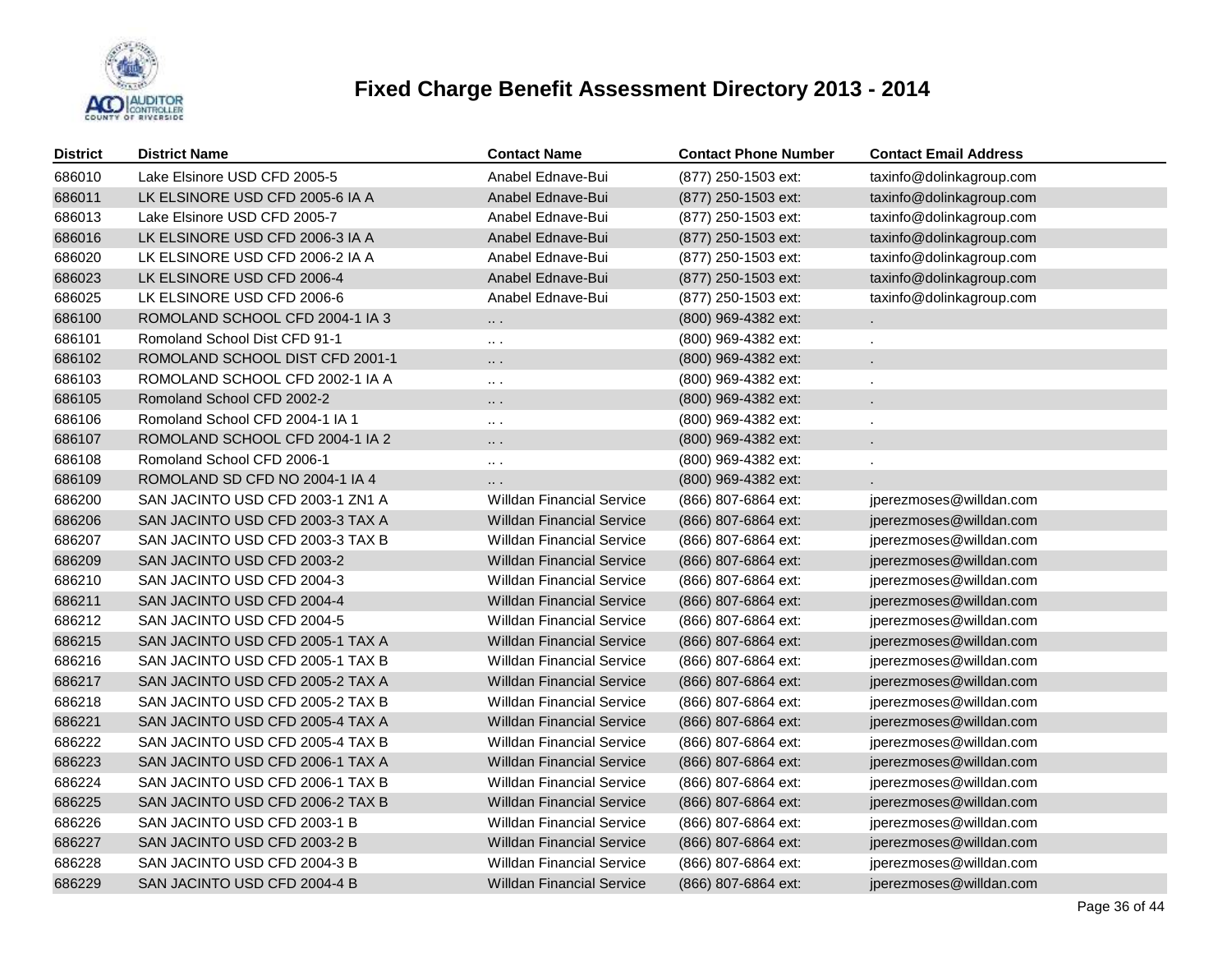

| <b>District</b> | <b>District Name</b>             | <b>Contact Name</b>              | <b>Contact Phone Number</b> | <b>Contact Email Address</b>         |
|-----------------|----------------------------------|----------------------------------|-----------------------------|--------------------------------------|
| 686230          | SAN JACINTO USD CFD 2004-5 B     | <b>Willdan Financial Service</b> | (866) 807-6864 ext:         | jperezmoses@willdan.com              |
| 686231          | San Jacinto USD CFD 2006-2 A     | <b>Willdan Financial Service</b> | (866) 807-6864 ext:         | jperezmoses@willdan.com              |
| 686530          | TEMECULA VALLEY USD CFD 89-1     | Barbara Hale-Carter              | (760) 233-2630 ext:         | barbc@sdfa.com                       |
| 686531          | Temecula USD CFD 00-01           | Barbara Hale-Carter              | (760) 233-2630 ext:         | barbc@sdfa.com                       |
| 686532          | TEMECULA VL USD CFD 2002-2       | Barbara Hale-Carter              | (760) 233-2630 ext:         | barbc@sdfa.com                       |
| 686533          | TEMECULA VL USD CFD 2002-1/IA-1  | <b>Barbara Hale-Carter</b>       | (760) 233-2630 ext:         | barbc@sdfa.com                       |
| 686534          | TEMECULA VL USD CFD 2002-1/IA-2  | Barbara Hale-Carter              | (760) 233-2630 ext:         | barbc@sdfa.com                       |
| 686536          | TEMECULA VL USD CFD 2011-1       | <b>Barbara Hale-Carter</b>       | (760) 233-2630 ext:         | barbc@sdfa.com                       |
| 686537          | Temecula VL USD CFD 2003-2       | Barbara Hale-Carter              | (760) 233-2630 ext:         | barbc@sdfa.com                       |
| 686539          | TEMECULA VL USD CFD 2004-1/IA-A  | <b>Barbara Hale-Carter</b>       | (760) 233-2630 ext:         | barbc@sdfa.com                       |
| 686541          | TEMECULA VL USD CFD 2005-1       | <b>Barbara Hale-Carter</b>       | (760) 233-2630 ext:         | barbc@sdfa.com                       |
| 686545          | TEMECULA VL USD CFD 2004-1 IA B  | <b>Barbara Hale-Carter</b>       | (760) 233-2630 ext:         | barbc@sdfa.com                       |
| 686546          | <b>TV USD CFD 2010-1</b>         | Barbara Hale-Carter              | (760) 233-2630 ext:         | barbc@sdfa.com                       |
| 686547          | WRCOG HERO FUNDED FY 11-12       | David Taussig & Associates       | (800) 969-4382 ext:         |                                      |
| 687000          | COACHELLA LDS&LTG #22            | $\cdots$ .                       | (760) 398-5744 ext:         |                                      |
| 687001          | COACHELLA LDS&LTG #23            | $\cdots$                         | (760) 398-5744 ext:         |                                      |
| 687002          | COACHELLA LDS&LTG DIST #24       | $\sim$ $\sim$                    | (760) 398-5744 ext:         |                                      |
| 687003          | COACHELLA LDS&LTG DIST #25       | $\cdots$                         | (760) 398-5744 ext:         |                                      |
| 687005          | COACHELLA LDS&LTG DIST #27       | $\cdots$ .                       | (760) 398-5744 ext:         |                                      |
| 687006          | COACHELLA LDS&LTG DIST #28       | $\cdots$                         | (760) 398-5744 ext:         |                                      |
| 687007          | COACHELLA LDS&LTG DIST #29       | $\cdots$ .                       | (760) 398-5744 ext:         | $\cdot$                              |
| 687008          | COACHELLA LDS&LTG DIST #30       | $\cdots$                         | (760) 398-5744 ext:         |                                      |
| 687009          | COACHELLA LDS&LTG DIST #31       | $\cdots$ .                       | (760) 398-5744 ext:         | $\cdot$                              |
| 687010          | COACHELLA LDS&LTG DIST #32       | $\cdots$                         | (760) 398-5744 ext:         |                                      |
| 687011          | COACHELLA LDS&LTG DIST#33        | $\cdots$                         | (760) 398-5744 ext:         |                                      |
| 687012          | COACHELLA LDS&LTG DIST #34       | $\cdots$                         | (760) 398-5744 ext:         |                                      |
| 687013          | COACHELLA LDS&LTG DIST #35       | $\sim$ $\sim$                    | (760) 398-5744 ext:         |                                      |
| 687014          | COACHELLA LDS&LTG DIST #36       | $\cdots$                         | (760) 398-5744 ext:         |                                      |
| 687016          | COACHELLA LDS&LTG DIST #38       | $\cdots$                         | (760) 398-5744 ext:         |                                      |
| 687030          | CITY OF COACHELLA CFD 2005-1     | <b>Willdan Financial Service</b> | (866) 807-6864 ext:         | sreynods@willdan.com                 |
| 687150          | Corona CFD 2004-1 Buchanan St    | $\ddotsc$                        | (800) 641-8403 ext:         |                                      |
| 687151          | CORONA CFD 2002-1 IA DOS LAGOS   |                                  | (800) 641-8403 ext:         |                                      |
| 687200          | DHS PUB SAFETY SERV PARCEL TAX   | Albert A. Webb Associates        | (800) 439-6553 ext:         | melissa.bellitire@webbassociates.com |
| 687201          | Desert Hot Springs CFD 2006-1    | Albert A. Webb Associates        | (800) 439-6553 ext:         | melissa.bellitire@webbassociates.com |
| 687202          | CITY OF DHS CFD 2010-1(SERVICES) | Albert A. Webb Associates        | $(800)$ 439-6553 ext:       | melissa.bellitire@webbassociates.com |
| 688430          | Indian Wells DBAD 1              | Willdan Financial Service        | (866) 807-6864 ext:         | sreynods@willdan.com                 |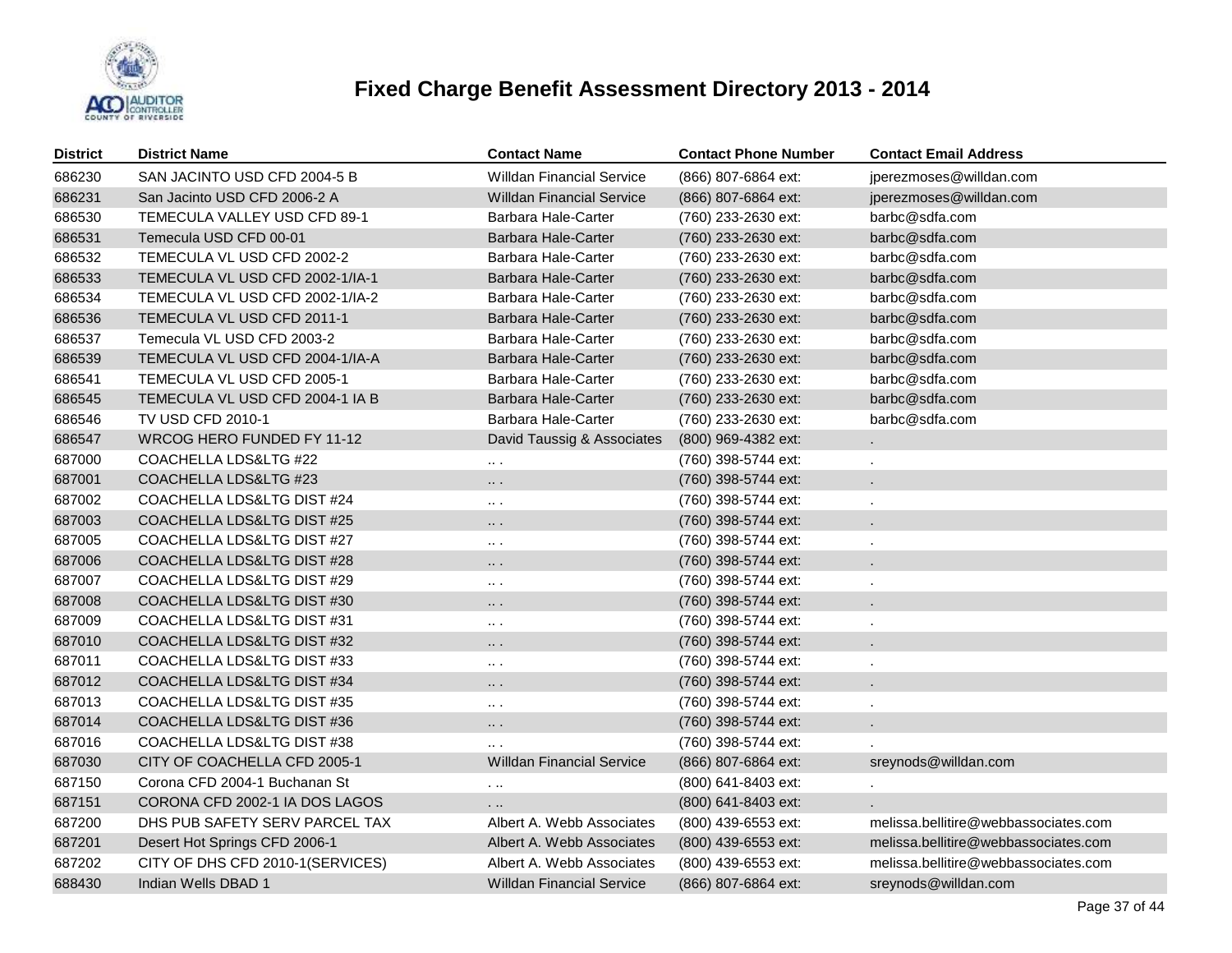

| <b>District</b> | <b>District Name</b>                 | <b>Contact Name</b>              | <b>Contact Phone Number</b> | <b>Contact Email Address</b>      |
|-----------------|--------------------------------------|----------------------------------|-----------------------------|-----------------------------------|
| 688431          | Indian Wells LLD 91-1 ZN A26         | <b>Willdan Financial Service</b> | (866) 807-6864 ext:         | sreynods@willdan.com              |
| 688432          | Indian Wells ZN C LLD 91-1           | <b>Willdan Financial Service</b> | (866) 807-6864 ext:         | sreynods@willdan.com              |
| 688433          | Indian Wells ZN D LLD 91-1           | <b>Willdan Financial Service</b> | (866) 807-6864 ext:         | sreynods@willdan.com              |
| 688439          | Indio AD 2004-1 Palazzo              | Willdan Financial Service        | (866) 807-6864 ext:         | sreynods@willdan.com              |
| 688440          | INDIO AD2004-2 SHADOW 3 BRISAS.N     | <b>Willdan Financial Service</b> | (866) 807-6864 ext:         | sreynods@willdan.com              |
| 688441          | Indio AD 2004-3 Desert Trace         | <b>Willdan Financial Service</b> | (866) 807-6864 ext:         | sreynods@willdan.com              |
| 688442          | Indio AD 2003-1                      | <b>Willdan Financial Service</b> | (866) 807-6864 ext:         | sreynods@willdan.com              |
| 688443          | Indio AD 2003-2                      | <b>Willdan Financial Service</b> | (866) 807-6864 ext:         | sreynods@willdan.com              |
| 688444          | Indio AD 2003-3                      | <b>Willdan Financial Service</b> | (866) 807-6864 ext:         | sreynods@willdan.com              |
| 688445          | Indio AD 2003-5                      | Willdan Financial Service        | (866) 807-6864 ext:         | sreynods@willdan.com              |
| 688446          | Indio AD 2003-6                      | <b>Willdan Financial Service</b> | (866) 807-6864 ext:         | sreynods@willdan.com              |
| 688447          | Indio AD 2002-3                      | Willdan Financial Service        | (866) 807-6864 ext:         | sreynods@willdan.com              |
| 688448          | Indio AD 2002-1                      | <b>Willdan Financial Service</b> | (866) 807-6864 ext:         | sreynods@willdan.com              |
| 688449          | <b>INDIO AD 2002-02</b>              | Willdan Financial Service        | (866) 807-6864 ext:         | sreynods@willdan.com              |
| 688450          | Indio AD 2001-1                      | <b>Willdan Financial Service</b> | (866) 807-6864 ext:         | sreynods@willdan.com              |
| 688451          | Indio AD 99-1 Crowell                | <b>Willdan Financial Service</b> | (866) 807-6864 ext:         | sreynods@willdan.com              |
| 688453          | <b>INDIO LANDSCAPE &amp; LTG #24</b> | <b>Willdan Financial Service</b> | (866) 807-6864 ext:         | sreynods@willdan.com              |
| 688454          | <b>INDIO LANDSCAPE &amp; LTG #25</b> | <b>Willdan Financial Service</b> | (866) 807-6864 ext:         | sreynods@willdan.com              |
| 688455          | <b>INDIO LANDSCAPE &amp; LTG #26</b> | <b>Willdan Financial Service</b> | (866) 807-6864 ext:         | sreynods@willdan.com              |
| 688456          | <b>INDIO LANDSCAPE &amp; LTG #27</b> | <b>Willdan Financial Service</b> | (866) 807-6864 ext:         | sreynods@willdan.com              |
| 688458          | <b>INDIO WASTE RECYCLE SURCHG</b>    | <b>Customer Service</b>          | (760) 340-2113 ext:         | customerservice@burrtecdesert.com |
| 688459          | <b>INDIO LANDSCAPE &amp; LTG #28</b> | <b>Willdan Financial Service</b> | (866) 807-6864 ext:         | sreynods@willdan.com              |
| 688460          | <b>INDIO LANDSCAPE &amp; LTG #29</b> | <b>Willdan Financial Service</b> | (866) 807-6864 ext:         | sreynods@willdan.com              |
| 688462          | INDIO LANDSCAPE & LTG #31            | <b>Willdan Financial Service</b> | (866) 807-6864 ext:         | sreynods@willdan.com              |
| 688463          | <b>INDIO LANDSCAPE &amp; LTG #32</b> | <b>Willdan Financial Service</b> | (866) 807-6864 ext:         | sreynods@willdan.com              |
| 688464          | INDIO LANDSCAPE & LTG #33            | <b>Willdan Financial Service</b> | (866) 807-6864 ext:         | sreynods@willdan.com              |
| 688465          | <b>INDIO LANDSCAPE &amp; LTG #34</b> | <b>Willdan Financial Service</b> | (866) 807-6864 ext:         | sreynods@willdan.com              |
| 688466          | INDIO LANDSCAPE & LTG #35            | <b>Willdan Financial Service</b> | (866) 807-6864 ext:         | sreynods@willdan.com              |
| 688467          | <b>INDIO LANDSCAPE &amp; LTG #36</b> | <b>Willdan Financial Service</b> | (866) 807-6864 ext:         | sreynods@willdan.com              |
| 688468          | INDIO LANDSCAPE & LTG #37            | <b>Willdan Financial Service</b> | (866) 807-6864 ext:         | sreynods@willdan.com              |
| 688469          | <b>INDIO LANDSCAPE &amp; LTG #38</b> | <b>Willdan Financial Service</b> | (866) 807-6864 ext:         | sreynods@willdan.com              |
| 688470          | INDIO LANDSCAPE & LTG #39            | <b>Willdan Financial Service</b> | (866) 807-6864 ext:         | sreynods@willdan.com              |
| 688471          | <b>INDIO LANDSCAPE &amp; LTG #40</b> | <b>Willdan Financial Service</b> | (866) 807-6864 ext:         | sreynods@willdan.com              |
| 688472          | INDIO LANDSCAPE & LTG #41            | <b>Willdan Financial Service</b> | (866) 807-6864 ext:         | sreynods@willdan.com              |
| 688473          | <b>INDIO LANDSCAPE &amp; LTG #42</b> | <b>Willdan Financial Service</b> | (866) 807-6864 ext:         | sreynods@willdan.com              |
| 688474          | INDIO LANDSCAPE & LTG #43            | <b>Willdan Financial Service</b> | (866) 807-6864 ext:         | sreynods@willdan.com              |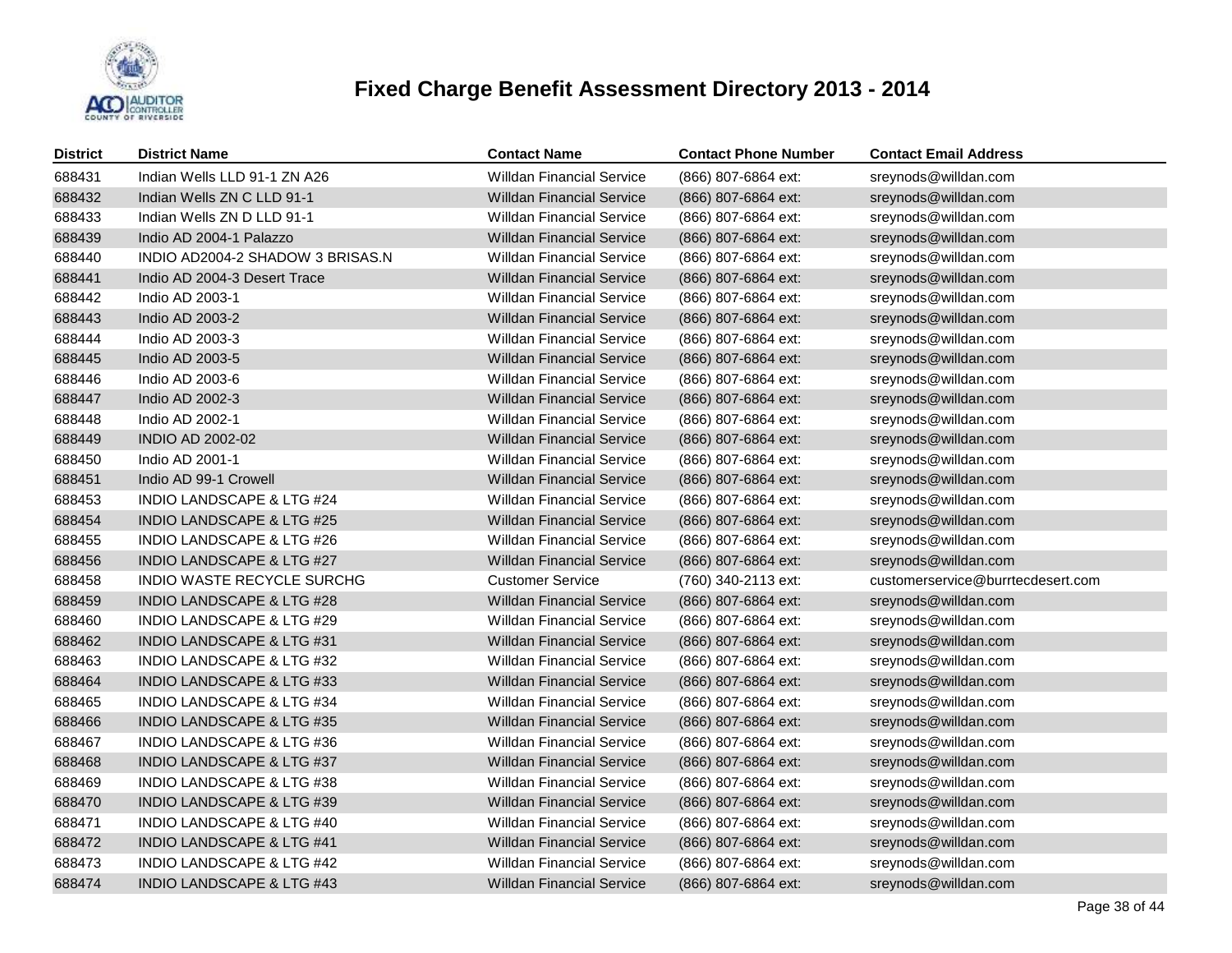

| <b>District</b> | <b>District Name</b>                 | <b>Contact Name</b>              | <b>Contact Phone Number</b> | <b>Contact Email Address</b> |
|-----------------|--------------------------------------|----------------------------------|-----------------------------|------------------------------|
| 688475          | <b>INDIO LANDSCAPE &amp; LTG #44</b> | Willdan Financial Service        | (866) 807-6864 ext:         | sreynods@willdan.com         |
| 688476          | <b>INDIO LANDSCAPE &amp; LTG #45</b> | <b>Willdan Financial Service</b> | (866) 807-6864 ext:         | sreynods@willdan.com         |
| 688477          | INDIO LANDSCAPE & LTG #46            | Willdan Financial Service        | (866) 807-6864 ext:         | sreynods@willdan.com         |
| 688478          | <b>INDIO LANDSCAPE &amp; LTG #47</b> | <b>Willdan Financial Service</b> | (866) 807-6864 ext:         | sreynods@willdan.com         |
| 688479          | INDIO LANDSCAPE & LTG #48            | <b>Willdan Financial Service</b> | (866) 807-6864 ext:         | sreynods@willdan.com         |
| 688480          | Indio Landscape & LTG #49            | Willdan Financial Service        | (866) 807-6864 ext:         | sreynods@willdan.com         |
| 688481          | Indio LD & LTG #50                   | <b>Willdan Financial Service</b> | (866) 807-6864 ext:         | sreynods@willdan.com         |
| 688482          | LANDSCAPE & LTG #51                  | Stacee Reynolds                  | (866) 807-6864 ext:         | sreynolds@willdan.com        |
| 688483          | LANDSCAPE & LTG #52                  | Stacee Reynolds                  | (866) 807-6864 ext:         | sreynolds@willdan.com        |
| 688500          | Indio CFD 2004-1                     | <b>Willdan Financial Service</b> | (866) 807-6864 ext:         | sreynods@willdan.com         |
| 688501          | Indio CFD 2004-2                     | <b>Willdan Financial Service</b> | (866) 807-6864 ext:         | sreynods@willdan.com         |
| 688502          | INDIO CFD 2005-1 TALAVERA IA 1       | <b>Willdan Financial Service</b> | (866) 807-6864 ext:         | sreynods@willdan.com         |
| 688503          | Indio CFD 2004-3 Terra Lago          | <b>Willdan Financial Service</b> | (866) 807-6864 ext:         | sreynods@willdan.com         |
| 688504          | INDIO CFD 2005-1 TALAVERA IA2        | <b>Willdan Financial Service</b> | (866) 807-6864 ext:         | sreynods@willdan.com         |
| 688505          | Indio CFD 2006-1 Sonora Wells        | <b>Willdan Financial Service</b> | (866) 807-6864 ext:         | sreynods@willdan.com         |
| 688599          | Hemet Dist 23 Covenant Ltg           | <b>Stacee Reynolds</b>           | (866) 807-6864 ext:         | sreynolds@willdan.com        |
| 688600          | Hemet Dist 23 Covenant Lds           | Stacee Reynolds                  | (866) 807-6864 ext:         | sreynolds@willdan.com        |
| 688601          | Hemet Dist 23 Wildflower Lds         | <b>Stacee Reynolds</b>           | (866) 807-6864 ext:         | sreynolds@willdan.com        |
| 688602          | Hemet Dist 23 Woodcrest Ltg          | Stacee Reynolds                  | (866) 807-6864 ext:         | sreynolds@willdan.com        |
| 688604          | HEMET DIST 37 MONTERO LTG            | Stacee Reynolds                  | (866) 807-6864 ext:         | sreynolds@willdan.com        |
| 688605          | Hemet Dist 37 Montero Lds            | Stacee Reynolds                  | (866) 807-6864 ext:         | sreynolds@willdan.com        |
| 688608          | Hemet Dist 22 Cottonwood Ltg         | Stacee Reynolds                  | (866) 807-6864 ext:         | sreynolds@willdan.com        |
| 688609          | Hemet Dist 22 Cottonwood Lds         | Stacee Reynolds                  | (866) 807-6864 ext:         | sreynolds@willdan.com        |
| 688611          | Hemet Dist 24 Kalpesh Lds            | Stacee Reynolds                  | (866) 807-6864 ext:         | sreynolds@willdan.com        |
| 688612          | Hemet Dist 25 Florida Ave Lds        | Stacee Reynolds                  | (866) 807-6864 ext:         | sreynolds@willdan.com        |
| 688615          | HEMET DIST 23-4 AUTUMN RIDGE LTG     | Stacee Reynolds                  | (866) 807-6864 ext:         | sreynolds@willdan.com        |
| 688616          | HEMET DIST 23-4 AUTUMN RIDGE LND     | Stacee Reynolds                  | (866) 807-6864 ext:         | sreynolds@willdan.com        |
| 688617          | HEMET DIST 23-5 MENLO I LTG          | <b>Stacee Reynolds</b>           | (866) 807-6864 ext:         | sreynolds@willdan.com        |
| 688618          | HEMET DIST 23-5 MENLO I LND          | Stacee Reynolds                  | (866) 807-6864 ext:         | sreynolds@willdan.com        |
| 688619          | HEMET DIST 23-5B MENLO II LTG        | <b>Stacee Reynolds</b>           | (866) 807-6864 ext:         | sreynolds@willdan.com        |
| 688620          | HEMET DIST 23-5B MENLO II LND        | Stacee Reynolds                  | (866) 807-6864 ext:         | sreynolds@willdan.com        |
| 688624          | HEMET DIST 26 WILLOWALK LND          | <b>Stacee Reynolds</b>           | (866) 807-6864 ext:         | sreynolds@willdan.com        |
| 688626          | <b>HEMET DIST 31 HORSESHOE LTG</b>   | Stacee Reynolds                  | (866) 807-6864 ext:         | sreynolds@willdan.com        |
| 688627          | HEMET DIST 35 ENCLAVE LTG            | Stacee Reynolds                  | (866) 807-6864 ext:         | sreynolds@willdan.com        |
| 688629          | Hemet Dist 43 Palomino Ltg           | Stacee Reynolds                  | (866) 807-6864 ext:         | sreynolds@willdan.com        |
| 688630          | Hemet Dist 43 Palomino Lnd           | <b>Stacee Reynolds</b>           | (866) 807-6864 ext:         | sreynolds@willdan.com        |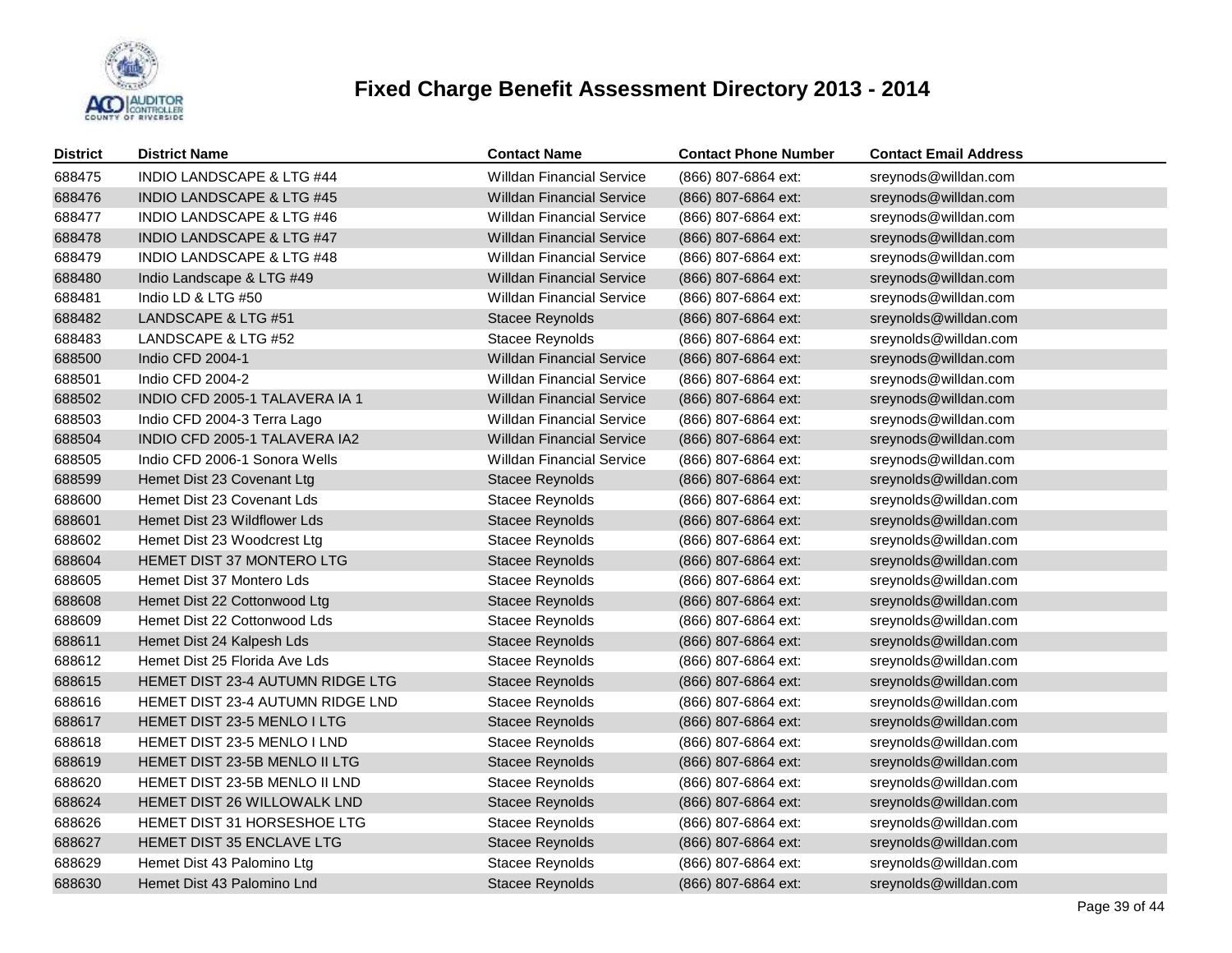

| <b>District</b> | <b>District Name</b>                  | <b>Contact Name</b>    | <b>Contact Phone Number</b> | <b>Contact Email Address</b> |
|-----------------|---------------------------------------|------------------------|-----------------------------|------------------------------|
| 688631          | Hemet Dist SV Investments Ltg         | <b>Stacee Reynolds</b> | (866) 807-6864 ext:         | sreynolds@willdan.com        |
| 688632          | Hemet Dist SV Investments Lnd         | Stacee Reynolds        | (866) 807-6864 ext:         | sreynolds@willdan.com        |
| 688637          | <b>HEMET DIST 36 MCSWEENEY LTG</b>    | <b>Stacee Reynolds</b> | (866) 807-6864 ext:         | sreynolds@willdan.com        |
| 688639          | Hemet Dist 42 Emerson LTG             | <b>Stacee Reynolds</b> | (866) 807-6864 ext:         | sreynolds@willdan.com        |
| 688640          | Hemet Dist 42 Emerson LND             | Stacee Reynolds        | (866) 807-6864 ext:         | sreynolds@willdan.com        |
| 688644          | HEMET DST 46 VILLA DE MADRID LTG      | <b>Stacee Reynolds</b> | (866) 807-6864 ext:         | sreynolds@willdan.com        |
| 688648          | <b>HEMET DIST 50 LTG</b>              | <b>Stacee Reynolds</b> | (866) 807-6864 ext:         | sreynolds@willdan.com        |
| 688651          | HEMET DIST 52 Seven Hills LTG         | Stacee Reynolds        | (866) 807-6864 ext:         | sreynolds@willdan.com        |
| 688652          | HEMET DIST 52 Seven Hills LND         | <b>Stacee Reynolds</b> | (866) 807-6864 ext:         | sreynolds@willdan.com        |
| 688654          | HEMET DIST 53 PRINCE PEACE LTG        | Stacee Reynolds        | (866) 807-6864 ext:         | sreynolds@willdan.com        |
| 688655          | <b>HEMET DIST 54 Habitat Ind</b>      | Stacee Reynolds        | (866) 807-6864 ext:         | sreynolds@willdan.com        |
| 688656          | <b>HEMET DIST 54 Habitat LTG</b>      | <b>Stacee Reynolds</b> | (866) 807-6864 ext:         | sreynolds@willdan.com        |
| 688657          | HEMET DIST 55 SIERRA OASIS LND        | Stacee Reynolds        | (866) 807-6864 ext:         | sreynolds@willdan.com        |
| 688658          | <b>HEMET DIST 55 SIERRA OASIS LTG</b> | Stacee Reynolds        | (866) 807-6864 ext:         | sreynolds@willdan.com        |
| 688701          | CITY OF LAKE ELSINORE CFD 2005-1      | Dennis Anderson        | (866) 427-4304 ext:         |                              |
| 688703          | LK ELSINORE CFD 2005-4 LAKEVIEW       | Dennis Anderson        | (866) 427-4304 ext:         | $\mathcal{L}_{\mathcal{A}}$  |
| 688705          | CITY OF LAKE ELSINORE CFD 2006-2      | Dennis Anderson        | (866) 427-4304 ext:         | $\epsilon$                   |
| 688706          | LK ELSINORE CFD 2006-3 LA STRADA      | Dennis Anderson        | (866) 427-4304 ext:         | $\mathbf{r}$                 |
| 688707          | LK ELSINORE CFD2006-5 PARK OS&SD      | Dennis Anderson        | (866) 427-4304 ext:         |                              |
| 688708          | CITY OF LAKE ELSINORE CFD 2005-5      | Dennis Anderson        | (866) 427-4304 ext:         | $\mathbf{r}$                 |
| 688709          | CITY OF LAKE ELSINORE CFD 03-2A       | Dennis Anderson        | (866) 427-4304 ext:         |                              |
| 688710          | CITY OF LAKE ELSINORE CFD 03-2B       | Dennis Anderson        | (866) 427-4304 ext:         |                              |
| 688711          | CITY OF LAKE ELSINORE CFD 03-2C       | Dennis Anderson        | (866) 427-4304 ext:         |                              |
| 688712          | LK ELSINORE CFD2003-2 CYN IA-D        | Dennis Anderson        | (866) 427-4304 ext:         |                              |
| 688714          | CITY OF LAKE ELSINORE CFD 04-3-1      | Dennis Anderson        | (866) 427-4304 ext:         |                              |
| 688715          | CITY OF LAKE ELSINORE CFD 04-3-2      | Dennis Anderson        | (866) 427-4304 ext:         |                              |
| 688716          | CITY OF LAKE ELSINORE CFD 05-2A       | Dennis Anderson        | (866) 427-4304 ext:         |                              |
| 688719          | LK ELSINORE CFD2005-2 ALBER SVCS      | Dennis Anderson        | (866) 427-4304 ext:         |                              |
| 688721          | LK ELSINORE CFD2005-5 WASSON SVC      | Dennis Anderson        | (866) 427-4304 ext:         |                              |
| 688722          | LAKE ELSINORE BOND DISTRICTS          | Dennis Anderson        | (866) 427-4304 ext:         |                              |
| 688723          | LK ELSINORE CFD2006-1 SUMER IA-2      | Dennis Anderson        | (866) 427-4304 ext:         |                              |
| 688725          | LK ELSINORE CFD2006-1 SUMER SV        | Dennis Anderson        | (866) 427-4304 ext:         |                              |
| 688726          | LK ELSINORE CFD2006-2 VISCAYA SV      | Dennis Anderson        | (866) 427-4304 ext:         |                              |
| 688728          | LK ELSINORE CFD 2006-4                | Dennis Anderson        | (866) 427-4304 ext:         |                              |
| 688732          | LK ELSINORE CFD2006-8 RUNDEER         | Dennis Anderson        | (866) 427-4304 ext:         |                              |
| 688738          | LK ELSINORE CFD2007-1 PUBLC SFTY      | Dennis Anderson        | (866) 427-4304 ext:         |                              |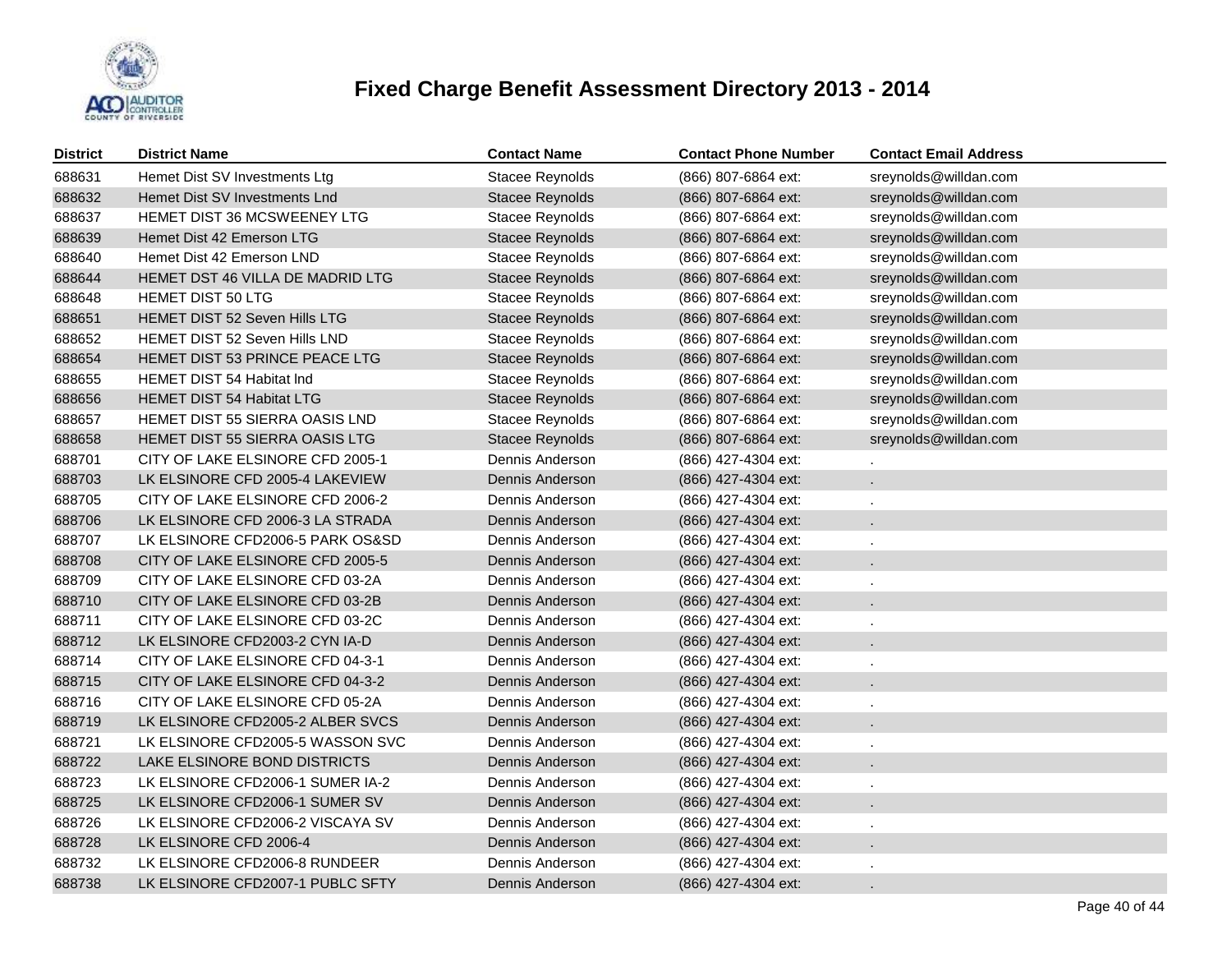

| <b>District</b> | <b>District Name</b>             | <b>Contact Name</b>              | <b>Contact Phone Number</b> | <b>Contact Email Address</b> |
|-----------------|----------------------------------|----------------------------------|-----------------------------|------------------------------|
| 688739          | LK ELSINORE CFD2007-4 MAKENNA    | Dennis Anderson                  | (866) 427-4304 ext:         |                              |
| 688741          | LK ELSINORE CFD2007-5 RED KITE   | Dennis Anderson                  | (866) 427-4304 ext:         |                              |
| 688742          | LK ELSINORE CFD2007-5 REDKITE SV | Dennis Anderson                  | (866) 427-4304 ext:         |                              |
| 688743          | LK ELSINORE CFD2007-6 HOLIDAYINN | Dennis Anderson                  | (866) 427-4304 ext:         |                              |
| 688744          | CFD 2009-1 PARKS & LIGHTING      | Dennis Anderson                  | (866) 427-4304 ext:         |                              |
| 689001          | Amiga CFD 2002-1                 | Donna Segura                     | (949) 555-1500 ext:         | donnas@taussig.com           |
| 689003          | CEDA PACE BOND SERIES 2013AD     | Josephine Perez-Moses            | (951) 587-3537 ext:         | jperezmoses@willdan.com      |
| 689004          | WRCOG HERO FUNDED FY 12-13       | Andrea Roess                     | (949) 955-1500 ext:         | andrea@taussig.com           |
| 689100          | PERRIS CFD 1-S S.PUB.SAFETY CFD  | <b>Willdan Financial Service</b> | (866) 807-6864 ext:         | jperezmoses@willdan.com      |
| 689101          | PERRIS CFD 2006-1 MERITAGE HOMES | <b>Willdan Financial Service</b> | (866) 807-6864 ext:         | jperezmoses@willdan.com      |
| 689104          | PERRIS CFD 2005-1 IA 3 VLLY VST  | <b>Willdan Financial Service</b> | (866) 807-6864 ext:         | jperezmoses@willdan.com      |
| 689105          | PERRIS CFD 2005-1 IA 4 VLLY VST  | Willdan Financial Service        | (866) 807-6864 ext:         | jperezmoses@willdan.com      |
| 689106          | PERRIS CFD 2001-1 IA 5 MAY FARMS | <b>Willdan Financial Service</b> | (866) 807-6864 ext:         | jperezmoses@willdan.com      |
| 689107          | PERRIS CFD 2001-1 IA 6 MAY FARMS | <b>Willdan Financial Service</b> | (866) 807-6864 ext:         | jperezmoses@willdan.com      |
| 689108          | PERRIS CFD 2001-1 IA 7 MAY FARMS | <b>Willdan Financial Service</b> | (866) 807-6864 ext:         | jperezmoses@willdan.com      |
| 689109          | PERRIS CFD 2007-2 PACIFIC HRTG   | <b>Willdan Financial Service</b> | (866) 807-6864 ext:         | jperezmoses@willdan.com      |
| 689298          | San Jacinto AD 2003-1 Zone 33    | <b>NBS</b>                       | (800) 676-7516 ext:         | info@nbsgov.com              |
| 689300          | San Jacinto AD 2003-1 ZN 1       | <b>NBS</b>                       | (800) 676-7516 ext:         | info@nbsgov.com              |
| 689301          | San Jacinto AD 2003-1 ZN 2       | <b>NBS</b>                       | (800) 676-7516 ext:         | info@nbsgov.com              |
| 689302          | San Jacinto AD 2003-1 ZN 3       | <b>NBS</b>                       | (800) 676-7516 ext:         | info@nbsgov.com              |
| 689303          | San Jacinto AD 2003-1 ZN 6       | <b>NBS</b>                       | (800) 676-7516 ext:         | info@nbsgov.com              |
| 689304          | San Jacinto AD 2003-1 ZN 7       | <b>NBS</b>                       | (800) 676-7516 ext:         | info@nbsgov.com              |
| 689305          | San Jacinto AD 2003-1 ZN 9       | <b>NBS</b>                       | (800) 676-7516 ext:         | info@nbsgov.com              |
| 689306          | San Jacinto AD 2003-1 ZN 4       | <b>NBS</b>                       | (800) 676-7516 ext:         | info@nbsgov.com              |
| 689307          | San Jacinto AD 2003-1 ZN 5       | <b>NBS</b>                       | (800) 676-7516 ext:         | info@nbsgov.com              |
| 689308          | San Jacinto AD 2003-1 ZN 10      | <b>NBS</b>                       | (800) 676-7516 ext:         | info@nbsgov.com              |
| 689310          | San Jacinto AD 2003-1 ZN 14      | <b>NBS</b>                       | (800) 676-7516 ext:         | info@nbsgov.com              |
| 689312          | San Jacinto AD 2003-1 ZN 17      | <b>NBS</b>                       | (800) 676-7516 ext:         | info@nbsgov.com              |
| 689313          | San Jacinto AD 2003-1 ZN 18      | <b>NBS</b>                       | (800) 676-7516 ext:         | info@nbsgov.com              |
| 689314          | San Jacinto AD 2003-1 ZN 20      | <b>NBS</b>                       | (800) 676-7516 ext:         | info@nbsgov.com              |
| 689315          | San Jacinto AD 2003-1 ZN 21      | <b>NBS</b>                       | (800) 676-7516 ext:         | info@nbsgov.com              |
| 689318          | SAN JACINTO AD 2003-1 ZONE 13    | <b>NBS</b>                       | (800) 676-7516 ext:         | info@nbsgov.com              |
| 689320          | SAN JACINTO LLPD 2 ZN 11 AD      | <b>NBS</b>                       | (800) 676-7516 ext:         | info@nbsgov.com              |
| 689321          | SAN JACINTO LLPD 2 ZN 41 AD      | <b>NBS</b>                       | (800) 676-7516 ext:         | info@nbsgov.com              |
| 689322          | SAN JACINTO LLPD 2 ZN 42 AD      | <b>NBS</b>                       | (800) 676-7516 ext:         | info@nbsgov.com              |
| 689323          | SAN JACINTO LLPD 2 ZN 43 AD      | <b>NBS</b>                       | (800) 676-7516 ext:         | info@nbsgov.com              |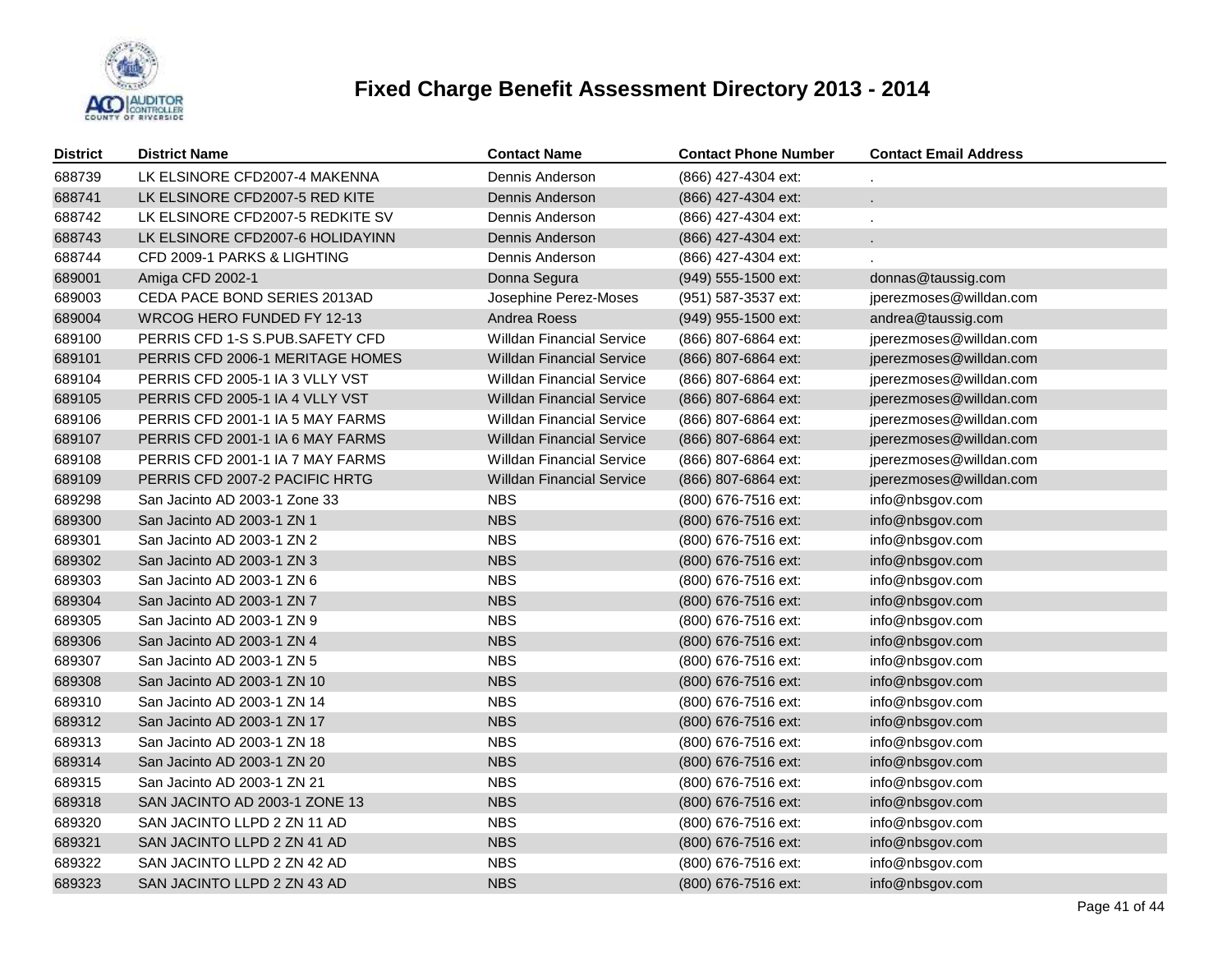

| <b>District</b> | <b>District Name</b>                  | <b>Contact Name</b>              | <b>Contact Phone Number</b> | <b>Contact Email Address</b> |
|-----------------|---------------------------------------|----------------------------------|-----------------------------|------------------------------|
| 689325          | SAN JACINTO LLPD 2 ZN 45 AD           | <b>NBS</b>                       | (800) 676-7516 ext:         | info@nbsgov.com              |
| 689328          | SAN JACINTO LLPD 2 ZN 48 AD           | <b>NBS</b>                       | (800) 676-7516 ext:         | info@nbsgov.com              |
| 689332          | SAN JACINTO LLPD 2 ZN 52 AD           | <b>NBS</b>                       | (800) 676-7516 ext:         | info@nbsgov.com              |
| 689334          | SAN JACINTO LLPD 2 ZN 54 AD           | NBS.                             | (800) 676-7516 ext:         | info@nbsgov.com              |
| 689339          | SAN JACINTO LLPD 2 ZN 59 AD           | <b>NBS</b>                       | (800) 676-7516 ext:         | info@nbsgov.com              |
| 689342          | SAN JACINTO LLPD 2 ZN 62 AD           | <b>NBS</b>                       | (800) 676-7516 ext:         | info@nbsgov.com              |
| 689344          | SAN JACINTO LLPD 2 ZN 64 AD           | <b>NBS</b>                       | (800) 676-7516 ext:         | info@nbsgov.com              |
| 689345          | SAN JACINTO LLPD 2 ZN 65 AD           | <b>NBS</b>                       | (800) 676-7516 ext:         | info@nbsgov.com              |
| 689346          | SAN JACINTO LLPD 2 ZN 66 AD           | <b>NBS</b>                       | (800) 676-7516 ext:         | info@nbsgov.com              |
| 689347          | SAN JACINTO LLPD 2 ZN 67 AD           | <b>NBS</b>                       | (800) 676-7516 ext:         | info@nbsgov.com              |
| 689348          | SAN JACINTO LLPD 2 ZN 68 AD           | <b>NBS</b>                       | (800) 676-7516 ext:         | info@nbsgov.com              |
| 689353          | SAN JACINTO LLPD 2 ZN 73 AD           | <b>NBS</b>                       | (800) 676-7516 ext:         | info@nbsgov.com              |
| 689355          | SAN JACINTO LLPD 2 ZONE 75 AD         | <b>NBS</b>                       | (800) 676-7516 ext:         | info@nbsgov.com              |
| 689359          | SAN JACINTO LLPD 2 ZN 79 AD           | <b>NBS</b>                       | (800) 676-7516 ext:         | info@nbsgov.com              |
| 689362          | SAN JACINTO AD 2003-1 ZONE 35         | <b>NBS</b>                       | (800) 676-7516 ext:         | info@nbsgov.com              |
| 689365          | AD 2003-1 ZONE 12                     | NBS.                             | (800) 676-7516 ext:         | info@nbsgov.com              |
| 689366          | AD 2003-1 ZONE 16                     | NBS.                             | (800) 676-7516 ext:         | info@nbsgov.com              |
| 689367          | AD 2003-1 ZONE 36A                    | NBS.                             | (800) 676-7516 ext:         | info@nbsgov.com              |
| 689368          | AD 2003-1 ZONE 36B                    | NBS.                             | (800) 676-7516 ext:         | info@nbsgov.com              |
| 689401          | DELINQUENT WASTE COLLECTION           | Joann Gitmed                     | (800) 423-9986 ext:         | JGITMED@eastvaleca.gov       |
| 689403          | CITY OF EASTVALE LLMD 89-1 ZN 10      | Sara Mares                       | (800) 676-7516 ext:         | smares@nbsgov.com            |
| 689404          | CITY OF EASTVALE LLMD 89-1 ZN 33      | Sara Mares                       | (800) 676-7516 ext:         | smares@nbsgov.com            |
| 689405          | CITY OF EASTVALE LLMD 89-1 ZN 41      | Sara Mares                       | (800) 676-7516 ext:         | smares@nbsgov.com            |
| 689406          | CITY OF EASTVALE LLMD 89-1 ZN 79      | Sara Mares                       | (800) 676-7516 ext:         | smares@nbsgov.com            |
| 689407          | CITY OF EASTVALE LLMD 89-1 ZN 85      | Sara Mares                       | (800) 676-7516 ext:         | smares@nbsgov.com            |
| 689408          | CITY OF EASTVALE LLMD 89-1ZN 111      | Sara Mares                       | (800) 676-7516 ext:         | smares@nbsgov.com            |
| 689409          | CITY OF EASTVALE LLMD 89-ZN 115       | Sara Mares                       | (800) 676-7516 ext:         | smares@nbsgov.com            |
| 689410          | CITY OF EASTVALE LLMD 89-1Z 116       | Sara Mares                       | (800) 676-7516 ext:         | smares@nbsgov.com            |
| 689411          | CITY OF EASTVALE LLMD 89-1Z 151       | Sara Mares                       | (800) 676-7516 ext:         | smares@nbsgov.com            |
| 689412          | CITY OF EASTVALE LLMD 89-1Z 156       | Sara Mares                       | (800) 676-7516 ext:         | smares@nbsgov.com            |
| 689413          | CITY OF EASTVALE LLMD 89-1Z 147       | Sara Mares                       | (800) 676-7516 ext:         | smares@nbsgov.com            |
| 689831          | PERRIS ELEM SCHOOL CFD 2002-1         | <b>Willdan Financial Service</b> | (866) 807-6864 ext:         | jperezmoses@willdan.com      |
| 689832          | <b>CR&amp;R Incorporated Tax Roll</b> | Misty Cheng                      | (951) 677-7751 ext:         | mcheng@cityofwildomar.org    |
| 689833          | CITY OF WILDOMAR DEL TRASH CHRG       | <b>Misty Cheng</b>               | (951) 677-7751 ext:         | mcheng@cityofwildomar.org    |
| 689834          | MEASURE Z PARKS TAX                   | Albert A. Webb Associates        | (800) 439-6553 ext:         |                              |
| 689836          | WILDOMAR L&LMD 89-1 C ZN3             | Albert A. Webb Associates        | (800) 439-6553 ext:         |                              |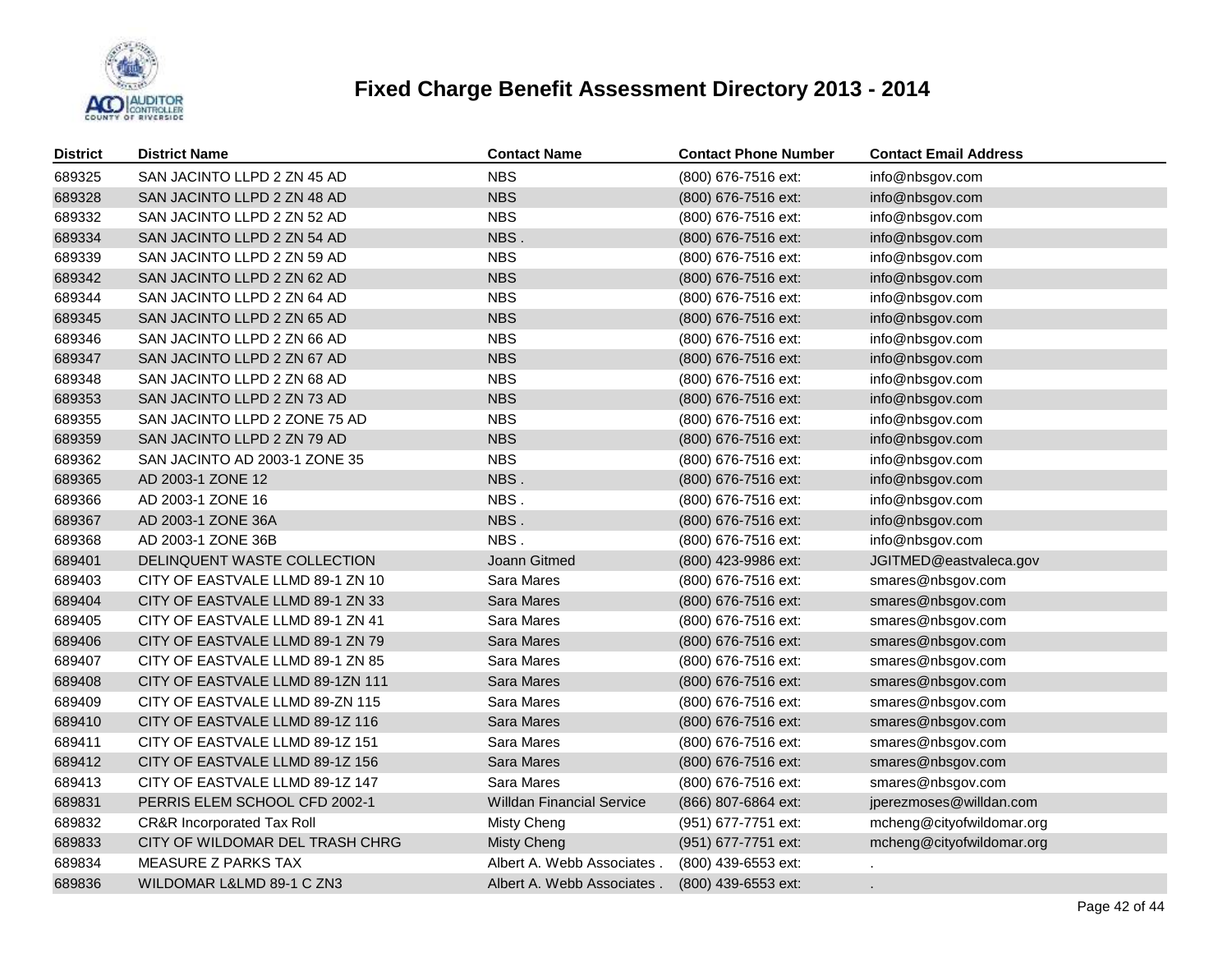

| <b>District</b> | <b>District Name</b>            | <b>Contact Name</b>        | <b>Contact Phone Number</b> | <b>Contact Email Address</b>   |
|-----------------|---------------------------------|----------------------------|-----------------------------|--------------------------------|
| 689837          | WILDOMAR L&LMD 89-1 C ZN29      | Albert A. Webb Associates. | (800) 439-6553 ext:         | ×.                             |
| 689838          | WILDOMAR L&LMD 89-1 C ZN30      | Albert A. Webb Associates. | (800) 439-6553 ext:         |                                |
| 689839          | WILDOMAR L&LMD 89-1 C ZN42      | Albert A. Webb Associates. | (800) 439-6553 ext:         | k.                             |
| 689840          | WILDOMAR L&LMD 89-1 C ZN51      | Albert A. Webb Associates. | (800) 439-6553 ext:         |                                |
| 689841          | WILDOMAR L&LMD 89-1 C ZN52      | Albert A. Webb Associates. | (800) 439-6553 ext:         | ä,                             |
| 689842          | WILDOMAR L&LMD 89-1 C ZN59      | Albert A. Webb Associates. | (800) 439-6553 ext:         |                                |
| 689843          | WILDOMAR L&LMD 89-1 C ZN62      | Albert A. Webb Associates. | (800) 439-6553 ext:         | ä,                             |
| 689844          | WILDOMAR L&LMD 89-1 C ZN71      | Albert A. Webb Associates. | (800) 439-6553 ext:         |                                |
| 689845          | WILDOMAR L&LMD 89-1 C STL ZN18  | Albert A. Webb Associates. | (800) 439-6553 ext:         | ä,                             |
| 689846          | WILDOMAR L&LMD 89-1 C STL ZN26  | Albert A. Webb Associates. | (800) 439-6553 ext:         |                                |
| 689847          | WILDOMAR L&LMD 89-1 C STL ZN27  | Albert A. Webb Associates. | (800) 439-6553 ext:         |                                |
| 689848          | WILDOMAR L&LMD 89-1 STL ZN35    | Albert A. Webb Associates. | $(800)$ 439-6553 ext:       |                                |
| 689849          | WILDOMAR L&LMD 89-1 C STL ZN50  | Albert A. Webb Associates. | (800) 439-6553 ext:         |                                |
| 689850          | WILDOMAR L&LMD 89-1 C STL ZN70  | Albert A. Webb Associates. | $(800)$ 439-6553 ext:       |                                |
| 689851          | WILDOMAR L&LMD 89-1 C STL ZN71  | Albert A. Webb Associates. | (800) 439-6553 ext:         | $\mathbf{r}$                   |
| 689852          | WILDOMAR L&LMD 89-1 C STL ZN73  | Albert A. Webb Associates. | $(800)$ 439-6553 ext:       | L.                             |
| 689855          | WILDOMAR L&LMD 89-1 C ZN67      | Albert A. Webb Associates. | (800) 439-6553 ext:         |                                |
| 689902          | JURUPA CSD LMD 2001-1 ZONE X    | Albert A Webb Associates   | (800) 439-6553 ext:         | doris.domen@webbassociates.com |
| 689903          | JURUPA CSD LMD 2001-1 ZONE Y    | Albert A Webb Associates   | (800) 439-6553 ext:         | doris.domen@webbassociates.com |
| 689904          | JURUPA CSD LMD 2001-1 ZONE Z    | Albert A Webb Associates   | (800) 439-6553 ext:         | doris.domen@webbassociates.com |
| 689905          | JURUPA CSD LMD 2001-2 ZONE L    | Albert A Webb Associates   | (800) 439-6553 ext:         | doris.domen@webbassociates.com |
| 689906          | JURUPA CSD LMD 2001-2 ZONE M    | Albert A Webb Associates   | (800) 439-6553 ext:         | doris.domen@webbassociates.com |
| 689907          | JURUPA CSD LMD 2001-3 ZONE DDD  | Albert A Webb Associates   | (800) 439-6553 ext:         | doris.domen@webbassociates.com |
| 689908          | JURUPA CSD LMD 2001-3 ZONE EEE  | Albert A Webb Associates   | (800) 439-6553 ext:         | doris.domen@webbassociates.com |
| 689909          | JURUPA CSD LMD 2003-1 COMM ZN C | Albert A Webb Associates   | (800) 439-6553 ext:         | doris.domen@webbassociates.com |
| 689915          | Jurupa CSD CFD 38 DEBT          | Albert A Webb Associates   | (800) 439-6553 ext:         | doris.domen@webbassociates.com |
| 689916          | Jurupa CSD CFD 38 O&M           | Albert A Webb Associates   | (800) 439-6553 ext:         | doris.domen@webbassociates.com |
| 689917          | Jurupa CSD CFD 39 DEBT          | Albert A Webb Associates   | $(800)$ 439-6553 ext:       | doris.domen@webbassociates.com |
| 689918          | Jurupa CSD CFD 39 O&M           | Albert A Webb Associates   | (800) 439-6553 ext:         | doris.domen@webbassociates.com |
| 689919          | JURUPA CSD CFD 40 RCFCWCD       | Albert A Webb Associates   | (800) 439-6553 ext:         | doris.domen@webbassociates.com |
| 689920          | Jurupa CSD CFD 40 O&M           | Albert A Webb Associates   | (800) 439-6553 ext:         | doris.domen@webbassociates.com |
| 689922          | JURUPA CSD LMD 2001-1 ZONE FF   | Albert A. webb Associates. | (800) 439-6553 ext:         | ¥.                             |
| 689924          | JURUPA CSD CFD 3IA NO 2 DEBT    | Albert A. Webb Associates. | (800) 439-6553 ext:         |                                |
| 689925          | JURUPA CSD CFD 6 IA NO 2 DEBT   | Albert A. Webb Associates. | (800) 439-6553 ext:         |                                |
| 689926          | JURUPA CSD CFD 10 IA NO 2 DEBT  | Albert A. Webb Associate   | (800) 439-6553 ext:         | doris.domen@webbassociates.com |
| 689927          | JURUPA CSD CFD 11IA NO 2 DEBT   | Albert A. Webb Associate   | (800) 439-6553 ext:         | doris.domen@webbassociates.com |